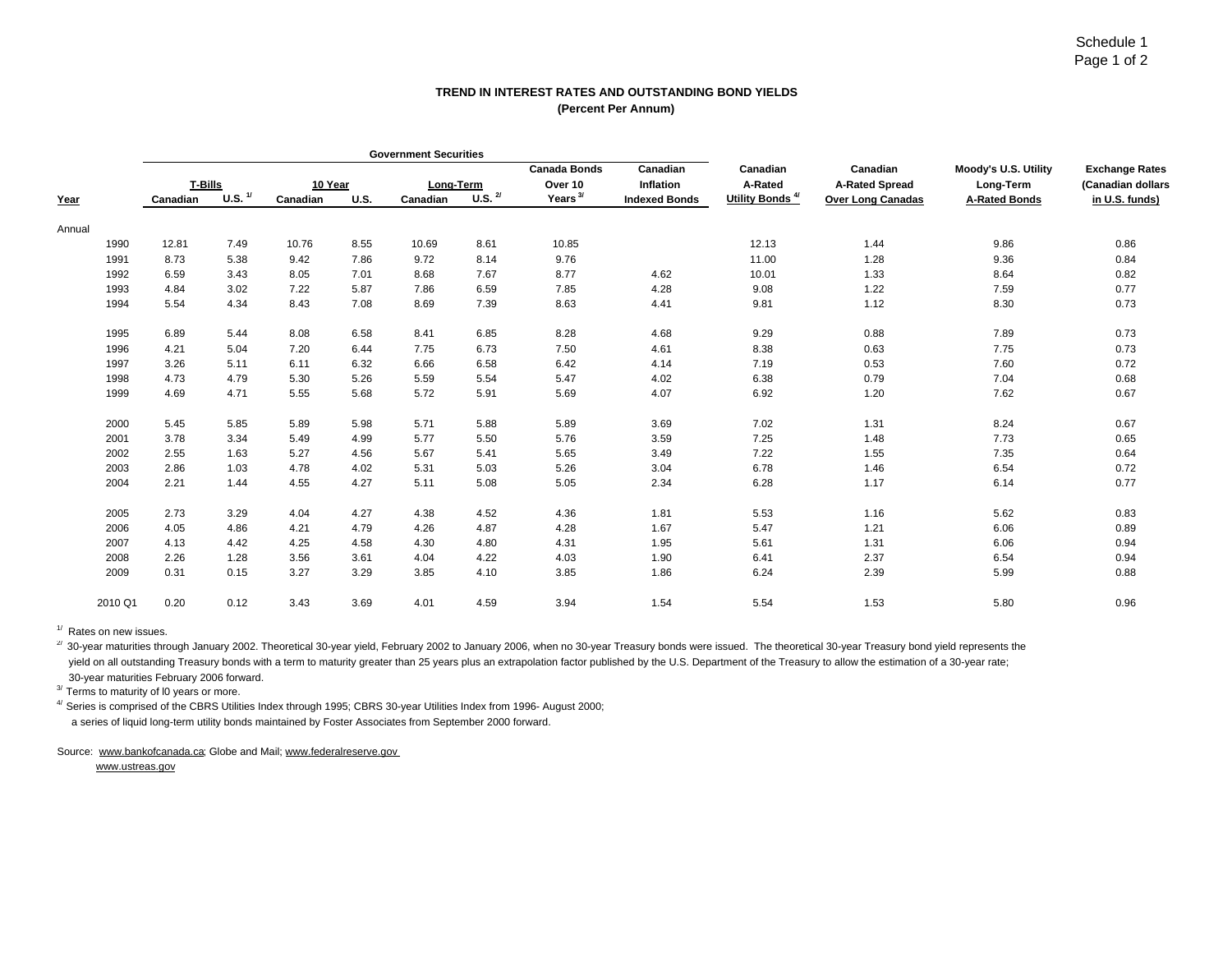#### **TREND IN INTEREST RATES AND OUTSTANDING BOND YIELDS (Percent Per Annum)**

|      |                |                |                    |          |      | <b>Government Securities</b> |              |                                |                       |                             |                                   |                                   |                                            |
|------|----------------|----------------|--------------------|----------|------|------------------------------|--------------|--------------------------------|-----------------------|-----------------------------|-----------------------------------|-----------------------------------|--------------------------------------------|
|      |                | <b>T-BILLS</b> |                    | 10 Year  |      | Long-Term                    |              | <b>Canada Bonds</b><br>Over 10 | Canadian<br>Inflation | Canadian<br>A-Rated         | Canadian<br><b>A-Rated Spread</b> | Moody's U.S. Utility<br>Long-Term | <b>Exchange Rates</b><br>(Canadian dollars |
| Year |                | Canadian       | U.S. <sup>1/</sup> | Canadian | U.S. | Canadian                     | U.S. $^{27}$ | Years <sup>3/</sup>            | <b>Indexed Bonds</b>  | Utility Bonds <sup>4/</sup> | <b>Over Long Canadas</b>          | <b>A-Rated Bonds</b>              | in U.S. funds)                             |
| 2004 | q1             | 2.12           | 0.94               | 4.41     | 4.00 | 5.09                         | 4.96         | 4.99                           | 2.50                  | 6.17                        | 1.08                              | 6.06                              | 0.76                                       |
|      | q2             | 1.98           | 1.13               | 4.74     | 4.60 | 5.29                         | 5.35         | 5.22                           | 2.38                  | 6.48                        | 1.19                              | 6.45                              | 0.74                                       |
|      | q3             | 2.23           | 1.58               | 4.66     | 4.26 | 5.14                         | 5.08         | 5.13                           | 2.29                  | 6.37                        | 1.23                              | 6.11                              | 0.77                                       |
|      | q4             | 2.53           | 2.11               | 4.40     | 4.22 | 4.92                         | 4.93         | 4.87                           | 2.18                  | 6.09                        | 1.17                              | 5.95                              | 0.83                                       |
| 2005 | q1             | 2.47           | 2.67               | 4.27     | 4.33 | 4.72                         | 4.70         | 4.69                           | 2.05                  | 5.86                        | 1.13                              | 5.72                              | 0.82                                       |
|      | q <sub>2</sub> | 2.46           | 3.01               | 3.93     | 4.05 | 4.39                         | 4.36         | 4.35                           | 1.86                  | 5.59                        | 1.21                              | 5.43                              | 0.81                                       |
|      | q3             | 2.73           | 3.50               | 3.88     | 4.21 | 4.20                         | 4.39         | 4.19                           | 1.75                  | 5.32                        | 1.12                              | 5.49                              | 0.84                                       |
|      | q4             | 3.25           | 4.00               | 4.07     | 4.49 | 4.19                         | 4.63         | 4.21                           | 1.59                  | 5.36                        | 1.17                              | 5.82                              | 0.85                                       |
| 2006 | q1             | 3.70           | 4.57               | 4.18     | 4.65 | 4.23                         | 4.70         | 4.25                           | 1.53                  | 5.43                        | 1.20                              | 5.92                              | 0.87                                       |
|      | q <sub>2</sub> | 4.17           | 4.84               | 4.51     | 5.11 | 4.54                         | 5.19         | 4.57                           | 1.81                  | 5.75                        | 1.21                              | 6.41                              | 0.90                                       |
|      | q3             | 4.14           | 5.00               | 4.14     | 4.79 | 4.21                         | 4.91         | 4.23                           | 1.67                  | 5.45                        | 1.23                              | 6.09                              | 0.89                                       |
|      | q4             | 4.16           | 5.04               | 4.00     | 4.59 | 4.07                         | 4.70         | 4.08                           | 1.68                  | 5.27                        | 1.20                              | 5.82                              | 0.87                                       |
| 2007 | q1             | 4.17           | 5.11               | 4.10     | 4.68 | 4.17                         | 4.82         | 4.18                           | 1.77                  | 5.36                        | 1.19                              | 5.92                              | 0.86                                       |
|      | q2             | 4.29           | 4.82               | 4.39     | 4.85 | 4.35                         | 4.98         | 4.38                           | 1.94                  | 5.61                        | 1.25                              | 6.08                              | 0.92                                       |
|      | q3             | 4.17           | 4.26               | 4.43     | 4.64 | 4.45                         | 4.86         | 4.46                           | 2.09                  | 5.79                        | 1.34                              | 6.19                              | 0.97                                       |
|      | q4             | 3.90           | 3.48               | 4.09     | 4.16 | 4.21                         | 4.53         | 4.21                           | 2.01                  | 5.68                        | 1.47                              | 6.05                              | 1.02                                       |
| 2008 | q1             | 2.76           | 1.73               | 3.65     | 3.55 | 4.07                         | 4.35         | 4.03                           | 1.80                  | 5.75                        | 1.68                              | 6.16                              | 0.99                                       |
|      | q2             | 2.60           | 1.74               | 3.68     | 3.94 | 4.10                         | 4.58         | 4.07                           | 1.60                  | 5.99                        | 1.89                              | 6.30                              | 0.99                                       |
|      | q3             | 2.23           | 1.44               | 3.66     | 3.89 | 4.11                         | 4.44         | 4.13                           | 1.78                  | 6.33                        | 2.21                              | 6.58                              | 0.95                                       |
|      | q4             | 1.45           | 0.19               | 3.26     | 3.06 | 3.88                         | 3.50         | 3.91                           | 2.42                  | 7.56                        | 3.69                              | 7.13                              | 0.82                                       |
| 2009 | q1             | 0.61           | 0.24               | 2.99     | 2.87 | 3.68                         | 3.62         | 3.65                           | 2.13                  | 7.28                        | 3.60                              | 6.44                              | 0.80                                       |
|      | q <sub>2</sub> | 0.21           | 0.16               | 3.28     | 3.39 | 3.90                         | 4.24         | 3.86                           | 1.97                  | 6.43                        | 2.54                              | 6.35                              | 0.87                                       |
|      | q3             | 0.22           | 0.16               | 3.38     | 3.41 | 3.89                         | 4.17         | 3.94                           | 1.76                  | 5.63                        | 1.73                              | 5.54                              | 0.92                                       |
|      | q4             | 0.21           | 0.06               | 3.42     | 3.49 | 3.95                         | 4.35         | 3.96                           | 1.57                  | 5.62                        | 1.68                              | 5.65                              | 0.94                                       |
|      |                |                |                    |          |      |                              |              |                                |                       |                             |                                   |                                   |                                            |
| 2007 | Jan            | 4.17           | 5.12               | 4.17     | 4.83 | 4.22                         | 4.93         | 4.23                           | 1.79                  | 5.41                        | 1.19                              | 6.01                              | 0.85                                       |
|      | Feb            | 4.19           | 5.16               | 4.03     | 4.56 | 4.09                         | 4.68         | 4.10                           | 1.75                  | 5.28                        | 1.19                              | 5.78                              | 0.85                                       |
|      | Mar            | 4.16           | 5.04               | 4.11     | 4.65 | 4.20                         | 4.84         | 4.21                           | 1.77                  | 5.39                        | 1.19                              | 5.97                              | 0.87                                       |
|      | Apr            | 4.16           | 4.91               | 4.14     | 4.63 | 4.19                         | 4.81         | 4.20                           | 1.76                  | 5.45                        | 1.26                              | 5.90                              | 0.90                                       |
|      | May            | 4.29           | 4.73               | 4.49     | 4.90 | 4.38                         | 5.01         | 4.42                           | 1.99                  | 5.62                        | 1.24                              | 6.10                              | 0.93                                       |
|      | Jun            | 4.43           | 4.82               | 4.55     | 5.03 | 4.49                         | 5.12         | 4.51                           | 2.08                  | 5.75                        | 1.26                              | 6.24                              | 0.94                                       |
|      | Jul            | 4.56           | 4.96               | 4.52     | 4.78 | 4.45                         | 4.92         | 4.48                           | 2.07                  | 5.78                        | 1.33                              | 6.18                              | 0.94                                       |
|      | Aug            | 3.99           | 4.01               | 4.42     | 4.54 | 4.46                         | 4.83         | 4.47                           | 2.14                  | 5.76                        | 1.30                              | 6.17                              | 0.95                                       |
|      | Sep            | 3.96           | 3.82               | 4.34     | 4.59 | 4.44                         | 4.83         | 4.44                           | 2.07                  | 5.83                        | 1.39                              | 6.22                              | 1.01                                       |
|      | Oct            | 3.96           | 3.94               | 4.31     | 4.48 | 4.38                         | 4.74         | 4.39                           | 2.05                  | 5.73                        | 1.35                              | 6.07                              | 1.06                                       |
|      | Nov            | 3.91           | 3.15               | 3.98     | 3.97 | 4.16                         | 4.40         | 4.15                           | 2.07                  | 5.69                        | 1.53                              | 6.00                              | 1.00                                       |
|      | Dec            | 3.82           | 3.36               | 3.99     | 4.04 | 4.10                         | 4.45         | 4.10                           | 1.91                  | 5.62                        | 1.52                              | 6.07                              | 1.01                                       |
| 2008 | Jan            | 3.38           | 1.96               | 3.88     | 3.67 | 4.18                         | 4.35         | 4.16                           | 1.96                  | 5.81                        | 1.63                              | 6.07                              | 1.00                                       |
|      | Feb            | 3.04           | 1.85               | 3.64     | 3.53 | 4.09                         | 4.41         | 4.04                           | 1.85                  | 5.73                        | 1.64                              | 6.22                              | 1.02                                       |
|      | Mar            | 1.87           | 1.38               | 3.43     | 3.45 | 3.94                         | 4.30         | 3.88                           | 1.60                  | 5.71                        | 1.77                              | 6.20                              | 0.97                                       |
|      | Apr            | 2.68           | 1.43               | 3.58     | 3.77 | 4.08                         | 4.49         | 4.02                           | 1.72                  | 5.97                        | 1.89                              | 6.22                              | 0.99                                       |
|      | May            | 2.64           | 1.89               | 3.71     | 4.06 | 4.13                         | 4.72         | 4.09                           | 1.61                  | 5.98                        | 1.85                              | 6.36                              | 0.99                                       |
|      | Jun            | 2.48           | 1.90               | 3.74     | 3.99 | 4.08                         | 4.53         | 4.10                           | 1.47                  | 6.02                        | 1.94                              | 6.32                              | 0.98                                       |
|      | Jul            | 2.39           | 1.68               | 3.70     | 3.99 | 4.10                         | 4.59         | 4.11                           | 1.54                  | 6.08                        | 1.98                              | 6.44                              | 0.98                                       |
|      | Aug            | 2.40           | 1.72               | 3.53     | 3.83 | 4.01                         | 4.43         | 4.02                           | 1.57                  | 6.25                        | 2.24                              | 6.32                              | 0.94                                       |
|      | Sep            | 1.89           | 0.92               | 3.75     | 3.85 | 4.23                         | 4.31         | 4.25                           | 2.23                  | 6.65                        | 2.42                              | 6.98                              | 0.94                                       |
|      | Oct            | 1.85           | 0.46               | 3.76     | 4.01 | 4.28                         | 4.35         | 4.33                           | 2.51                  | 7.86                        | 3.58                              | 8.01                              | 0.82                                       |
|      | Nov            | 1.67           | 0.01               | 3.32     | 2.93 | 3.90                         | 3.45         | 3.96                           | 2.65                  | 7.47                        | 3.57                              | 7.18                              | 0.81                                       |
|      | Dec            | 0.83           | 0.11               | 2.69     | 2.25 | 3.45                         | 2.69         | 3.45                           | 2.10                  | 7.36                        | 3.91                              | 6.20                              | 0.82                                       |
| 2009 | Jan            | 0.86           | 0.24               | 3.06     | 2.87 | 3.77                         | 3.58         | 3.80                           | 2.27                  | 7.57                        | 3.80                              | 6.52                              | 0.81                                       |
|      | Feb            | 0.59           | 0.26               | 3.12     | 3.02 | 3.70                         | 3.71         | 3.70                           | 2.32                  | 7.26                        | 3.56                              | 6.38                              | 0.79                                       |
|      | Mar            | 0.39           | 0.21               | 2.79     | 2.71 | 3.57                         | 3.56         | 3.46                           | 1.81                  | 7.01                        | 3.44                              | 6.41                              | 0.79                                       |
|      | Apr            | 0.20           | 0.14               | 3.09     | 3.16 | 3.84                         | 4.05         | 3.74                           | 2.05                  | 6.84                        | 3.00                              | 6.55                              | 0.84                                       |
|      | May            | 0.20           | 0.14               | 3.39     | 3.47 | 3.99                         | 4.34         | 3.93                           | 2.00                  | 6.48                        | 2.49                              | 6.53                              | 0.91                                       |
|      | Jun            | 0.24           | 0.19               | 3.36     | 3.53 | 3.86                         | 4.32         | 3.91                           | 1.86                  | 5.98                        | 2.12                              | 5.96                              | 0.86                                       |
|      | Jul            | 0.24           | 0.18               | 3.46     | 3.52 | 3.95                         | 4.31         | 4.01                           | 1.73                  | 5.76                        | 1.81                              | 5.68                              | 0.93                                       |
|      | Aug            | 0.20           | 0.15               | 3.37     | 3.40 | 3.89                         | 4.18         | 3.94                           | 1.81                  | 5.57                        | 1.68                              | 5.54                              | 0.91                                       |
|      | Sep            | 0.22           | 0.14               | 3.31     | 3.31 | 3.84                         | 4.03         | 3.87                           | 1.74                  | 5.55                        | 1.71                              | 5.41                              | 0.93                                       |
|      | Oct            | 0.22           | 0.05               | 3.42     | 3.41 | 3.92                         | 4.23         | 3.95                           | 1.60                  | 5.59                        | 1.67                              | 5.55                              | 0.93                                       |
|      | Nov            | 0.21           | 0.06               | 3.22     | 3.21 | 3.84                         | 4.20         | 3.83                           | 1.58                  | 5.52                        | 1.68                              | 5.54                              | 0.95                                       |
|      | Dec            | 0.19           | 0.06               | 3.61     | 3.85 | 4.08                         | 4.63         | 4.09                           | 1.53                  | 5.76                        | 1.68                              | 5.86                              | 0.96                                       |
| 2010 | Jan            | 0.16           | 0.08               | 3.34     | 3.63 | 3.94                         | 4.51         | 3.90                           | 1.49                  | 5.53                        | 1.59                              | 5.73                              | 0.94                                       |
|      | Feb            | 0.16           | 0.13               | 3.39     | 3.61 | 4.02                         | 4.55         | 3.94                           | 1.58                  | 5.57                        | 1.55                              | 5.77                              | 0.95                                       |
|      | Mar            | 0.28           | 0.16               | 3.56     | 3.84 | 4.07                         | 4.72         | 3.99                           | 1.56                  | 5.51                        | 1.44                              | 5.89                              | 0.98                                       |
|      | Apr            | 0.39           | 0.16               | 3.65     | 3.69 | 4.01                         | 4.53         | 3.94                           | 1.49                  | 5.46                        | 1.45                              | 5.60                              | 0.99                                       |

<sup>1/</sup> Rates on new issues.<br><sup>2/</sup> Theoretical 30-year yield, 2004 to January 2006. 30-year maturities February 2006 forward.<br><sup>3/</sup> Terms to maturity of 10 years or more.<br><sup>4/</sup> Series of liquid long-term utility bonds maintained

Source: www.bankofcanada.ca; Globe and Mail; www.federalreserve.gov<br>RBC Capital Markets, www.ustreas.gov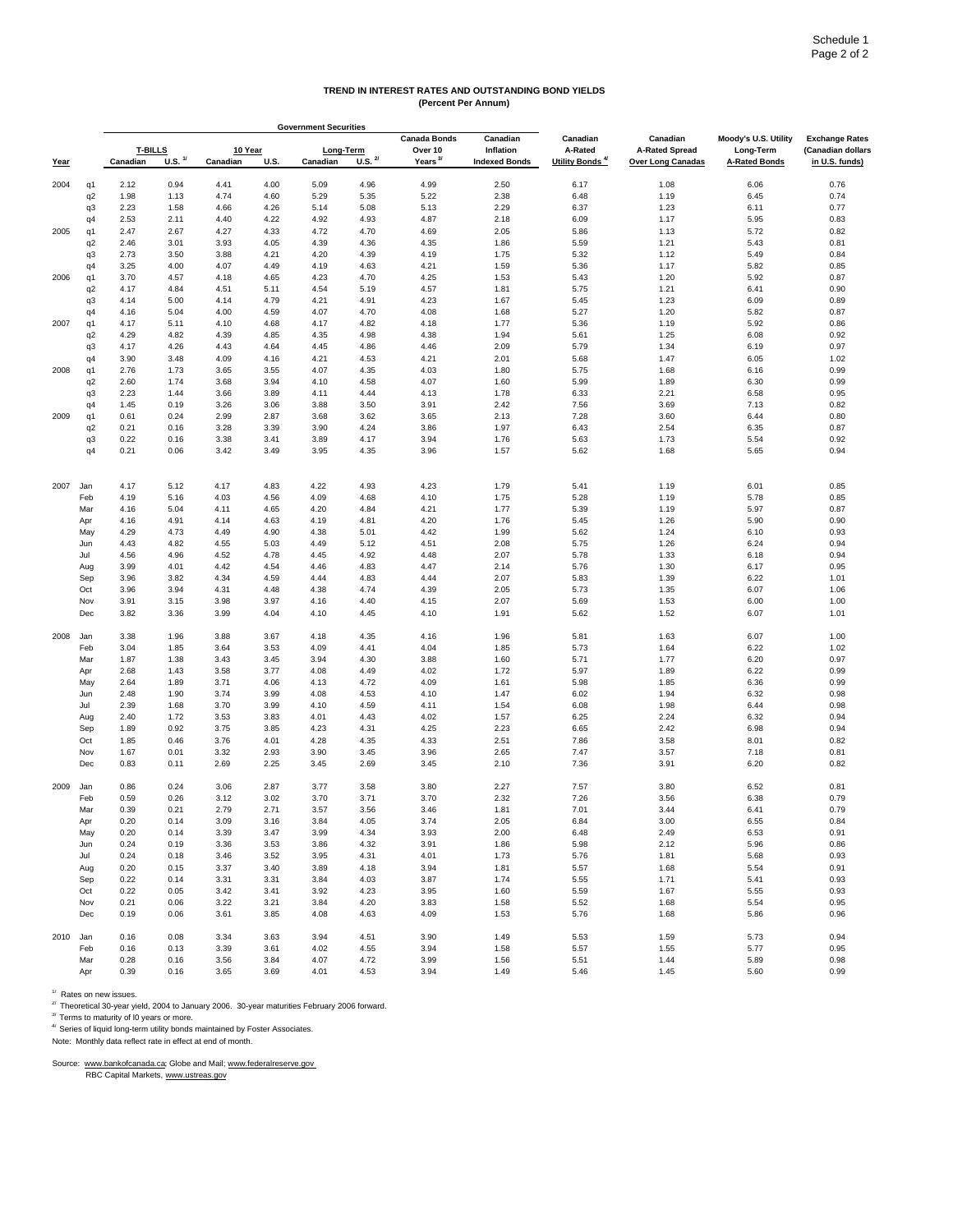#### **EQUITY RETURN AWARDS AND CAPITAL STRUCTURES ADOPTED BY REGULATORY BOARDS FOR CANADIAN UTILITIES (Percentages)**

|                                         |                  |               | Order/                                          |             |                  | Common        |               | <b>Forecast</b>   |                |
|-----------------------------------------|------------------|---------------|-------------------------------------------------|-------------|------------------|---------------|---------------|-------------------|----------------|
|                                         | <b>Decision</b>  |               | File                                            |             | <b>Preferred</b> | <b>Stock</b>  | <b>Equity</b> | 30-Year           |                |
|                                         | <b>Date</b>      | Regulator     | <b>Number</b>                                   | <b>Debt</b> | <b>Stock</b>     | <b>Equity</b> | Return        | <b>Bond Yield</b> |                |
|                                         | (1)              | (2)           | (3)                                             | (4)         | (5)              | (6)           | (7)           | (8)               |                |
| <b>Gas Distributors</b>                 |                  |               |                                                 |             |                  |               |               |                   |                |
| <b>AltaGas Utilities</b>                | 11/09            | <b>EUB</b>    | 2009-216                                        | 57.00       | 0.00             | 43.00         | 9.00          | n/a               |                |
| ATCO Gas                                | 11/09            | <b>EUB</b>    | 2009-216                                        | 54.10       | 6.90             | 39.00         | 9.00          | n/a               |                |
| Enbridge Gas Distribution Inc           | 1/04; 7/07; 2/08 | OEB           | RP-2002-0158; EB-2006-0034; EB-2007-0615        | 61.33       | 2.67             | 36.00         | 8.39          | 4.23              |                |
| Gazifère                                | 2/99; 12/09      | Régie         | D-99-09; D-2009-159                             | 60.00       | 0.00             | 40.00         | 8.89          | 4.22              | 1/             |
| Gaz Metropolitain                       | 12/09            | Régie         | D-2009-156                                      | 54.00       | 7.50             | 38.50         | 9.20          | 4.30              |                |
| <b>Heritage Gas</b>                     | 2/09             | <b>NSUARB</b> | 2009 NSUARB 15                                  | 55.00       | 0.00             | 45.00         | 13.00         | n/a               |                |
| Pacific Northern Gas-West               | 5/10             | <b>BCUC</b>   | $G-84-10$                                       | 51.15       | 3.85             | 45.00         | 10.15         | n/a               |                |
| <b>Terasen Gas</b>                      | 12/09            | <b>BCUC</b>   | G-158-09                                        | 60.00       | 0.00             | 40.00         | 9.50          | n/a               |                |
| Terasen Gas (Vancouver Island)          | 12/09            | <b>BCUC</b>   | G-14-06; G-158-09                               | 60.00       | 0.00             | 40.00         | 10.00         | n/a               |                |
| Terasen Gas(Whistler)                   | 12/09            | <b>BCUC</b>   | G-35-09; G-158-09                               | 60.00       | 0.00             | 40.00         | 10.00         | n/a               |                |
| Union Gas                               | 1/04; 5/06; 1/08 | OEB           | RP-2002-0158; EB-2006-0520; EB-2007-0606        | 60.60       | 3.40             | 36.00         | 8.54          | 4.23              |                |
| <b>Electric Utilities</b>               |                  |               |                                                 |             |                  |               |               |                   |                |
| AltaLink                                | 11/09            | <b>EUB</b>    | 2009-216                                        | 64.00       | 0.00             | 36.00         | 9.00          | n/a               |                |
| <b>ATCO Electric</b>                    |                  |               |                                                 |             |                  |               |               |                   |                |
| Transmission                            | 11/09            | <b>EUB</b>    | 2009-216                                        | 58.00       | 6.00             | 36.00         | 9.00          | n/a               |                |
| Distribution                            | 11/09            | <b>EUB</b>    | 2009-216                                        | 54.10       | 6.90             | 39.00         | 9.00          | n/a               |                |
| <b>EPCOR</b>                            |                  |               |                                                 |             |                  |               |               |                   |                |
| Transmission                            | 11/09            | <b>EUB</b>    | 2009-216                                        | 63.00       | 0.00             | 37.00         | 9.00          | n/a               |                |
| Distribution                            | 11/09            | <b>EUB</b>    | 2009-216                                        | 59.00       | 0.00             | 41.00         | 9.00          | n/a               |                |
| FortisAlberta Inc.                      | 11/09            | <b>EUB</b>    | 2009-216                                        | 59.00       | 0.00             | 41.00         | 9.00          | n/a               |                |
| FortisBC Inc.                           | 5/05; 12/09      | <b>BCUC</b>   | G-52-05; G-158-09                               | 60.00       | 0.00             | 40.00         | 9.90          | n/a               |                |
| Hydro One Transmission                  | 8/07             | OEB           | EB-2006-0501                                    | 60.00       | 0.00             | 40.00         | 8.35          | 4.16              | $\overline{2}$ |
| <b>Maritime Electric</b>                | 2/09             | <b>IRAC</b>   | UE-09-02                                        | 59.50       | 0.00             | 40.50         | 9.75          | n/a               |                |
| Newfoundland Power                      | 12/09            | <b>NLPub</b>  | P.U.43                                          | 54.81       | 1.05             | 44.14         | 9.00          | 4.50              |                |
| Nova Scotia Power                       | 3/06;11/08       | <b>NSUARB</b> | 2006 NSUARB 23; 2008 NSUARB 140                 | 53.30       | 9.20             | 37.50         | 9.35          | n/a               |                |
| <b>Ontario Electricity Distributors</b> | 12/09; 2/10      | OEB           | EB-2009-0084; Letter Cost of Capital Parameters | 60.00       | 0.00             | 40.00         | 9.85          | 4.46              |                |
| <b>Ontario Power Generation</b>         | 11/08            | OEB           | EB-2007-0905                                    | 53.00       | 0.00             | 47.00         | 8.65          | 4.75              |                |
| <b>Gas Pipelines</b>                    |                  |               |                                                 |             |                  |               |               |                   |                |
| Foothills Pipe Lines (Yukon) Ltd.       | 12/05; 12/09     | <b>NEB</b>    | RH-2-94;TG-08-2005; NEB Letter 12-09            | 64.00       | 0.00             | 36.00         | 8.52          | 4.30              |                |
| <b>TransCanada PipeLines</b>            | 5/07; 12/09      | <b>NEB</b>    | RH-2-94;TG-06-2007; NEB Letter 12-09            | 60.00       | 0.00             | 40.00         | 8.52          | 4.30              |                |
| Trans Quebec & Maritimes Pipeline       | 3/09             | <b>NEB</b>    | RH-1-2008                                       | 60.00       | 0.00             | 40.00         | 9.70          | n/a               | 3/             |
| <b>Westcoast Energy</b>                 | 12/06; 11/08     | <b>NEB</b>    | RH-2-94; TG-05-2006                             | 64.00       | 0.00             | 36.00         | 8.57          | 4.36              | $\overline{4}$ |

 $1/$  Have applied for an equity return of 11.25% on a common stock equity ratio of 40%.

 $^{2}$  Have applied to have OEB's revised cost of capital policy applied under wthich the return on equity was 9.85% as of February 24, 2010.

 $3'$  Capital structure and ROE not specified; ROE is the NEB's calculation at TQM's requested common equity ratio of 40%.

4/ Multi-pipeline ROE for 2009; 2010 ROE not yet determined.

Source: Regulatory Decisions.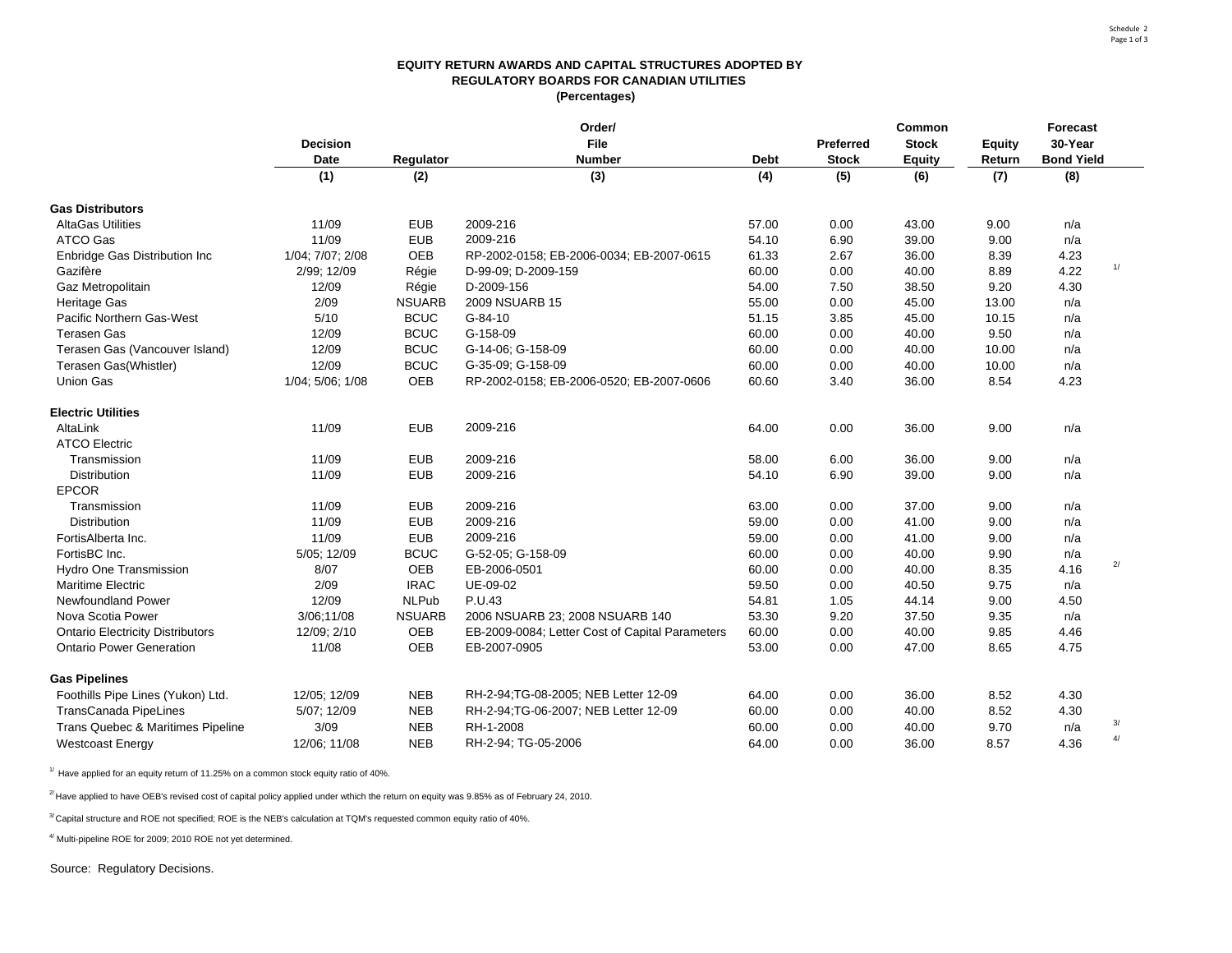#### **RATES OF RETURN ON COMMON EQUITY ADOPTED BY REGULATORY BOARDS FOR CANADIAN UTILITIES**

|                                         | 1990      | 1991      | 1992      | 1993      | 1994      | 1995      | 1996      | 1997           | 1998      | 1999      | 2000         | 2001           | 2002           | 2003      | 2004      | 2005      | 2006      | 2007      | 2008 | 2009 | 2010  |
|-----------------------------------------|-----------|-----------|-----------|-----------|-----------|-----------|-----------|----------------|-----------|-----------|--------------|----------------|----------------|-----------|-----------|-----------|-----------|-----------|------|------|-------|
| <b>Gas Distributors</b>                 |           |           |           |           |           |           |           |                |           |           |              |                |                |           |           |           |           |           |      |      |       |
| ATCO Gas                                | 13.25     | 13.25     | 12.25     | 12.25     | <b>NA</b> | <b>NA</b> | <b>NA</b> | 10.50          | 9.38      | <b>NA</b> | <b>NA</b>    | 9.75           | 9.75           | 9.50      | 9.50      | 9.50      | 8.93      | 8.51      | 8.75 | 9.00 | 9.00  |
| <b>Enbridge Gas Distribution</b>        | 13.25     | 13.13     | 13.13     | 12.30     | 11.60     | 11.65     | 11.88     | 11.50          | 10.30     | 9.51      | 9.73         | 9.54           | 9.66           | 9.69      | <b>NA</b> | 9.57      | 8.74      | 8.39      | 8.39 | 8.39 | 8.39  |
| Gaz Metro                               | 14.25     | 14.25     | 14.00     | 12.50     | 12.00     | 12.00     | 12.00     | 11.50          | 10.75     | 9.64      | 9.72         | 9.60           | 9.67           | 9.89      | 9.45      | 9.69      | 8.95      | 8.73      | 9.05 | 8.76 | 9.20  |
| Pacific Northern Gas <sup>1/</sup>      | 15.00     | 14.00     | 13.25     | <b>NA</b> | 11.50     | 12.75     | 11.75     | 11.00          | 10.75     | 10.00     | 10.25        | 10.00          | 9.88           | 10.17     | 9.80      | 9.68      | 9.45      | 9.02      | 9.27 | 9.12 | 10.15 |
| Terasen Gas <sup>1/</sup>               | <b>NA</b> | <b>NA</b> | 12.25     | <b>NA</b> | 10.65     | 12.00     | 11.00     | 10.25          | 10.00     | 9.25      | 9.50         | 9.25           | 9.13           | 9.42      | 9.15      | 9.03      | 8.80      | 8.37      | 8.62 | 8.47 | 9.50  |
| <b>Union Gas</b>                        | 13.75     | 13.50     | 13.50     | 13.00     | 12.50     | 11.75     | 11.75     | 11.00          | 10.44     | 9.61      | 9.95         | 9.95           | 9.95           | 9.95      | 9.62      | 9.62      | 8.89      | 8.54      | 8.54 | 8.54 | na    |
| <b>Mean of Gas Distributors</b>         | 13.90     | 13.63     | 13.06     | 12.51     | 11.65     | 12.03     | 11.68     | 10.96          | 10.27     | 9.60      | 9.83         | 9.68           | 9.67           | 9.77      | 9.50      | 9.52      | 8.96      | 8.59      | 8.77 | 8.71 | 9.25  |
| <b>Electric Utilities</b>               |           |           |           |           |           |           |           |                |           |           |              |                |                |           |           |           |           |           |      |      |       |
| AltaLink                                | <b>NA</b> | <b>NA</b> | <b>NA</b> | <b>NA</b> | NA.       | <b>NA</b> | <b>NA</b> | <b>NA</b>      | NA        | <b>NA</b> | <b>NA</b>    | NA.            | <b>NA</b>      | 9.40      | 9.60      | 9.50      | 8.93      | 8.51      | 8.75 | 9.00 | 9.00  |
| <b>ATCO Electric</b>                    | 13.50     | 13.50     | 13.25     | 11.88     | NA        | <b>NA</b> | 11.25     | 2 <sup>1</sup> | 2l        | 2l        | $\mathbf{z}$ | 2 <sup>1</sup> | $\overline{2}$ | 9.40      | 9.60      | 9.50      | 8.93      | 8.51      | 8.75 | 9.00 | 9.00  |
| FortisAlberta Inc.                      | <b>NA</b> | <b>NA</b> | <b>NA</b> | <b>NA</b> | <b>NA</b> | <b>NA</b> | <b>NA</b> | <b>NA</b>      | <b>NA</b> | <b>NA</b> | <b>NA</b>    | <b>NA</b>      | 9.50           | 9.50      | 9.60      | 9.50      | 8.93      | 8.51      | 8.75 | 9.00 | 9.00  |
| FortisBC Inc. <sup>1</sup>              | 13.50     | <b>NA</b> | 11.75     | 11.50     | 11.00     | 12.25     | 11.25     | 10.50          | 10.25     | 9.50      | 10.00        | 9.75           | 9.53           | 9.82      | 9.55      | 9.43      | 9.20      | 8.77      | 9.02 | 8.87 | 9.90  |
| Newfoundland Power                      | 13.95     | 13.25     | <b>NA</b> | <b>NA</b> | <b>NA</b> | <b>NA</b> | 11.00     | <b>NA</b>      | 9.25      | 9.25      | 9.59         | 9.59           | 9.05           | 9.75      | 9.75      | 9.24      | 9.24      | 8.60      | 8.95 | 8.95 | 9.00  |
| Nova Scotia Power                       | NA.       | <b>NA</b> | NA.       | 11.75     | NA.       | <b>NA</b> | 10.75     | <b>NA</b>      | <b>NA</b> | NA        | <b>NA</b>    | NA             | 10.15          | <b>NA</b> | <b>NA</b> | 9.55      | 9.55      | 9.55      | na   | 9.35 | na    |
| <b>Ontario Electricity Distributors</b> | <b>NA</b> | <b>NA</b> | <b>NA</b> | <b>NA</b> | <b>NA</b> | <b>NA</b> | <b>NA</b> | <b>NA</b>      | <b>NA</b> | 9.35      | 9.88         | 9.88           | 9.88           | 9.88      | 9.88      | 9.88      | 9.00      | 9.00      | 8.57 | 8.01 | 9.85  |
| <b>TransAlta Utilities</b>              | 13.50     | 13.50     | 13.25     | 11.88     | <b>NA</b> | 12.25     | 11.25     | 2 <sup>1</sup> | 3/        | 9.25      | 9.25         | <b>NA</b>      | 9.40           | <b>NA</b> | <b>NA</b> | <b>NA</b> | <b>NA</b> | <b>NA</b> | na   | na   | na    |
| <b>Mean of Electric Utilities</b>       | 13.61     | 13.42     | 12.75     | 11.75     | 11.00     | 12.25     | 11.10     | 10.50          | 9.75      | 9.34      | 9.68         | 9.74           | 9.59           | 9.63      | 9.66      | 9.51      | 9.11      | 8.78      | 8.80 | 8.88 | 9.29  |
| <b>Gas Pipelines (NEB)</b>              |           |           |           |           |           |           |           |                |           |           |              |                |                |           |           |           |           |           |      |      |       |
| <b>TransCanada PipeLines</b>            | 13.25     | 13.50     | 13.25     | 12.25     | 11.25     | 12.25     | 11.25     | 10.67          | 10.21     | 9.58      | 9.90         | 9.61           | 9.53           | 9.79      | 9.56      | 9.46      | 8.88      | 8.46      | 8.72 | 8.57 | 8.52  |
| <b>Westcoast Energy</b>                 | 13.25     | 13.75     | 12.50     | 12.25     | 11.50     | 12.25     | 11.25     | 10.67          | 10.21     | 9.58      | 9.90         | 9.61           | 9.53           | 9.79      | 9.56      | 9.46      | 8.88      | 8.46      | 8.72 | 8.57 | 8.52  |
| <b>Mean of Gas Pipelines</b>            | 13.25     | 13.63     | 12.88     | 12.25     | 11.38     | 12.25     | 11.25     | 10.67          | 10.21     | 9.58      | 9.90         | 9.61           | 9.53           | 9.79      | 9.56      | 9.46      | 8.88      | 8.46      | 8.72 | 8.57 | 8.52  |
| <b>Mean of All Utilities</b>            | 13.68     | 13.56     | 12.94     | 12.16     | 11.50     | 12.13     | 11.36     | 10.84          | 10.15     | 9.50      | 9.79         | 9.68           | 9.62           | 9.71      | 9.59      | 9.51      | 9.02      | 8.66      | 8.78 | 8.77 | 9.16  |

 $<sup>1/</sup>$  Allowed ROE for 2009 for first six months</sup>

 $^{27}$  Negotiated settlement, details not available.

<sup>3/</sup> Negotiated settlement, implicit ROE made public is 10.5%.

Source: Regulatory Decisions

Schedule 2Page 2 of 3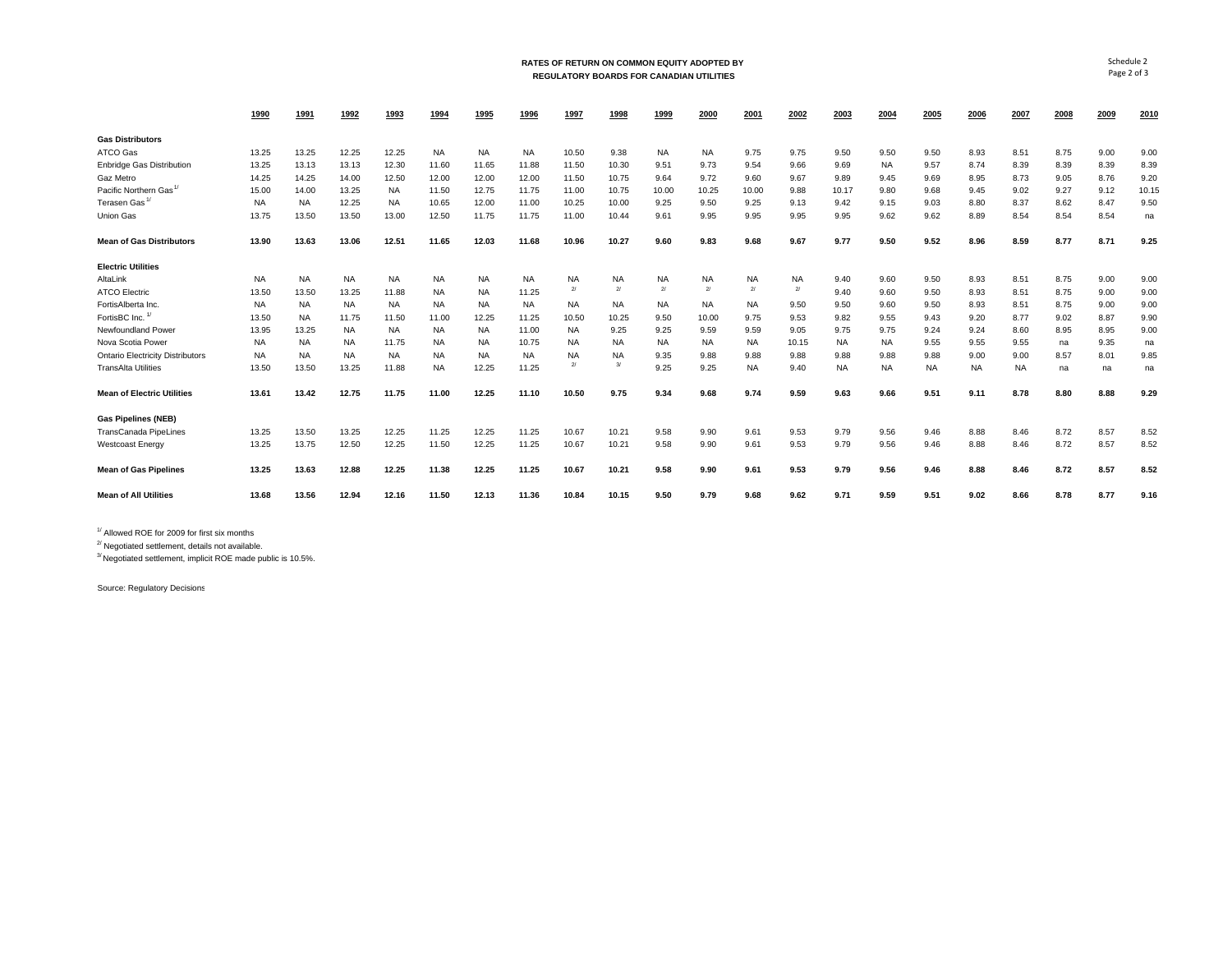#### **COMPARISON BETWEEN ALLOWED RETURNS FOR CANADIAN AND U.S. UTILITIES**

|            | <b>Canadian Utilities</b> |             |                    | <b>U.S. Utilities</b> |            |                      |                    | <b>U.S. Gas Utilities</b> |                |                      |                    | <b>U.S. Electric Utilities</b> |                      |                    |  |
|------------|---------------------------|-------------|--------------------|-----------------------|------------|----------------------|--------------------|---------------------------|----------------|----------------------|--------------------|--------------------------------|----------------------|--------------------|--|
|            |                           |             |                    |                       |            |                      |                    |                           |                |                      |                    |                                |                      |                    |  |
|            |                           | Average     |                    |                       |            | Average              |                    |                           |                | Average              |                    |                                | Average              |                    |  |
|            | Allowed                   | Long Canada | <b>Equity Risk</b> |                       | Allowed    | <b>Long Treasury</b> | <b>Equity Risk</b> |                           | <b>Allowed</b> | <b>Long Treasury</b> | <b>Equity Risk</b> | Allowed                        | <b>Long Treasury</b> | <b>Equity Risk</b> |  |
| Year       | <b>ROE</b>                | Yield       | Premium            |                       | <b>ROE</b> | Yield                | Premium            |                           | <b>ROE</b>     | Yield                | Premium            | <b>ROE</b>                     | Yield                | Premium            |  |
|            |                           |             |                    |                       |            |                      |                    |                           |                |                      |                    |                                |                      |                    |  |
| 1990       | 13.68                     | 10.69       | 2.99               |                       | 12.69      | 8.62                 | 4.07               |                           | 12.67          | 8.62                 | 4.05               | 12.70                          | 8.62                 | 4.08               |  |
| 1991       | 13.56                     | 9.72        | 3.85               |                       | 12.51      | 8.09                 | 4.43               |                           | 12.46          | 8.09                 | 4.38               | 12.55                          | 8.09                 | 4.47               |  |
| 1992       | 12.94                     | 8.68        | 4.26               |                       | 12.06      | 7.68                 | 4.39               |                           | 12.01          | 7.68                 | 4.34               | 12.09                          | 7.68                 | 4.42               |  |
| 1993       | 12.16                     | 7.86        | 4.30               |                       | 11.37      | 6.58                 | 4.79               |                           | 11.35          | 6.58                 | 4.77               | 11.41                          | 6.58                 | 4.83               |  |
| 1994       | 11.50                     | 8.69        | 2.81               |                       | 11.34      | 7.41                 | 3.93               |                           | 11.35          | 7.41                 | 3.94               | 11.34                          | 7.41                 | 3.93               |  |
| 1995       | 12.13                     | 8.41        | 3.72               |                       | 11.51      | 6.81                 | 4.70               |                           | 11.43          | 6.81                 | 4.62               | 11.55                          | 6.81                 | 4.74               |  |
| 1996       | 11.36                     | 7.75        | 3.62               |                       | 11.29      | 6.72                 | 4.57               |                           | 11.19          | 6.72                 | 4.47               | 11.39                          | 6.72                 | 4.67               |  |
| 1997       | 10.84                     | 6.66        | 4.18               |                       | 11.34      | 6.57                 | 4.77               |                           | 11.29          | 6.57                 | 4.72               | 11.40                          | 6.57                 | 4.83               |  |
| 1998       | 10.15                     | 5.59        | 4.56               |                       | 11.59      | 5.53                 | 6.06               |                           | 11.51          | 5.53                 | 5.98               | 11.66                          | 5.53                 | 6.13               |  |
| 1999       | 9.50                      | 5.72        | 3.78               |                       | 10.74      | 5.91                 | 4.83               |                           | 10.66          | 5.91                 | 4.75               | 10.77                          | 5.91                 | 4.86               |  |
| 2000       | 9.79                      | 5.71        | 4.08               |                       | 11.41      | 5.88                 | 5.53               |                           | 11.39          | 5.88                 | 5.51               | 11.43                          | 5.88                 | 5.55               |  |
| 2001       | 9.68                      | 5.77        | 3.92               |                       | 11.05      | 5.47                 | 5.58               |                           | 10.95          | 5.47                 | 5.48               | 11.09                          | 5.47                 | 5.62               |  |
| 2002       | 9.62                      | 5.67        | 3.95               |                       | 11.10      | 5.41                 | 5.69               |                           | 11.03          | 5.41                 | 5.62               | 11.16                          | 5.41                 | 5.75               |  |
| 2003       | 9.71                      | 5.31        | 4.40               |                       | 10.98      | 5.03                 | 5.95               |                           | 10.99          | 5.03                 | 5.96               | 10.97                          | 5.03                 | 5.94               |  |
| 2004       | 9.59                      | 5.11        | 4.48               |                       | 10.66      | 5.09                 | 5.56               |                           | 10.59          | 5.09                 | 5.50               | 10.73                          | 5.09                 | 5.64               |  |
| 2005       | 9.51                      | 4.38        | 5.13               |                       | 10.50      | 4.52                 | 5.98               |                           | 10.46          | 4.52                 | 5.94               | 10.54                          | 4.52                 | 6.02               |  |
| 2006       | 9.02                      | 4.26        | 4.76               |                       | 10.39      | 4.87                 | 5.52               |                           | 10.44          | 4.87                 | 5.57               | 10.36                          | 4.87                 | 5.49               |  |
| 2007       | 8.66                      | 4.30        | 4.37               |                       | 10.30      | 4.80                 | 5.51               |                           | 10.24          | 4.80                 | 5.44               | 10.36                          | 4.80                 | 5.56               |  |
| 2008       | 8.78                      | 4.04        | 4.74               |                       | 10.42      | 4.22                 | 6.20               |                           | 10.37          | 4.22                 | 6.15               | 10.46                          | 4.22                 | 6.24               |  |
| 2009       | 8.77                      | 3.85        | 4.92               |                       | 10.36      | 4.10                 | 6.27               |                           | 10.19          | 4.48                 | 5.71               | 10.48                          | 4.48                 | 6.00               |  |
| 2010 (May) | 9.16                      | 3.94        | 5.22               |                       | 10.22      | 4.48                 | 5.74               |                           | 10.04          | 4.48                 | 5.56               | 10.36                          | 4.48                 | 5.88               |  |
| Means:     |                           |             |                    |                       |            |                      |                    |                           |                |                      |                    |                                |                      |                    |  |
| 1990-1993  | 13.08                     | 9.24        | 3.85               |                       | 12.16      | 7.74                 | 4.42               |                           | 12.12          | 7.74                 | 4.38               | 12.19                          | 7.74                 | 4.45               |  |
| 1994-1997  | 11.46                     | 7.88        | 3.58               |                       | 11.37      | 6.88                 | 4.49               |                           | 11.32          | 6.88                 | 4.44               | 11.42                          | 6.88                 | 4.54               |  |
| 1998-2010  | 9.38                      | 4.90        | 4.48               |                       | 10.75      | 5.02                 | 5.72               |                           | 10.68          | 5.05                 | 5.63               | 10.80                          | 5.05                 | 5.74               |  |

Sources: Regulatory Research Associates; www.snl.com; various Canadian regulatory decisions;

Bank of Canada; Federal Reserve; U.S. Treasury.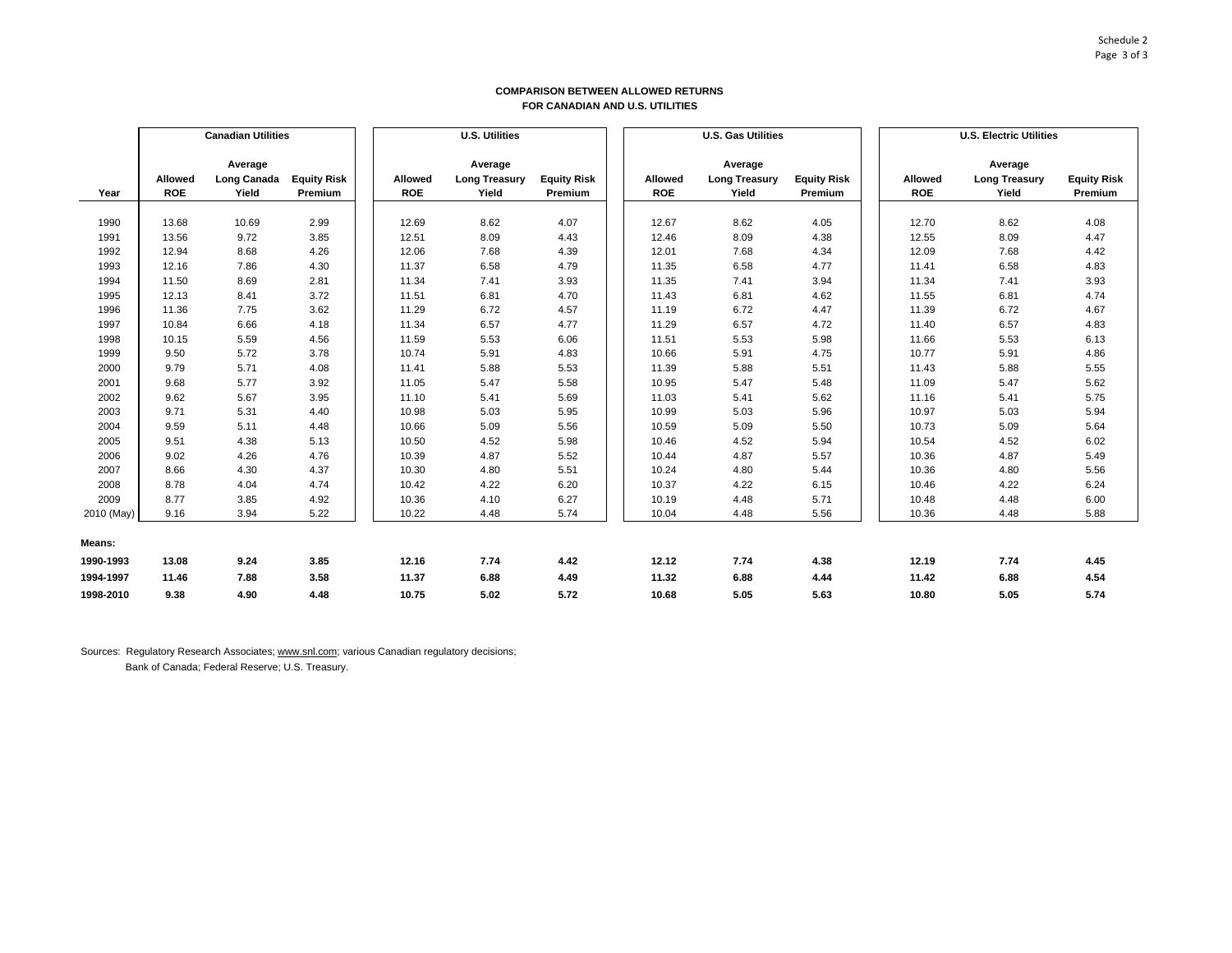# **DEBT RATINGS OF CANADIAN UTILITIES**

|                                                                                                                                                                                 |                      |                                                                                                                        |                      | <b>Ratings</b>                                     |                                      |                                                                                                                               |                                                                  |
|---------------------------------------------------------------------------------------------------------------------------------------------------------------------------------|----------------------|------------------------------------------------------------------------------------------------------------------------|----------------------|----------------------------------------------------|--------------------------------------|-------------------------------------------------------------------------------------------------------------------------------|------------------------------------------------------------------|
|                                                                                                                                                                                 |                      | <b>DBRS</b>                                                                                                            |                      | Moodv's                                            |                                      | <b>S&amp;P</b>                                                                                                                |                                                                  |
| Company                                                                                                                                                                         | <b>Issuer Rating</b> | <b>Debt Rating</b>                                                                                                     | <b>Issuer Rating</b> | <b>Debt Rating</b>                                 | Corporate<br><b>Credit Rating</b>    | <b>Debt Rating</b>                                                                                                            | <b>S&amp;P Business</b><br><b>Risk Profile</b>                   |
| <b>Gas Distributors</b><br><b>Enbridge Gas Distribution</b><br>Gaz Metropolitain<br>Pacific Northern Gas<br><b>Terasen Gas</b>                                                  |                      | A (Unsecured)<br>A (Senior Secured)<br>BBB(low) (Senior Secured)<br>A (Senior Unsecured)                               |                      | A3 (Senior Unsecured)                              | A-<br>$A -$<br>A                     | A- (Senior Unsecured)<br>A (Senior Secured)<br>A (Senior Unsecured)                                                           | Excellent<br>Excellent<br>Excellent                              |
| Terasen Gas Vancouver Island<br><b>Union Gas Limited</b>                                                                                                                        |                      | BBB(high) (Debentures)<br>A (Unsecured)                                                                                |                      | A1 (Senior Secured)<br>A3 (Senior Unsecured)       | BBB+                                 | AA- (Senior Secured)<br>BBB+ (Senior Unsecured)                                                                               | Strong                                                           |
| <b>Electric Utilities</b><br>AltaLink L.P.<br>Chatham-Kent Energy Inc.<br>CU Inc.                                                                                               |                      | A (Senior Secured)<br>A(high) (Unsecured)                                                                              |                      |                                                    | А-<br>Α<br>A                         | A- (Senior Secured)<br>A (Senior Unsecured)                                                                                   | Excellent<br>Excellent<br>Excellent                              |
| Enersource<br><b>ENMAX</b><br><b>EPCOR Utilities Inc.</b><br>FortisAlberta Inc.<br>FortisBC Inc                                                                                 | Α                    | A(low) (Senior Unsecured)<br>A(low) (Senior Unsecured)<br>A(low) (Senior Unsecured)<br>BBB(high) (Senior Unsecured)    |                      | Baa1 (Senior Unsecured)<br>Baa1 (Senior Unsecured) | BBB+<br>BBB+<br>A-                   | BBB+ (Senior Unsecured)<br>BBB+ (Senior Unsecured)<br>A- (Senior Unsecured)                                                   | Strong<br>Strong<br>Excellent                                    |
| <b>Hamilton Utilities</b><br>Hydro One<br>Hydro Ottawa Holding Inc.<br>London Hydro<br><b>Maritime Electric</b>                                                                 |                      | A(high) (Senior Unsecured)<br>A (Senior Unsecured)                                                                     |                      | Aa3 (Senior Unsecured)                             | A<br>$A+$<br>A<br>A<br>BBB+          | A (Senior Unsecured)<br>A+ (Senior Unsecured)<br>A (Senior Unsecured)<br>A (Senior Secured)                                   | Excellent<br>Excellent<br>Excellent<br>Excellent<br>Satisfactory |
| <b>Newfoundland Power</b><br>Nova Scotia Power<br>Toronto Hydro<br>Veridian Corp.                                                                                               | Α                    | A (Senior Secured)<br>A(low) (Unsecured)<br>A(high) (Senior Unsecured)                                                 |                      |                                                    | BBB+<br>A                            | BBB+ (Senior Unsecured)<br>A (Senior Unsecured)                                                                               | Strong<br>Excellent                                              |
| <b>Pipelines</b><br><b>Enbridge Pipelines</b><br><b>NOVA Gas Transmission</b><br><b>Trans Quebec &amp; Maritimes</b><br><b>TransCanada PipeLines</b><br><b>Westcoast Energy</b> |                      | A(high) (Unsecured)<br>A (Unsecured)<br>A(low) (Senior Unsecured)<br>A (Senior Unsecured)<br>A(low) (Senior Unsecured) | A <sub>3</sub>       | A3 (Senior Unsecured)<br>A3 (Senior Unsecured)     | А-<br>$A -$<br>BBB+<br>$A -$<br>BBB+ | A- (Senior Unsecured)<br>A- (Senior Unsecured)<br>BBB+ (Senior Unsecured)<br>A- (Senior Unsecured)<br>BBB+ (Senior Unsecured) | Excellent<br>Strong<br>Satisfactory<br>Strong<br>Strong          |
| <b>Medians</b><br><b>Gas Distributors</b><br><b>All Companies</b>                                                                                                               |                      | А<br>A                                                                                                                 |                      | A2<br>A <sub>3</sub>                               | А-<br>А-                             | А<br>А-                                                                                                                       | <b>Excellent</b><br><b>Excellent</b>                             |

Source: DBRS Bond Ratings, www.moodys.com, Standard & Poor's.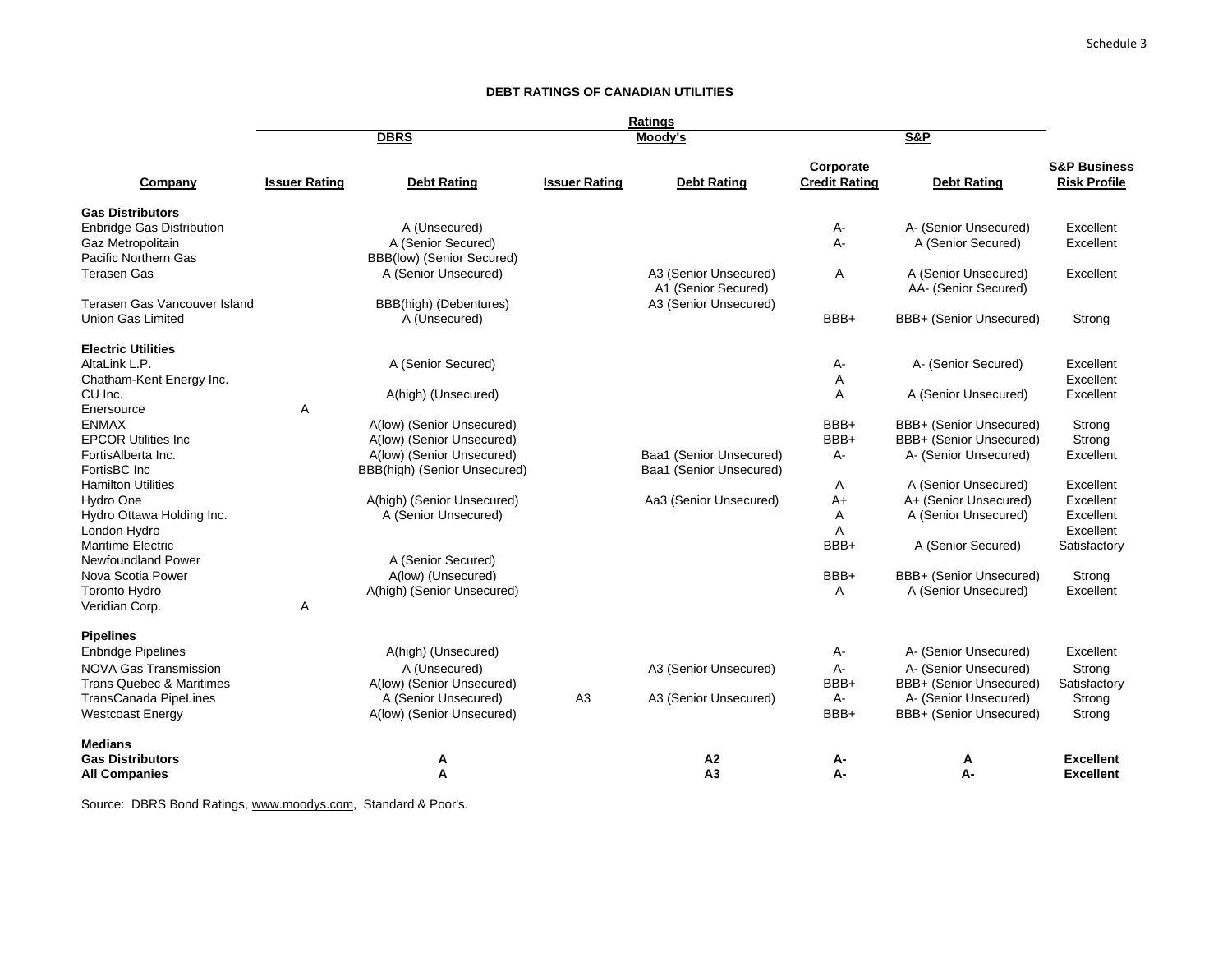#### **CAPITAL STRUCTURE RATIOSOF CANADIAN UTILITIES (2009)**

|                                     |                    |               | Common               |
|-------------------------------------|--------------------|---------------|----------------------|
|                                     | Total              | Preferred     | <b>Stock</b>         |
| Company                             | Debt <sup>1/</sup> | Stock $^{2/}$ | Equity <sup>3/</sup> |
| Gas Distributors <sup>4/</sup>      |                    |               |                      |
| Enbridge Gas Distribution           | 55.3%              | 2.3%          | 42.4%                |
| Gaz Metropolitain                   | 63.0%              | 0.0%          | 37.0%                |
| Pacific Northern Gas                | 46.2%              | 3.0%          | 50.8%                |
| <b>Terasen Gas</b>                  | 64.2%              | 0.0%          | 35.8%                |
| <b>Union Gas</b>                    | 59.7%              | 0.0%          | 40.3%                |
| <b>Electric Utilities</b>           |                    |               |                      |
| AltaLink L.P.                       | 54.1%              | 0.0%          | 45.9%                |
| CU Inc.                             | 53.7%              | 7.7%          | 38.6%                |
| Enersource                          | 55.7%              | 0.0%          | 44.3%                |
| <b>ENMAX Corp.</b>                  | 43.4%              | 0.0%          | 56.6%                |
| <b>EPCOR Utilities Inc.</b>         | 43.7%              | 0.0%          | 56.3%                |
| FortisAlberta Inc.                  | 57.3%              | 0.0%          | 42.7%                |
| FortisBC Inc.                       | 59.2%              | 0.0%          | 40.8%                |
| <b>Hamilton Utilities</b>           | 36.0%              | 0.0%          | 64.0%                |
| Hydro One Inc.                      | 56.2%              | 2.6%          | 41.2%                |
| Hydro Ottawa Holding Inc. 5/        | 44.1%              | 0.0%          | 55.9%                |
| London Hydro <sup>5/</sup>          | 36.1%              | 0.0%          | 63.9%                |
| Maritime Electric                   | 58.5%              | 0.0%          | 41.5%                |
| Newfoundland Power                  | 55.1%              | 1.0%          | 43.8%                |
| Nova Scotia Power                   | 58.2%              | 4.6%          | 37.2%                |
| <b>Toronto Hydro</b>                | 54.8%              | 0.0%          | 45.2%                |
| Veridian <sup>5/</sup>              | 39.2%              | 0.0%          | 60.8%                |
| <b>Pipelines</b>                    |                    |               |                      |
| Enbridge Pipelines Inc.             | 57.1%              | 0.0%          | 42.9%                |
| Nova Gas Transmission Ltd.          | 64.3%              | 0.0%          | 35.7%                |
| <b>Trans Quebec &amp; Maritimes</b> | 62.9%              | 0.0%          | 37.1%                |
| TransCanada PipeLines Ltd.          | 56.3%              | 1.1%          | 42.7%                |
| Westcoast Energy Inc.               | 58.7%              | 5.4%          | 35.9%                |
| <b>Medians</b>                      |                    |               |                      |
| <b>Gas Distributors</b>             | 59.7%              | 0.0%          | 40.3%                |
| <b>All Companies</b>                | 56.0%              | 0.0%          | 42.7%                |

1/ Includes current portion of long-term debt and preferred securities classified as debt.

2/ Includes minority interest in preferred shares of subsidiary companies and preferred securities.

3/ Includes minority interest in common shares of subsidiary companies.

4/ The average of the four quarters ending December 2009 was used to better measure the actual sources of funds over the year due to the seasonal pattern of use of short-term debt.

5/ 2008 capital structure.

Note: Financial statements for Terasen Gas Vancouver Island are not publicly available.

Source: Reports to Shareholders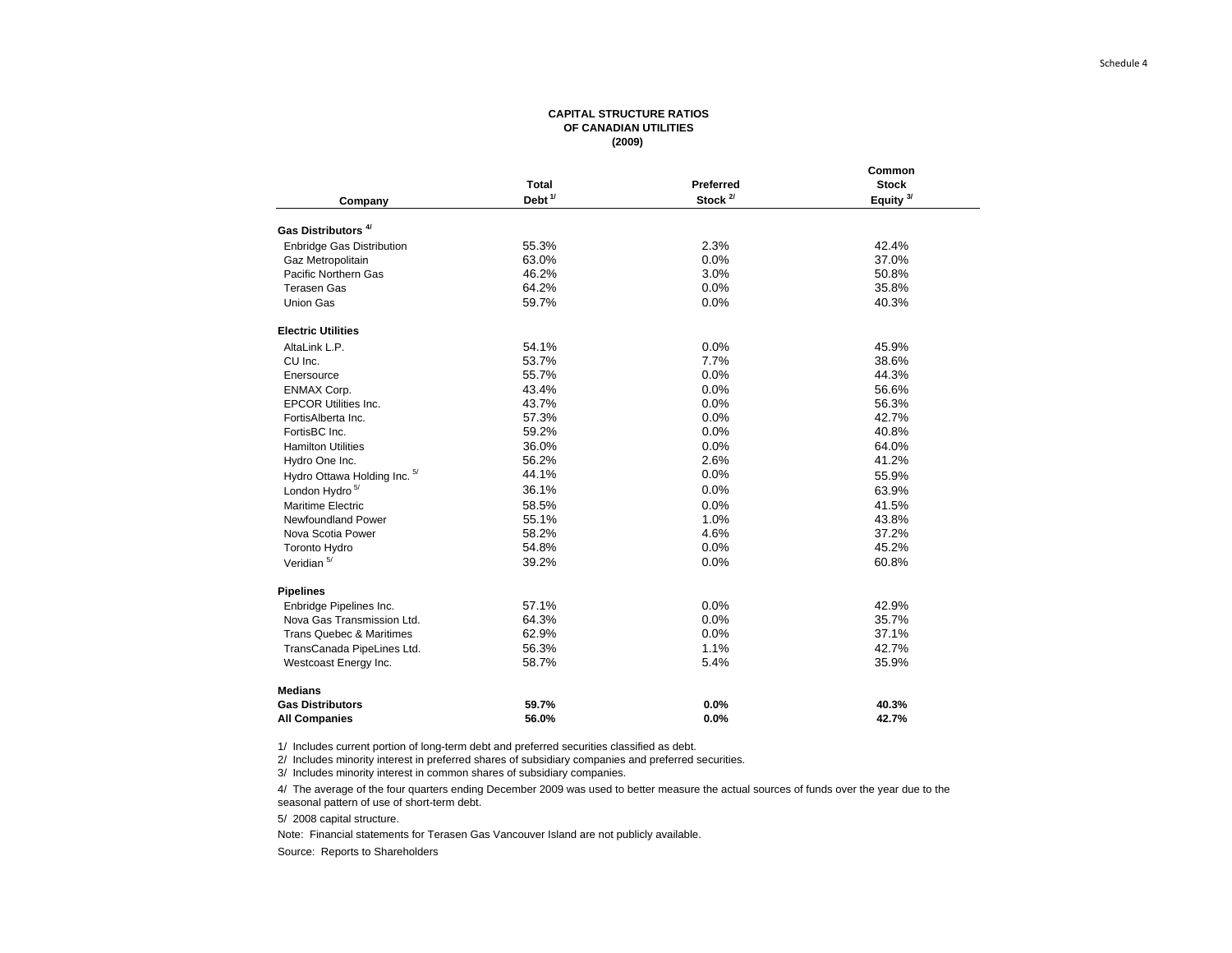# **FINANCIAL METRICS FOR CANADIAN UTILITIES 2006-2008**

| Company                                      | <b>Funds from Operations</b><br><b>Interest Coverage</b> | <b>Funds from Operations/</b><br><b>Total Debt</b> |
|----------------------------------------------|----------------------------------------------------------|----------------------------------------------------|
| <b>Gas Distributors</b>                      |                                                          |                                                    |
|                                              | 2.8                                                      |                                                    |
| <b>Enbridge Gas Distribution</b>             |                                                          | 11.7<br>19.3                                       |
| Gaz Metropolitain                            | 4.7<br>2.2                                               | 11.6                                               |
| <b>Pacific Northern Gas</b>                  |                                                          |                                                    |
| Terasen Gas                                  | 2.4                                                      | 9.0                                                |
| Terasen Gas (Vancouver Island) <sup>1/</sup> | 4.0                                                      | 14.4                                               |
| <b>Union Gas</b>                             | 2.9                                                      | 12.4                                               |
| <b>Pipelines</b>                             |                                                          |                                                    |
| Enbridge Pipelines Inc.                      | 3.1                                                      | 12.2                                               |
| Nova Gas Transmission Ltd.                   | 3.2                                                      | 17.3                                               |
| Trans Quebec & Maritimes                     | 2.9                                                      | 11.6                                               |
| TransCanada PipeLines Ltd.                   | 2.9                                                      | 16.7                                               |
| Westcoast Energy Inc.                        | 3.6                                                      | 16.8                                               |
|                                              |                                                          |                                                    |
| <b>Electric Utilities</b>                    |                                                          |                                                    |
| AltaLink L.P.                                | 3.1                                                      | 13.3                                               |
| CU Inc.                                      | 3.4                                                      | 17.4                                               |
| Enersource                                   | 3.3                                                      | 17.7                                               |
| <b>ENMAX Corp.</b>                           | 3.8                                                      | 47.3                                               |
| <b>EPCOR Utilities Inc.</b>                  | 3.4                                                      | 23.2                                               |
| FortisAlberta Inc.                           | 4.1                                                      | 17.4                                               |
| FortisBC Inc.                                | 2.8                                                      | 11.3                                               |
| <b>Hamilton Utilities</b>                    | 5.0                                                      | 34.3                                               |
| Hydro One Inc.                               | 3.7                                                      | 16.5                                               |
| Hydro Ottawa Holding Inc.                    | 5.9                                                      | 23.8                                               |
| London Hydro                                 | 4.5                                                      | 24.5                                               |
| <b>Maritime Electric</b>                     | 2.9                                                      | 14.9                                               |
| Newfoundland Power                           | 2.8                                                      | 13.6                                               |
| Nova Scotia Power                            | 3.5                                                      | 18.0                                               |
| <b>Toronto Hydro</b>                         | 3.5                                                      | 17.8                                               |
| Veridian $2/$                                | 3.3                                                      | 34.4                                               |
| <b>Medians</b>                               |                                                          |                                                    |
| <b>Gas Distributors</b>                      | 2.9                                                      | 12.1                                               |
| <b>All Companies</b>                         | 3.3                                                      | 16.8                                               |

 $1/2007$ -2009 (2009 data for 12 months ending September)

 $^{2/2}$ 2008 data for 12 months ending September

Source: DBRS, Standard and Poor's and Moody's.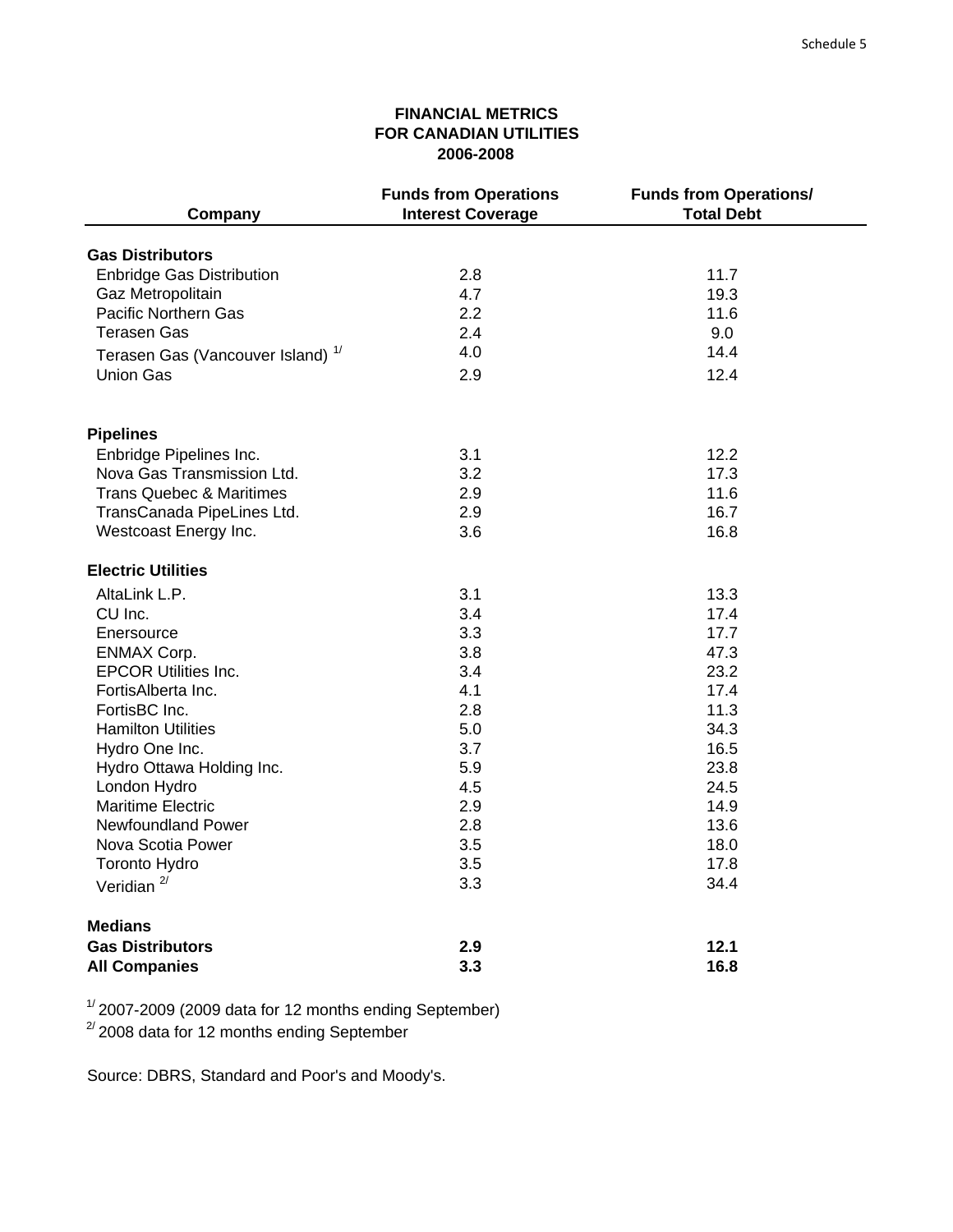# **FINANCIAL METRICS FOR U.S. GAS DISTRIBUTION UTILITIES 2006-2008**

| Company                                   | <b>Funds from Operations</b><br><b>Interest Coverage</b> | <b>Funds from Operations/</b><br><b>Total Debt</b> |
|-------------------------------------------|----------------------------------------------------------|----------------------------------------------------|
|                                           |                                                          |                                                    |
| AGL Resources Inc.                        | 4.6                                                      | 20.4                                               |
| Alabama Gas Corp.                         | 6.8                                                      | 38.5                                               |
| Atmos Energy Corp.                        | 4.1                                                      | 20.3                                               |
| Energen Corp.                             | 11.6                                                     | 70.6                                               |
| EQT Corp.                                 | 7.4                                                      | 29.9                                               |
| Indiana Gas Co. Inc.                      | 3.9                                                      | 17.6                                               |
| Laclede Gas Co.                           | 2.7                                                      | 13.1                                               |
| Laclede Group Inc. (The)                  | 3.3                                                      | 18.4                                               |
| Michigan Consolidated Gas Co.             | 2.5                                                      | 6.4                                                |
| National Fuel Gas Co.                     | 6.6                                                      | 38.1                                               |
| New Jersey Natural Gas Co.                | 5.7                                                      | 24.7                                               |
| Nicor Gas Co.                             | 5.1                                                      | 20.6                                               |
| Nicor Inc.                                | 6.7                                                      | 29.3                                               |
| NiSource Inc.                             | 3.1                                                      | 12.0                                               |
| North Shore Gas Co.                       | 4.9                                                      | 18.2                                               |
| Northwest Natural Gas Co.                 | 4.4                                                      | 19.7                                               |
| Piedmont Natural Gas Co. Inc.             | 4.7                                                      | 22.8                                               |
| Public Service Co. of North Carolina Inc. | 3.8                                                      | 16.2                                               |
| Questar Gas Co.                           | 4.6                                                      | 23.0                                               |
| Sempra Energy                             | 4.7                                                      | 22.7                                               |
| South Jersey Gas Co.                      | 4.1                                                      | 17.8                                               |
| Southern California Gas Co.               | 5.4                                                      | 26.3                                               |
| Southwest Gas Corp.                       | 4.1                                                      | 19.4                                               |
| Vectren Corp.                             | 4.4                                                      | 18.8                                               |
| Vectren Utility Holdings Inc.             | 4.4                                                      | 20.7                                               |
| Washington Gas Light Co.                  | 5.5                                                      | 26.4                                               |
| WGL Holdings Inc.                         | 5.2                                                      | 24.8                                               |
| <b>Median</b>                             | 4.6                                                      | 20.6                                               |

Source: Standard and Poor's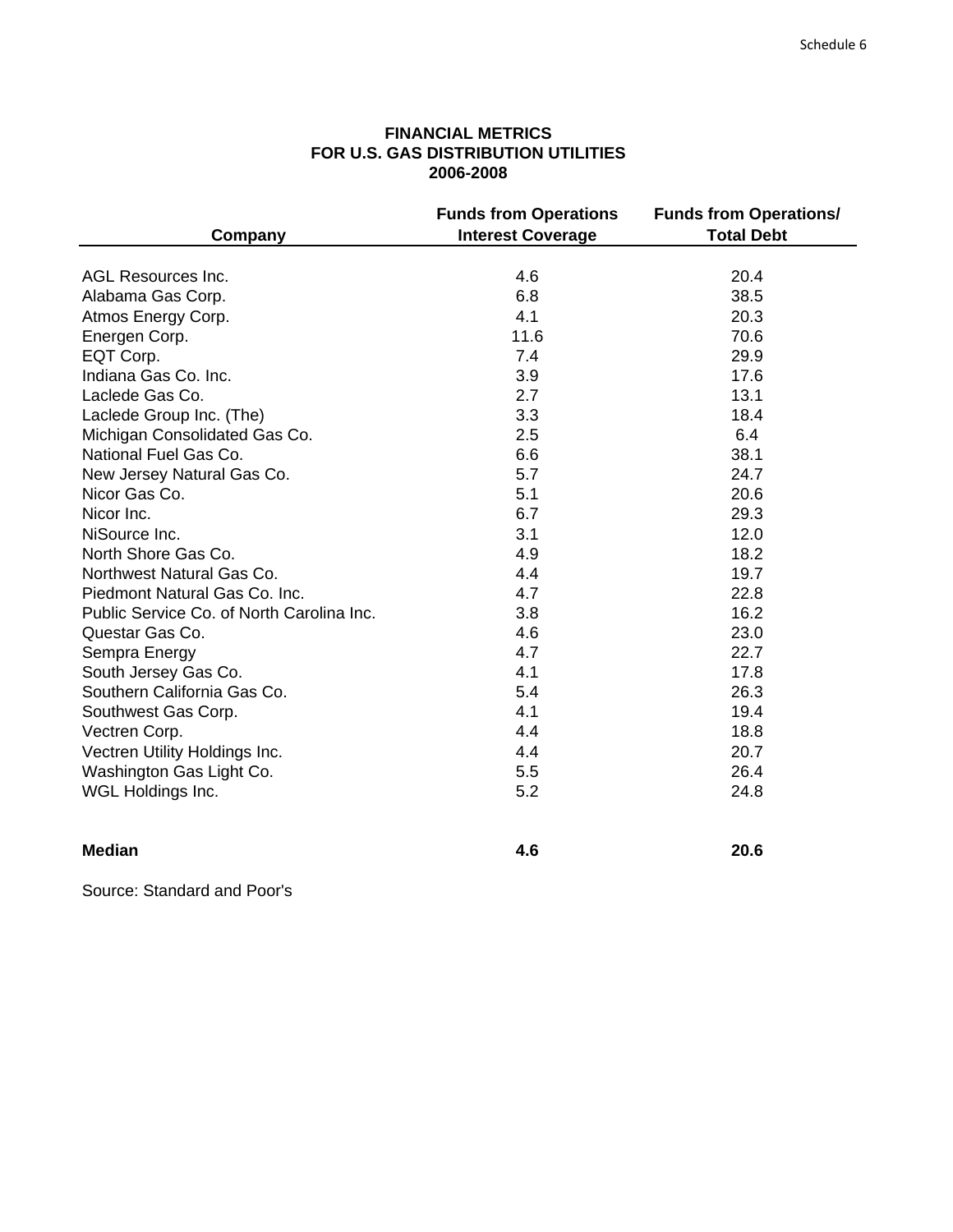#### **INDIVIDUAL COMPANY RISK DATA FOR BENCHMARK SAMPLE OF U.S. DISTRIBUTION UTILITIES**

|                             |        |                                                        | <b>Value Line</b><br>Forecast Return            |                                                        |                 |                                          |                                 | <b>Trailing Four</b>                      |                                                      | <b>S&amp;P</b>                            |                       | Moody's                       |
|-----------------------------|--------|--------------------------------------------------------|-------------------------------------------------|--------------------------------------------------------|-----------------|------------------------------------------|---------------------------------|-------------------------------------------|------------------------------------------------------|-------------------------------------------|-----------------------|-------------------------------|
|                             | Safety | Forecast<br><b>Common Equity</b><br>Ratio<br>2013-2015 | On Average<br><b>Common Equity</b><br>2013-2015 | <b>Dividend Payout</b><br><b>Forecast</b><br>2013-2015 | 2010 Q1<br>Beta | <b>Calculated</b><br><b>Weekly Betas</b> | Adjusted<br><b>Weekly Betas</b> | Quarters<br>Common<br><b>Equity Ratio</b> | 2007-2009<br><b>Average Earned</b><br><b>Returns</b> | <b>Business</b><br><b>Risk</b><br>Profile | <b>Debt</b><br>Rating | <b>Debt</b><br>Rating $^{2/}$ |
| <b>AGL Resources</b>        | 2      | 51.0%                                                  | 11.6%                                           | 56.5%                                                  | 0.65            | 0.66                                     | 0.77                            | 43.5%                                     | 13.0                                                 | Excellent                                 | А-                    | Baa1                          |
| <b>Consolidated Edison</b>  |        | 51.5%                                                  | 9.5%                                            | 63.9%                                                  | 0.65            | 0.45                                     | 0.63                            | 47.9%                                     | 10.8                                                 | Excellent                                 | А-                    | Baa1                          |
| New Jersey Resources        |        | 57.5%                                                  | 17.2%                                           | 47.5%                                                  | 0.65            | 0.52                                     | 0.68                            | 56.3%                                     | 10.3                                                 | Excellent                                 |                       | Aa3                           |
| Nicor Inc.                  | 3      | 76.0%                                                  | 11.6%                                           | 56.4%                                                  | 0.70            | 0.70                                     | 0.80                            | 53.7%                                     | 13.6                                                 | Excellent                                 | AA                    | A2                            |
| Northwest Nat. Gas          |        | 50.0%                                                  | 11.3%                                           | 61.7%                                                  | 0.60            | 0.46                                     | 0.64                            | 48.7%                                     | 11.8                                                 | Excellent                                 | A+                    | A <sub>3</sub>                |
| <b>NSTAR</b>                |        | 57.0%                                                  | 13.8%                                           | 68.3%                                                  | 0.65            | 0.51                                     | 0.68                            | 38.2%                                     | 13.6                                                 | Excellent                                 | A+                    | A2                            |
| <b>Piedmont Natural Gas</b> |        | 53.0%                                                  | 13.6%                                           | 65.1%                                                  | 0.65            | 0.54                                     | 0.69                            | 46.0%                                     | 12.6                                                 | Excellent                                 |                       | A <sub>3</sub>                |
| South Jersey Inds.          |        | 61.5%                                                  | 15.0%                                           | 48.5%                                                  | 0.60            | 0.50                                     | 0.67                            | 50.2%                                     | 13.3                                                 | Excellent                                 | BBB+                  | Baa <sup>®</sup>              |
| WGL Holdings Inc.           |        | 64.5%                                                  | 10.3%                                           | 61.9%                                                  | 0.65            | 0.54                                     | 0.70                            | 57.2%                                     | 11.4                                                 | Excellent                                 | AA-                   | A2                            |
| <b>Mean</b>                 | 2      | 58.0%                                                  | 12.7%                                           | 58.9%                                                  | 0.64            | 0.54                                     | 0.70                            | 49.1%                                     | 12.3                                                 | <b>Excellent</b>                          | А                     | A3                            |
| Median                      |        | 57.0%                                                  | 11.6%                                           | 61.7%                                                  | 0.65            | 0.52                                     | 0.68                            | 48.7%                                     | 12.6                                                 | <b>Excellent</b>                          | A                     | A <sub>3</sub>                |

1/ "Raw" betas calculated using weekly data against the NYSE Composite (260 weeks ending April 26, 2010).

2/ Rating for New Jersey Resources is New Jersey Natural Gas. Rating for South Jersey Industries is South Jersey Gas Co. Rating for WGL Holdings is Washington Gas Light.

Rating for Nicor Inc. is for Northern Illinois Gas.

Source: Value Line (February and March 2010), May 21, 2010 Value Line Index, www.Moodys.com, www.yahoo.com,

Standard and Poor's, *Issuer Ranking: U.S. Invester-Owned Electric Utilities, Strongest To Weakest* (May 6, 2010) and

Standard and Poor's, *Issuer Ranking: U.S. Natural Gas Distributors And Integrated Gas Companies, Strongest To Weakest* (May 5, 2010).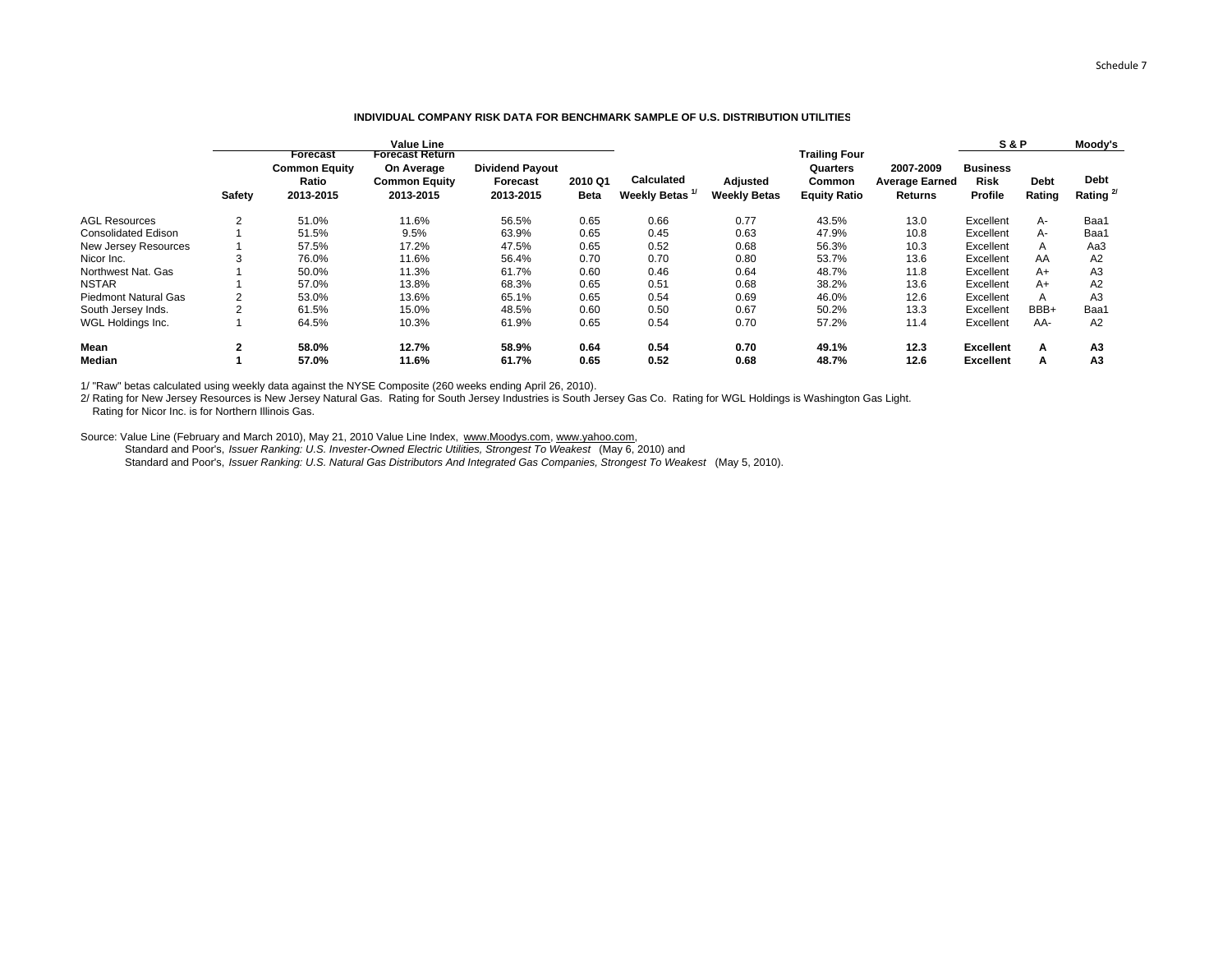# **DCF COST OF EQUITY FOR BENCHMARK SAMPLE OF U.S. DISTRIBUTION UTILITIES (BASED ON ANALYSTS' EARNINGS GROWTH FORECASTS)**

| Company                     | <b>Annualized Jan-</b><br>May 2010 Average<br><b>Dividend</b><br>(1) | <b>Average High/Low</b><br><b>Monthly Close Prices</b><br>1/1/2010-5/25/2010<br>(2) | <b>Expected Dividend</b><br>Yield. <sup>1/</sup><br>(3) | <b>Jan-May 2010</b><br>Average I/B/E/S/<br>Long-Term<br><b>EPS Forecasts</b><br>(4) | <b>DCF Cost of</b><br>Equity <sup>2/</sup><br>(5) |
|-----------------------------|----------------------------------------------------------------------|-------------------------------------------------------------------------------------|---------------------------------------------------------|-------------------------------------------------------------------------------------|---------------------------------------------------|
| <b>AGL Resources</b>        | 1.75                                                                 | 37.18                                                                               | 4.9                                                     | 4.8                                                                                 | 9.7                                               |
| <b>Consolidated Edison</b>  | 2.38                                                                 | 44.17                                                                               | 5.6                                                     | 3.7                                                                                 | 9.2                                               |
| New Jersey Resources        | 1.36                                                                 | 36.82                                                                               | 3.9                                                     | 6.1                                                                                 | 10.0                                              |
| Nicor Inc.                  | 1.86                                                                 | 41.82                                                                               | 4.6                                                     | 3.7                                                                                 | 8.3                                               |
| Northwest Nat. Gas          | 1.66                                                                 | 45.32                                                                               | 3.9                                                     | 5.5                                                                                 | 9.3                                               |
| <b>NSTAR</b>                | 1.60                                                                 | 35.28                                                                               | 4.8                                                     | 5.7                                                                                 | 10.5                                              |
| <b>Piedmont Natural Gas</b> | 1.10                                                                 | 26.49                                                                               | 4.4                                                     | 5.7                                                                                 | 10.1                                              |
| South Jersey Inds.          | 1.32                                                                 | 41.19                                                                               | 3.6                                                     | 10.8                                                                                | 14.4                                              |
| WGL Holdings Inc.           | 1.49                                                                 | 33.85                                                                               | 4.5                                                     | 2.7                                                                                 | 7.2                                               |
| Mean                        | 1.61                                                                 | 38.01                                                                               | 4.5                                                     | 5.4                                                                                 | 9.9                                               |
| <b>Median</b>               | 1.60                                                                 | 37.18                                                                               | 4.5                                                     | 5.5                                                                                 | 9.7                                               |

<sup>1/</sup> Expected Dividend Yield =  $(Col (1) / Col (2))$  \*  $(1 + Col (4))$ 

<sup>2/</sup> Expected Dividend Yield (Col (3)) + I/B/E/S Growth Forecast (Col (4))

Source: Standard and Poor's Research Insight, www.yahoo.com and I/B/E/S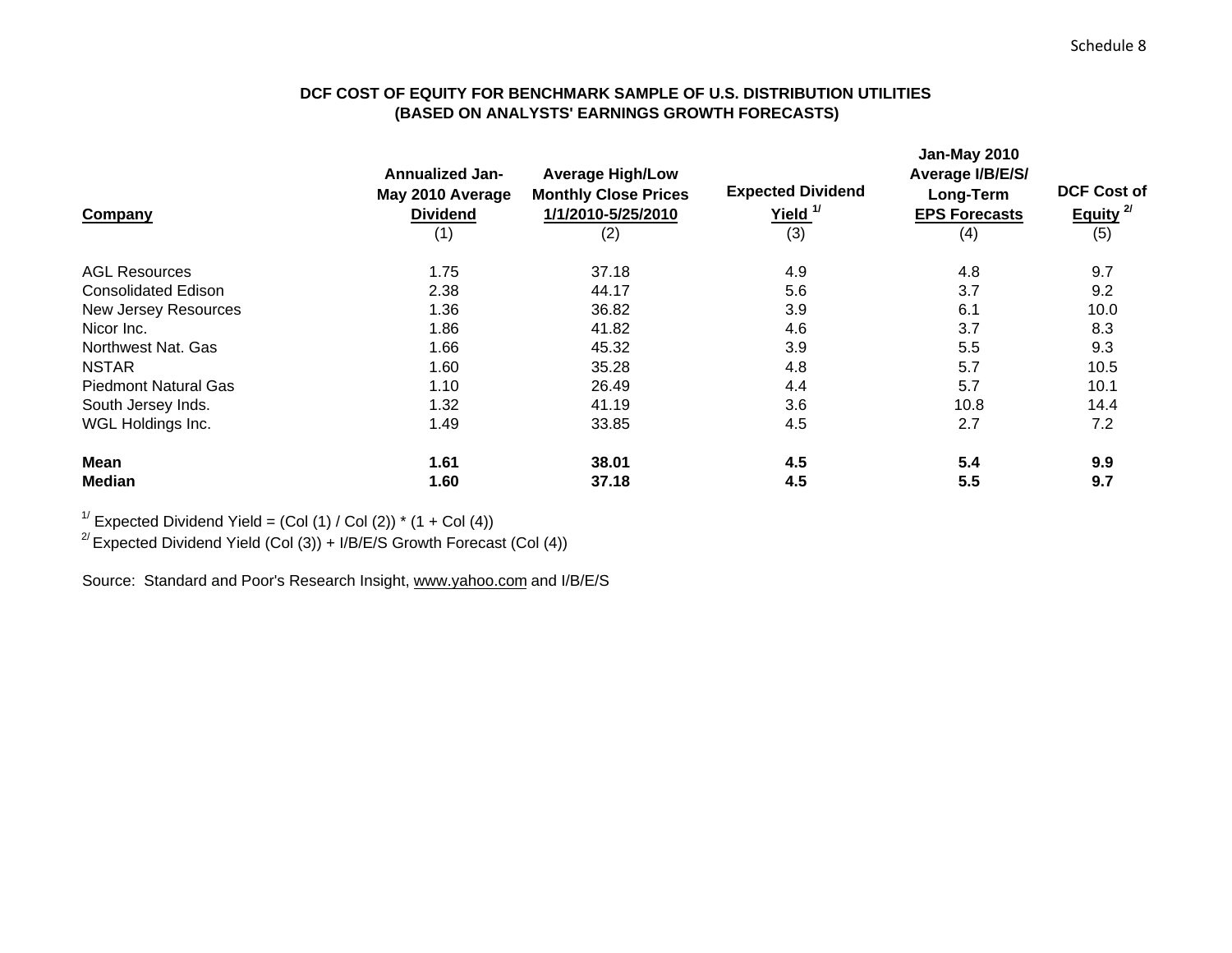#### **DCF COSTS OF EQUITY FOR BENCHMARK SAMPLE OF U.S. DISTRIBUTION UTILITIES(SUSTAINABLE GROWTH)**

| Company                     | Annualized Jan-May<br>2010 Average<br><b>Dividend</b><br>(1) | <b>Average High/Low</b><br><b>Monthly Close Prices</b><br>1/1/2010-5/25/2010<br>(2) | <b>Expected</b><br>Dividend Yield <sup>1/</sup><br>(3) | <b>Forecast Return on</b><br><b>Common Equity</b><br>(4) | <b>Forecast Earnings</b><br><b>Retention Rate</b><br>(5) | BR Growth <sup>2/</sup><br>(1st Qtr.2010)<br>(6) | SV Growth <sup>3/</sup><br>(1st Qtr. 2010)<br>(7) | <b>Sustainable</b><br>Growth <sup>4/</sup><br>(1st Qtr. 2010)<br>(8) | <b>DCF Cost</b><br>of Equity <sup>5/</sup><br>(9) |
|-----------------------------|--------------------------------------------------------------|-------------------------------------------------------------------------------------|--------------------------------------------------------|----------------------------------------------------------|----------------------------------------------------------|--------------------------------------------------|---------------------------------------------------|----------------------------------------------------------------------|---------------------------------------------------|
| <b>AGL Resources</b>        | 1.75                                                         | 37.18                                                                               | 5.0                                                    | 11.6                                                     | 43.5                                                     | 5.1                                              | 0.39                                              | 5.5                                                                  | 10.4                                              |
| <b>Consolidated Edison</b>  | 2.38                                                         | 44.17                                                                               | 5.6                                                    | 9.5                                                      | 36.7                                                     | 3.4                                              | 0.17                                              | 3.6                                                                  | 9.2                                               |
| New Jersey Resources        | 1.36                                                         | 36.82                                                                               | 4.0                                                    | 17.2                                                     | 52.5                                                     | 9.0                                              | $-0.57$                                           | 8.5                                                                  | 12.5                                              |
| Nicor Inc.                  | 1.86                                                         | 41.82                                                                               | 4.7                                                    | 11.6                                                     | 43.6                                                     | 5.1                                              | 0.07                                              | 5.1                                                                  | 9.8                                               |
| Northwest Nat. Gas          | 1.66                                                         | 45.32                                                                               | 3.8                                                    | 11.3                                                     | 38.3                                                     | 4.3                                              | 0.52                                              | 4.8                                                                  | 8.7                                               |
| <b>NSTAR</b>                | 1.60                                                         | 35.28                                                                               | 4.7                                                    | 13.8                                                     | 31.7                                                     | 4.4                                              | 0.00                                              | 4.4                                                                  | 9.1                                               |
| <b>Piedmont Natural Gas</b> | 1.10                                                         | 26.49                                                                               | 4.3                                                    | 13.6                                                     | 34.9                                                     | 4.7                                              | $-0.69$                                           | 4.0                                                                  | 8.4                                               |
| South Jersey Inds.          | 1.32                                                         | 41.19                                                                               | 3.5                                                    | 15.0                                                     | 51.5                                                     | 7.7                                              | 1.72                                              | 9.4                                                                  | 13.0                                              |
| WGL Holdings Inc.           | 1.49                                                         | 33.85                                                                               | 4.6                                                    | 10.3                                                     | 38.7                                                     | 3.9                                              | 0.01                                              | 3.9                                                                  | 8.5                                               |
| Mean                        | 1.61                                                         | 38.01                                                                               | 4.47                                                   | 12.65                                                    | 41.14                                                    | 5.29                                             | 0.18                                              | 5.5                                                                  | 9.9                                               |
| Median                      | 1.60                                                         | 37.18                                                                               | 4.57                                                   | 11.64                                                    | 38.29                                                    | 4.74                                             | 0.07                                              | 4.8                                                                  | 9.2                                               |

1/ Expected Dividend Yield =  $(Col (1) / Col (2))$  \*  $(1 + Col (8))$ 

2/ BR Growth = Col (4)  $*$  (Col (5) / 100); Fraction of earnings (B) expected to be retained multiplied by expected return on equity (R)

3/ SV Growth = Percent expected growth in number of shares of stock (S) \* Percent of funds from new equity

financing that accrues to existing shareholders (V), where  $V = [1 - Book Value/Marker Price]$ 

 $4/Col(6) + Col(7)$ 

5/ Expected Dividend Yield Col (3) + Sustainable Growth Col (8)

Source: Standard and Poors Research Insight, *Value Line* (February and March 2010) , www.yahoo.com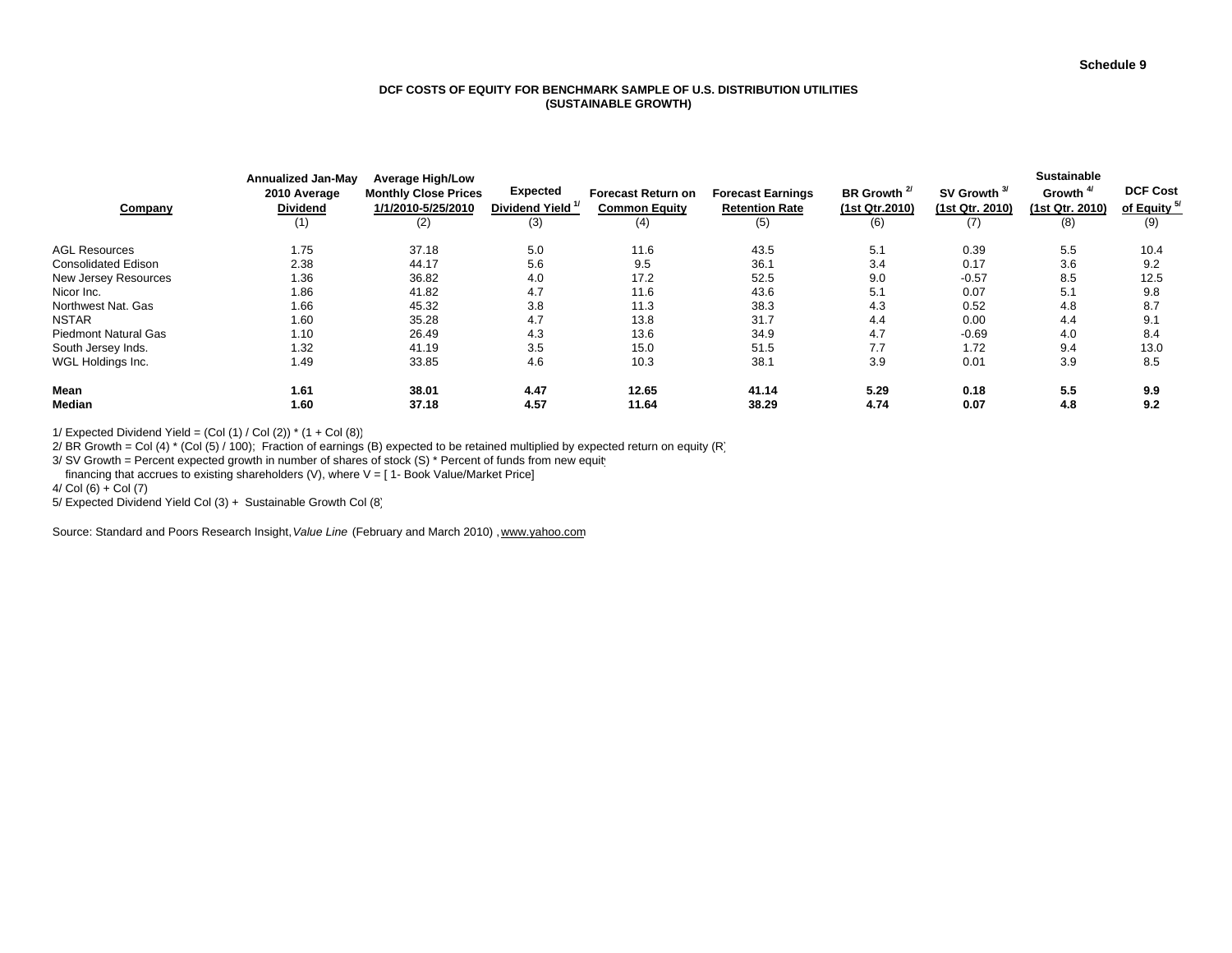## **DCF COSTS OF EQUITY FOR BENCHMARK SAMPLE OF U.S. DISTRIBUTION UTILITIES (THREE-STAGE MODEL)**

|                             | <b>Annualized Jan-</b><br>May 2010 Average | <b>Average High/Low Monthly</b><br><b>Close Prices</b> | Stage 1:<br><b>I/B/E/S</b> | Stage 2:<br>Average of | Stage 3:                 | <b>DCF Cost of</b>   |  |
|-----------------------------|--------------------------------------------|--------------------------------------------------------|----------------------------|------------------------|--------------------------|----------------------|--|
| Company                     | <b>Dividend</b>                            | 1/1/2010-5/25/2010                                     | <b>EPS Forecasts</b>       | Stage 1 & 3            | GDP Growth <sup>1/</sup> | Equity <sup>2/</sup> |  |
|                             | (1)                                        | (2)                                                    | (3)                        | (4)                    |                          | (5)                  |  |
| <b>AGL Resources</b>        | 1.75                                       | 37.18                                                  | 4.8                        | 4.9                    | 5.0                      | 9.8                  |  |
| <b>Consolidated Edison</b>  | 2.38                                       | 44.17                                                  | 3.7                        | 4.3                    | 5.0                      | 10.2                 |  |
| New Jersey Resources        | 1.36                                       | 36.82                                                  | 6.1                        | 5.5                    | 5.0                      | 9.0                  |  |
| Nicor Inc.                  | 1.86                                       | 41.82                                                  | 3.7                        | 4.4                    | 5.0                      | 9.2                  |  |
| Northwest Nat. Gas          | 1.66                                       | 45.32                                                  | 5.5                        | 5.2                    | 5.0                      | 8.9                  |  |
| <b>NSTAR</b>                | 1.60                                       | 35.28                                                  | 5.7                        | 5.4                    | 5.0                      | 9.9                  |  |
| <b>Piedmont Natural Gas</b> | 1.10                                       | 26.49                                                  | 5.7                        | 5.4                    | 5.0                      | 9.5                  |  |
| South Jersey Inds.          | 1.32                                       | 41.19                                                  | 10.8                       | 7.9                    | 5.0                      | 9.7                  |  |
| WGL Holdings Inc.           | 1.49                                       | 33.85                                                  | 2.7                        | 3.8                    | 5.0                      | 8.9                  |  |
| <b>Mean</b>                 | 1.61                                       | 38.01                                                  | 5.4                        | 5.2                    | 5.0                      | 9.5                  |  |
| Median                      | 1.60                                       | 37.18                                                  | 5.5                        | 5.2                    | 5.0                      | 9.5                  |  |

1/ Forecast nominal rate of GDP growth, 2012-21

2/ Internal Rate of Return: Stage 1 growth rate applies for first 5 years; Stage 2 growth rate applies for years 6-10; Stage 3 growth thereafter.

Source: Standard & Poor's Research Insight; www.yahoo.com; Blue Chip *Economic Indicators* (March 2010); I/B/E/S (Jan-May 2010 Average)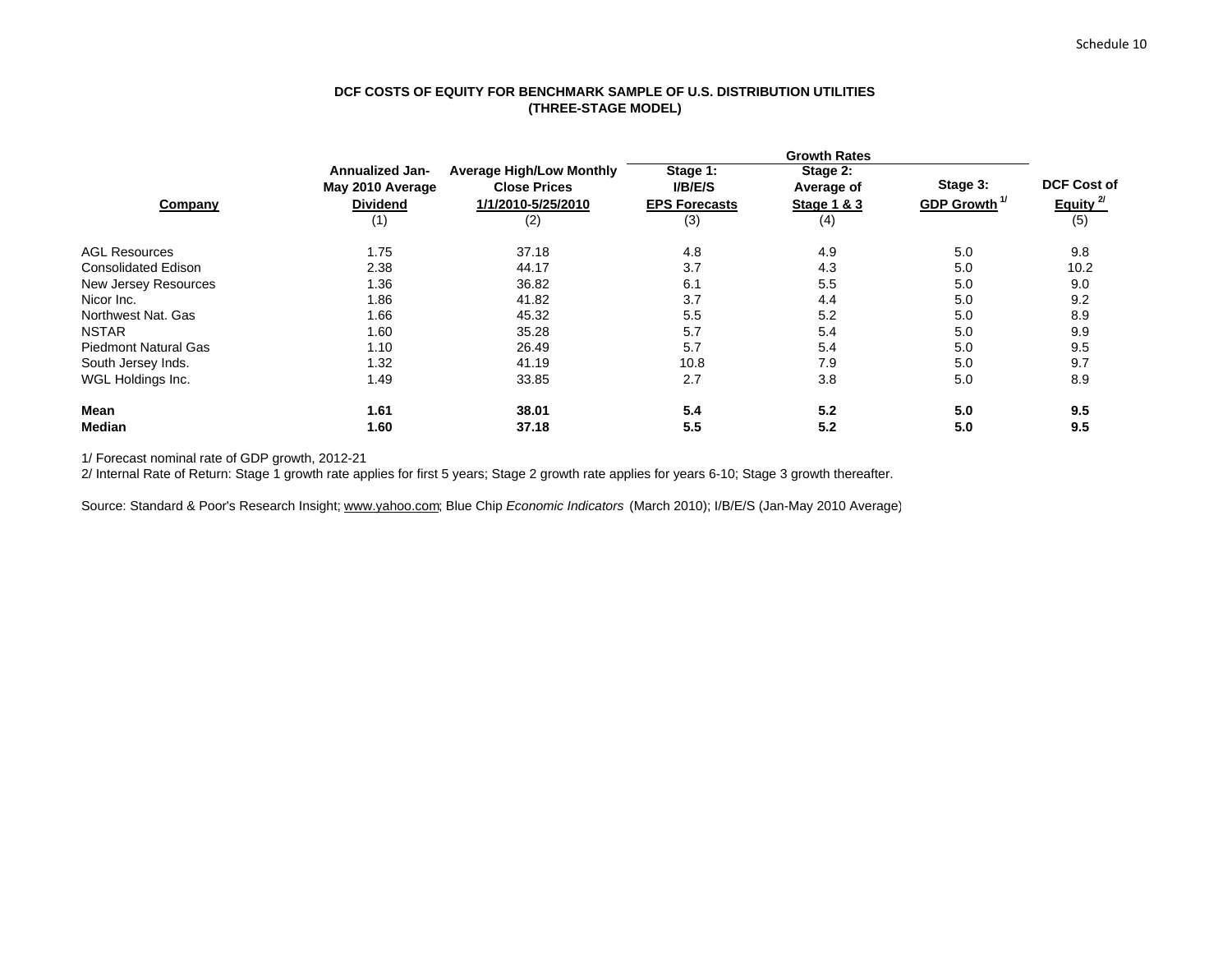# **DCF COST OF EQUITY FOR BENCHMARK SAMPLE OF U.S. DISTRIBUTION UTILITIES (BASED ON ANALYSTS' EARNINGS GROWTH FORECASTS)**

|                             |                        |                             | Jul-Dec 1999 Average     |                      |                      |  |  |  |
|-----------------------------|------------------------|-----------------------------|--------------------------|----------------------|----------------------|--|--|--|
|                             | <b>Annualized Jul-</b> | <b>Average High/Low</b>     |                          | I/B/E/S/             |                      |  |  |  |
|                             | Dec 1999 Average       | <b>Monthly Close Prices</b> | <b>Expected Dividend</b> | Long-Term            | <b>DCF Cost of</b>   |  |  |  |
| Company                     | <b>Dividend</b>        | 7/1/1999-12/31/1999         | Yield. <sup>1/</sup>     | <b>EPS Forecasts</b> | Equity <sup>2/</sup> |  |  |  |
|                             | (1)                    | (2)                         | (3)                      | (4)                  | (5)                  |  |  |  |
| <b>AGL Resources</b>        | 1.08                   | 18.02                       | 6.3                      | 4.9                  | 11.1                 |  |  |  |
| <b>Consolidated Edison</b>  | 2.14                   | 40.23                       | 5.5                      | 3.5                  | 9.0                  |  |  |  |
| New Jersey Resources        | 0.75                   | 17.55                       | 4.5                      | 6.0                  | 10.5                 |  |  |  |
| Nicor Inc.                  | 1.56                   | 37.01                       | 4.5                      | 6.3                  | 10.7                 |  |  |  |
| Northwest Nat. Gas          | 1.22                   | 25.14                       | 5.1                      | 4.3                  | 9.4                  |  |  |  |
| <b>NSTAR</b>                | 0.97                   | 20.23                       | 5.0                      | 4.1                  | 9.1                  |  |  |  |
| <b>Piedmont Natural Gas</b> | 0.69                   | 16.02                       | 4.6                      | 6.1                  | 10.7                 |  |  |  |
| South Jersey Inds.          | 0.72                   | 14.21                       | 5.3                      | 3.8                  | 9.1                  |  |  |  |
| WGL Holdings Inc.           | 1.22                   | 27.26                       | 4.7                      | 4.7                  | 9.4                  |  |  |  |
| Mean                        | 1.15                   | 23.96                       | 5.0                      | 4.8                  | 9.9                  |  |  |  |
| <b>Median</b>               | 1.08                   | 20.23                       | 5.0                      | 4.7                  | 9.4                  |  |  |  |

<sup>1/</sup> Expected Dividend Yield =  $(Col (1) / Col (2))$  \*  $(1 + Col (4))$ 

<sup>2/</sup> Expected Dividend Yield (Col (3)) + I/B/E/S Growth Forecast (Col (4))

Source: Standard and Poor's Research Insight, www.yahoo.com and I/B/E/S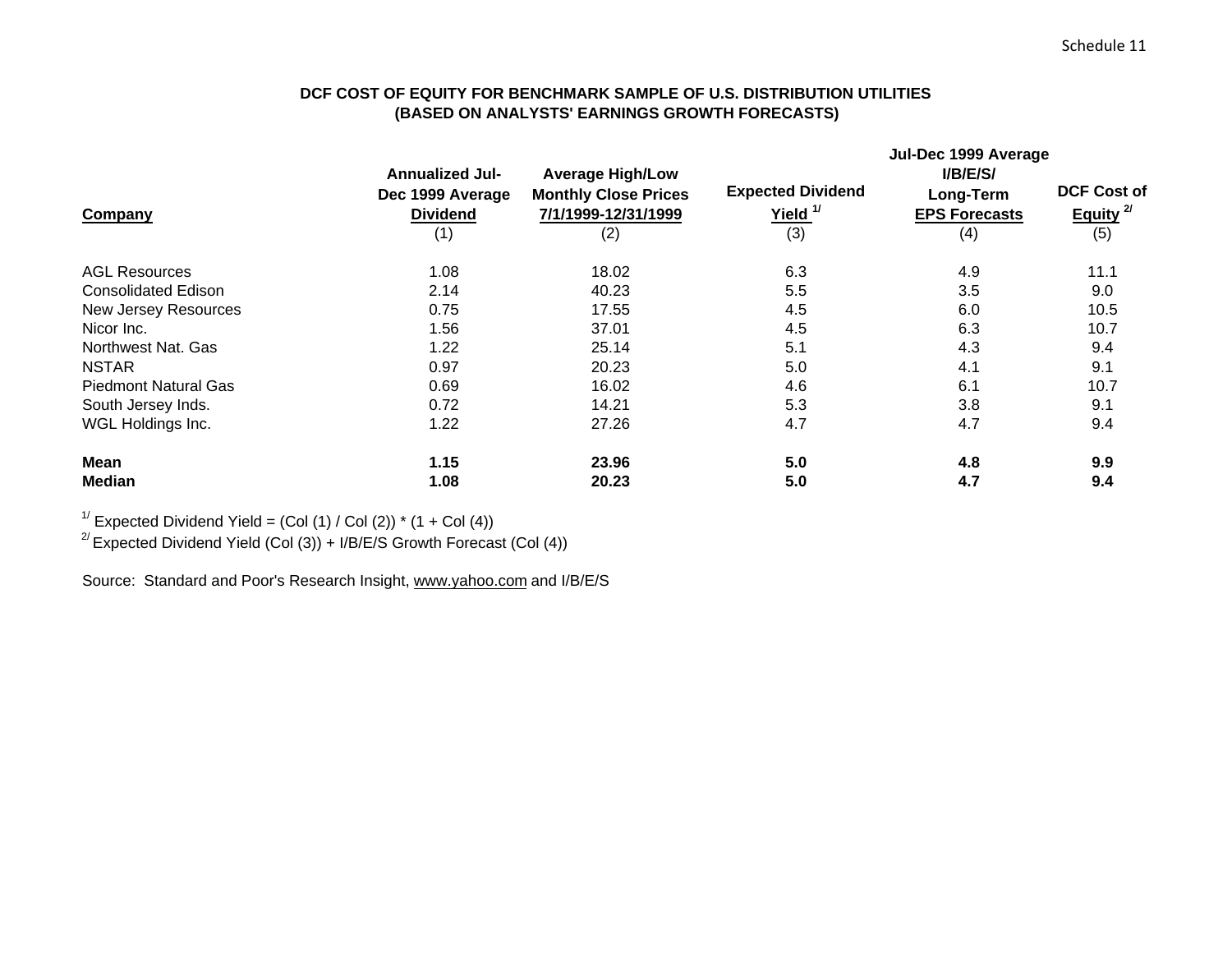#### **DCF COSTS OF EQUITY FOR BENCHMARK SAMPLE OF U.S. DISTRIBUTION UTILITIES(SUSTAINABLE GROWTH)**

| Company                     | <b>Annualized Jul-Dec</b><br>1999 Average<br><b>Dividend</b><br>(1) | <b>Average High/Low</b><br><b>Monthly Close Prices</b><br>7/1/1999-12/31/1999<br>(2) | <b>Expected</b><br>Dividend Yield <sup>1/</sup><br>(3) | <b>Forecast Return on</b><br><b>Common Equity</b><br>(4) | <b>Forecast Earnings</b><br><b>Retention Rate</b><br>(5) | BR Growth <sup>2/</sup><br>(4th Qtr.1999)<br>(6) | SV Growth <sup>3/</sup><br>(4th Qtr. 1999)<br>(7) | <b>Sustainable</b><br>Growth <sup>4/</sup><br>(4th Qtr. 1999)<br>(8) | <b>DCF Cost</b><br>of Equity <sup>5/</sup><br>(9) |
|-----------------------------|---------------------------------------------------------------------|--------------------------------------------------------------------------------------|--------------------------------------------------------|----------------------------------------------------------|----------------------------------------------------------|--------------------------------------------------|---------------------------------------------------|----------------------------------------------------------------------|---------------------------------------------------|
| AGL RESOURCES INC           | 1.08                                                                | 18.02                                                                                | 6.3                                                    | 12.6                                                     | 32.4                                                     | 4.1                                              | 0.23                                              | 4.3                                                                  | 10.6                                              |
| <b>CONSOLIDATED EDISON</b>  | 2.14                                                                | 40.23                                                                                | 5.5                                                    | 12.0                                                     | 33.7                                                     | 4.1                                              | $-0.56$                                           | 3.5                                                                  | 9.0                                               |
| <b>NEW JERSEY RESOURCES</b> | 0.75                                                                | 17.55                                                                                | 4.6                                                    | 16.5                                                     | 43.9                                                     | 7.2                                              | 0.53                                              | 7.8                                                                  | 12.4                                              |
| NICOR INC                   | 1.56                                                                | 37.01                                                                                | 4.5                                                    | 17.1                                                     | 44.7                                                     | 7.6                                              | $-0.63$                                           | 6.9                                                                  | 11.4                                              |
| NORTHWEST NATURAL GAS CO    | 1.22                                                                | 25.14                                                                                | 5.1                                                    | 11.1                                                     | 40.0                                                     | 4.4                                              | 0.41                                              | 4.8                                                                  | 9.9                                               |
| <b>NSTAR</b>                | 0.97                                                                | 20.23                                                                                | 5.1                                                    | 14.7                                                     | 41.3                                                     | 6.1                                              | 0.75                                              | 6.8                                                                  | 12.0                                              |
| PIEDMONT NATURAL GAS CO     | 0.69                                                                | 16.02                                                                                | 4.6                                                    | 13.6                                                     | 40.7                                                     | 5.5                                              | 0.70                                              | 6.2                                                                  | 10.8                                              |
| SOUTH JERSEY INDUSTRIES INC | 0.72                                                                | 14.21                                                                                | 5.4                                                    | 12.0                                                     | 36.7                                                     | 4.4                                              | 1.19                                              | 5.6                                                                  | 11.0                                              |
| WGL HOLDINGS INC            | 1.22                                                                | 27.26                                                                                | 4.8                                                    | 13.5                                                     | 41.3                                                     | 5.6                                              | 0.76                                              | 6.3                                                                  | 11.1                                              |
| Mean                        | 1.15                                                                | 23.96                                                                                | 5.09                                                   | 13.68                                                    | 39.36                                                    | 5.44                                             | 0.37                                              | 5.8                                                                  | 10.9                                              |
| Median                      | 1.08                                                                | 20.23                                                                                | 5.09                                                   | 13.51                                                    | 40.74                                                    | 5.53                                             | 0.53                                              | 6.2                                                                  | 11.0                                              |

1/ Expected Dividend Yield =  $(Col (1) / Col (2))$  \*  $(1 + Col (8))$ 

2/ BR Growth = Col (4)  $*$  (Col (5) / 100); Fraction of earnings (B) expected to be retained multiplied by expected return on equity (R)

3/ SV Growth = Percent expected growth in number of shares of stock (S) \* Percent of funds from new equity

financing that accrues to existing shareholders (V), where  $V = [1 - Book Value/Marker Price]$ 

 $4/Col(6) + Col(7)$ 

5/ Expected Dividend Yield Col (3) + Sustainable Growth Col (8)

Source: Standard and Poors Research Insight, *Value Line* (December 1999) , www.yahoo.com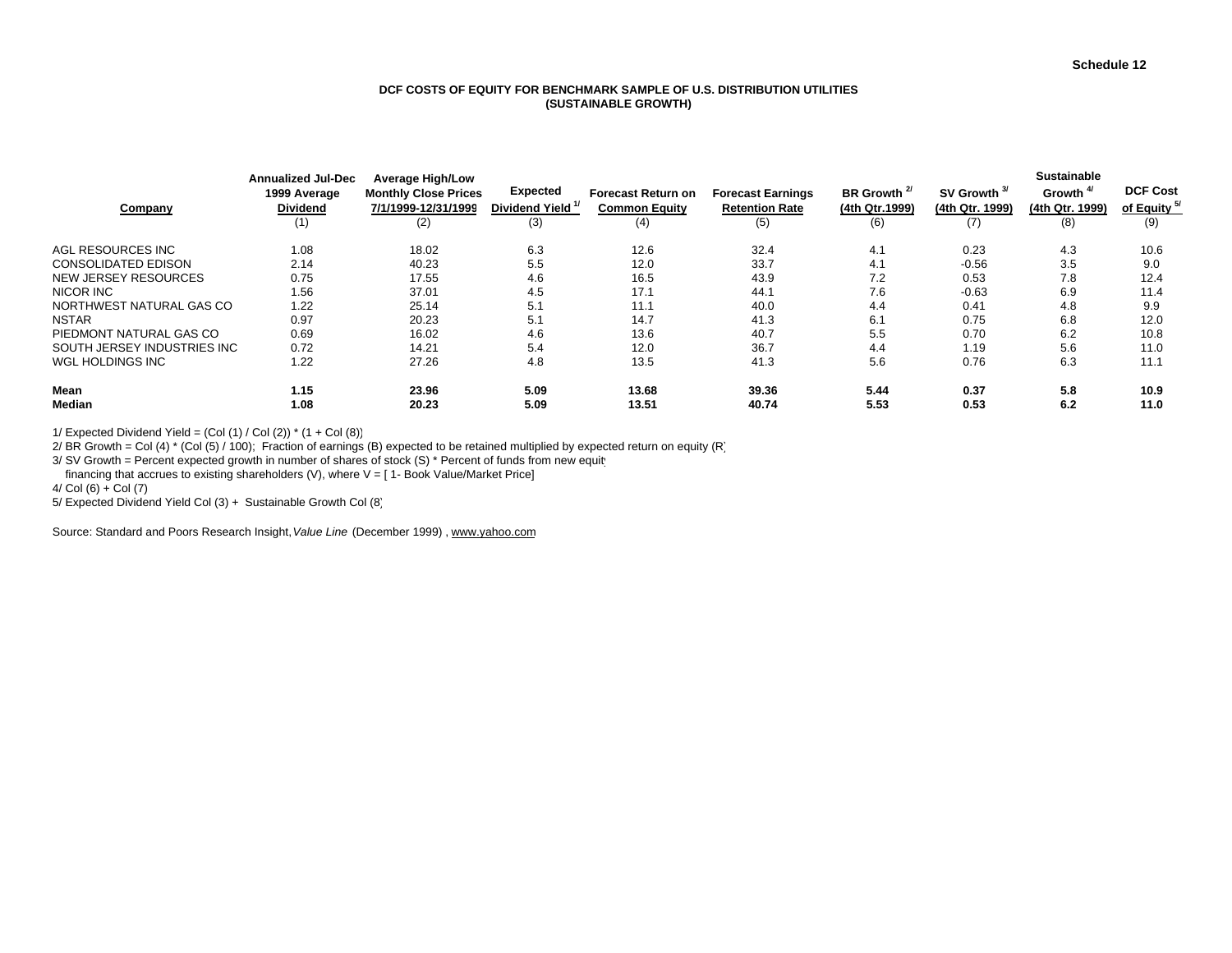## **DCF COSTS OF EQUITY FOR BENCHMARK SAMPLE OF U.S. DISTRIBUTION UTILITIES (THREE-STAGE MODEL)**

|                      | <b>Annualized Jul-</b><br>Dec 1999 Average | <b>Average High/Low Monthly</b><br><b>Close Prices</b> | Stage 1:<br><b>I/B/E/S</b> | Stage 2:<br>Average of | Stage 3:                 | <b>DCF Cost of</b>   |
|----------------------|--------------------------------------------|--------------------------------------------------------|----------------------------|------------------------|--------------------------|----------------------|
| Company              | <b>Dividend</b>                            | 7/1/1999-12/31/1999                                    | <b>EPS Forecasts</b>       | Stage 1 & 3            | GDP Growth <sup>1/</sup> | Equity <sup>2/</sup> |
|                      | (1)                                        | (2)                                                    | (3)                        | (4)                    |                          | (5)                  |
| <b>AGL Resources</b> | 1.08                                       | 18.02                                                  | 4.9                        | 4.8                    | 4.8                      | 11.1                 |
| Consolidated Edison  | 2.14                                       | 40.23                                                  | 3.5                        | 4.1                    | 4.8                      | 9.9                  |
| New Jersey Resources | 0.75                                       | 17.55                                                  | 6.0                        | 5.4                    | 4.8                      | 9.6                  |
| Nicor Inc.           | 1.56                                       | 37.01                                                  | 6.3                        | 5.5                    | 4.8                      | 9.6                  |
| Northwest Nat. Gas   | 1.22                                       | 25.14                                                  | 4.3                        | 4.6                    | 4.8                      | 9.7                  |
| <b>NSTAR</b>         | 0.97                                       | 20.23                                                  | 4.1                        | 4.5                    | 4.8                      | 9.6                  |
| Piedmont Natural Gas | 0.69                                       | 16.02                                                  | 6.1                        | 5.4                    | 4.8                      | 9.6                  |
| South Jersey Inds.   | 0.72                                       | 14.21                                                  | 3.8                        | 4.3                    | 4.8                      | 9.8                  |
| WGL Holdings Inc.    | 1.22                                       | 27.26                                                  | 4.7                        | 4.7                    | 4.8                      | 9.4                  |
| Mean                 | 1.15                                       | 23.96                                                  | 4.8                        | 4.8                    | 4.8                      | 9.8                  |
| <b>Median</b>        | 1.08                                       | 20.23                                                  | 4.7                        | 4.7                    | 4.8                      | 9.6                  |

1/ Forecast nominal rate of GDP growth (2001-10), as of NBPUB 299.

2/ Internal Rate of Return: Stage 1 growth rate applies for first 5 years; Stage 2 growth rate applies for years 6-10; Stage 3 growth thereafter.

Source: Standard & Poor's Research Insight; www.yahoo.com; Blue Chip *Financial Forecasts* (December 1999); I/B/E/S (Jul-Dec 1999 Average)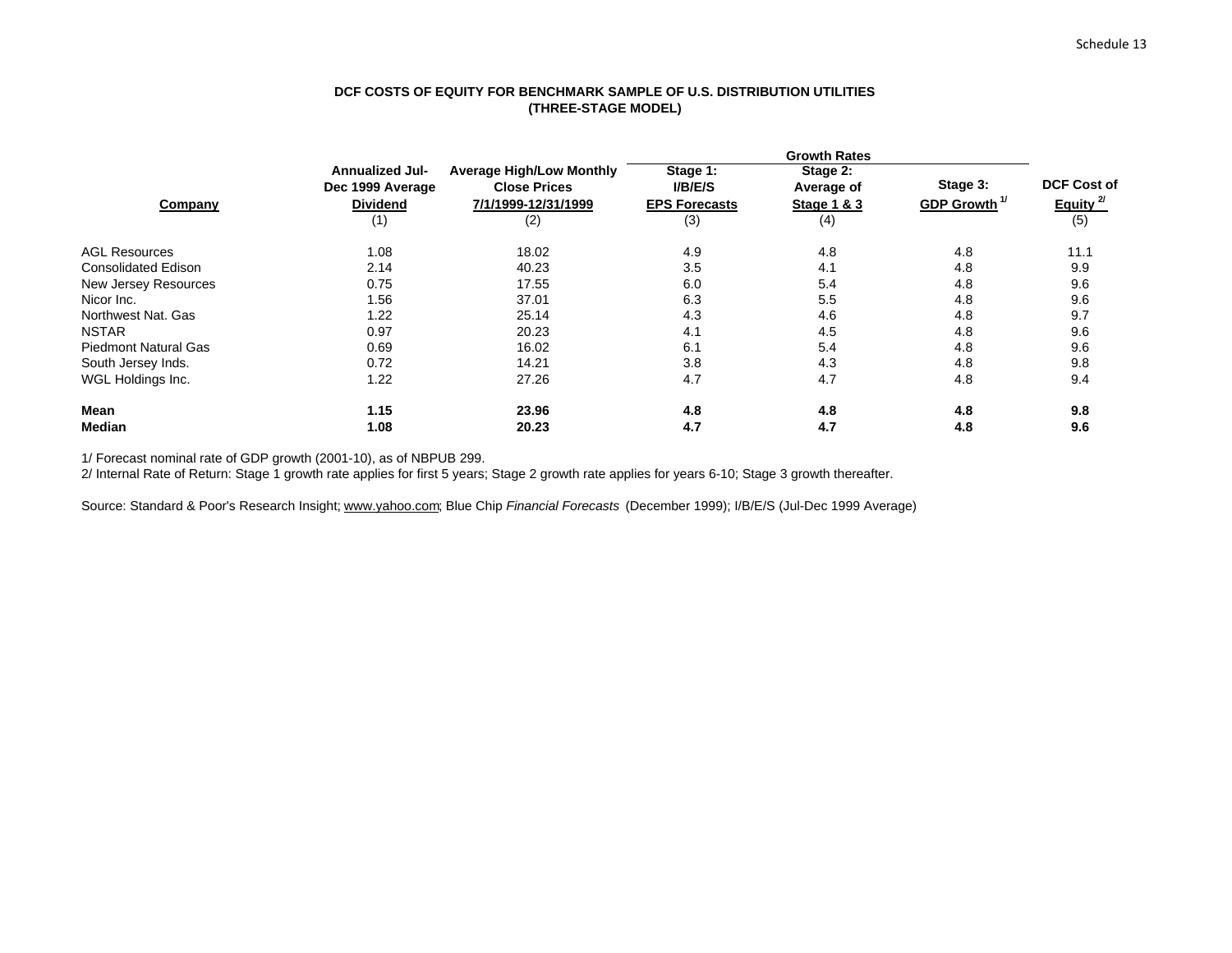# **HISTORIC EQUITY MARKET RISK PREMIUMS**

(Arithmetic Averages)

|                     | Canada<br>$(1947 - 2009)$               |                     |  |  |  |  |  |  |  |  |
|---------------------|-----------------------------------------|---------------------|--|--|--|--|--|--|--|--|
| <b>Stock Return</b> | <b>Bond Total Return</b>                | <b>Risk Premium</b> |  |  |  |  |  |  |  |  |
| 12.0                | 6.8                                     | 5.2                 |  |  |  |  |  |  |  |  |
| <b>Stock Return</b> | <b>Bond Income Return</b>               | <b>Risk Premium</b> |  |  |  |  |  |  |  |  |
| 12.0                | 7.1                                     | 4.9                 |  |  |  |  |  |  |  |  |
|                     | <b>United States</b><br>$(1947 - 2009)$ |                     |  |  |  |  |  |  |  |  |
| <b>Stock Return</b> | <b>Bond Total Return</b>                | <b>Risk Premium</b> |  |  |  |  |  |  |  |  |
| 12.4                | 6.2                                     | 6.2                 |  |  |  |  |  |  |  |  |
| <b>Stock Return</b> | <b>Bond Income Return</b>               | <b>Risk Premium</b> |  |  |  |  |  |  |  |  |
| 12.4                | 6.0                                     | 6.4                 |  |  |  |  |  |  |  |  |

Source: Ibbotson Associates, *Stocks, Bonds, Bills and Inflation: 2010 Yearbook* ;

 Ibbotson Associates, *Canadian Risk Premia Over Time Report 2010*; Canadian Institute of Actuaries, *Report on Canadian Economic Statistics 1924-2006* ; www.standardandpoors.com, *TSX Review* www.federalreserve.gov, www.bankofcanada.gov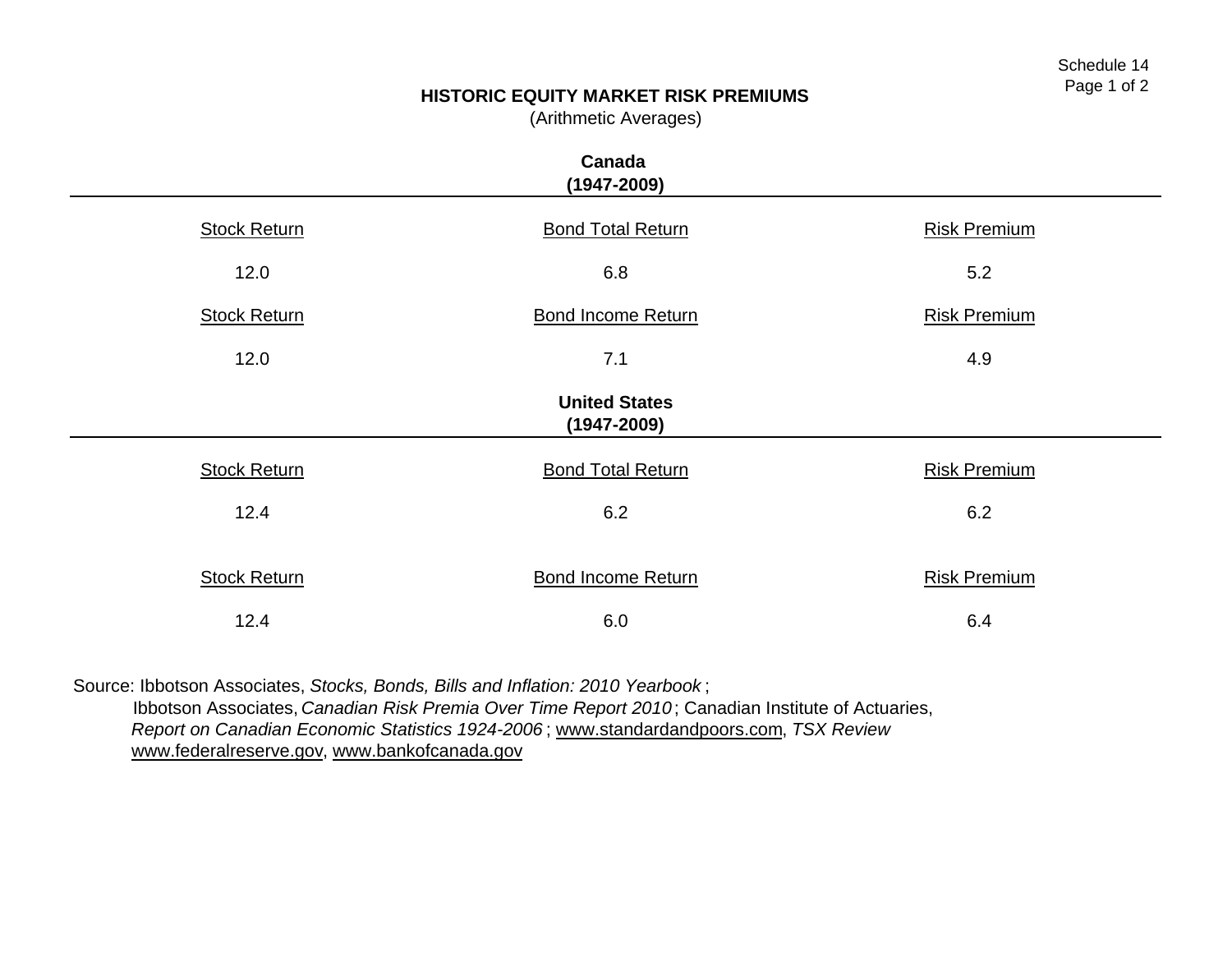# **HISTORIC EQUITY MARKET RISK PREMIUMS**

(Arithmetic Averages)

|                                         | Canada<br>$(1924 - 2009)$ |                     |  |  |  |  |  |  |  |  |
|-----------------------------------------|---------------------------|---------------------|--|--|--|--|--|--|--|--|
| <b>Stock Return</b>                     | <b>Bond Total Return</b>  | <b>Risk Premium</b> |  |  |  |  |  |  |  |  |
| 11.6                                    | 6.4                       | 5.2                 |  |  |  |  |  |  |  |  |
| <b>Stock Return</b>                     | <b>Bond Income Return</b> | <b>Risk Premium</b> |  |  |  |  |  |  |  |  |
| 11.6                                    | 6.3                       | 5.3                 |  |  |  |  |  |  |  |  |
| <b>United States</b><br>$(1926 - 2009)$ |                           |                     |  |  |  |  |  |  |  |  |
|                                         |                           |                     |  |  |  |  |  |  |  |  |
| <b>Stock Return</b>                     | <b>Bond Total Return</b>  | <b>Risk Premium</b> |  |  |  |  |  |  |  |  |
| 11.8                                    | 5.8                       | 6.0                 |  |  |  |  |  |  |  |  |
| <b>Stock Return</b>                     | <b>Bond Income Return</b> | <b>Risk Premium</b> |  |  |  |  |  |  |  |  |
| 11.8                                    | 5.2                       | 6.6                 |  |  |  |  |  |  |  |  |

Source: Ibbotson Associates, *Stocks, Bonds, Bills and Inflation: 2010 Yearbook* ; Ibbotson Associates, *Canadian Risk Premia Over Time Report 2010* ; Canadian Institute of Actuaries, *Report on Canadian Economic Statistics 1924-2006* ; www.standardandpoors.com, *TSX Review* www.federalreserve.gov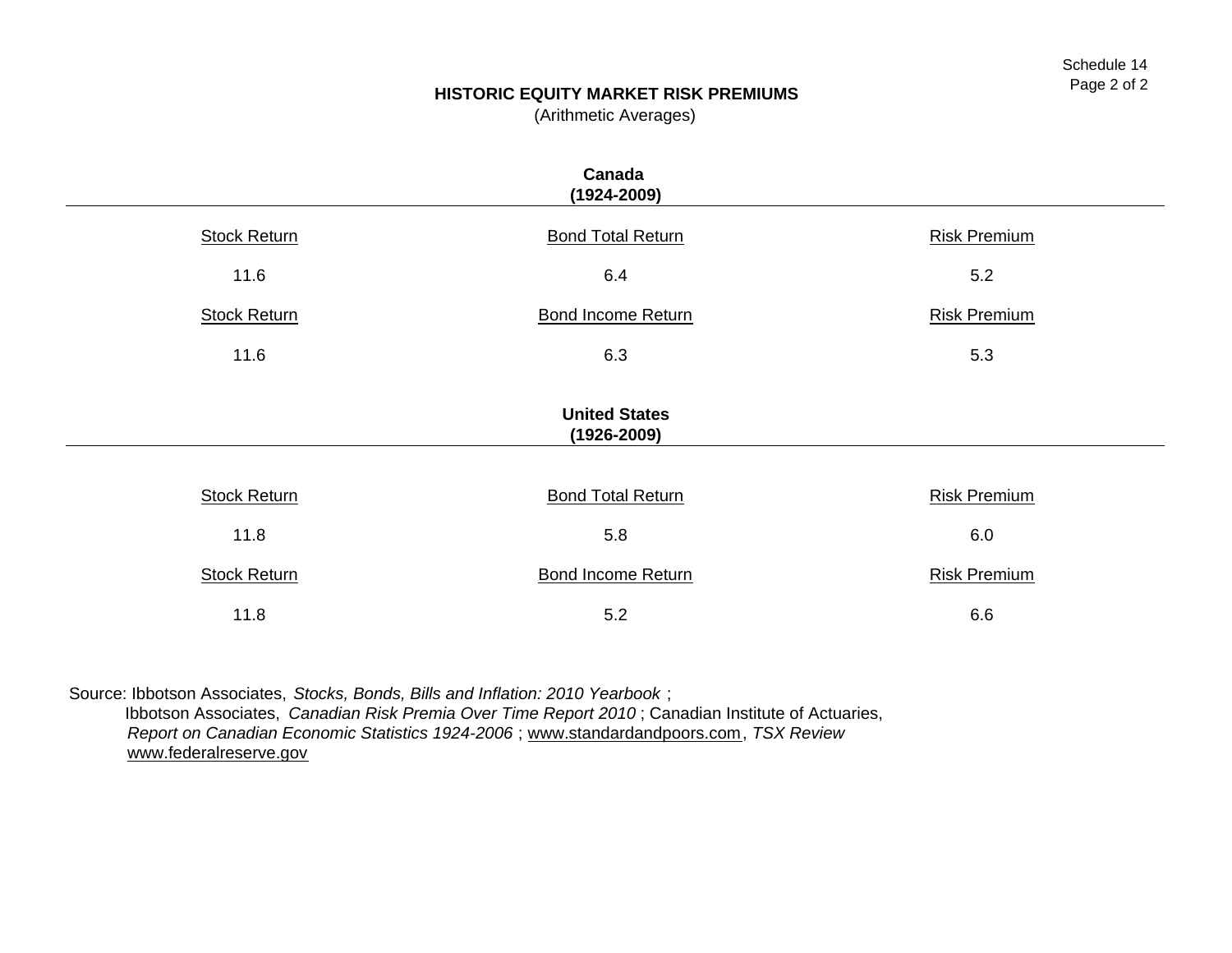# **10-YEAR ROLLING AVERAGE CANADIAN MARKET RETURNS**

|           | <b>Canadian Stock</b><br><b>Returns</b> | <b>Canadian Bond</b><br><b>Total Returns</b> | <b>Canadian Risk</b><br>Premium (Bond<br><b>Total Returns)</b> | <b>Canadian Bond</b><br><b>Income Returns</b> | <b>Canadian Risk</b><br>Premium (Bond<br><b>Income Returns)</b> |
|-----------|-----------------------------------------|----------------------------------------------|----------------------------------------------------------------|-----------------------------------------------|-----------------------------------------------------------------|
| 1947-1956 | 18.9%                                   | 1.4%                                         | 17.5%                                                          | 3.2%                                          | 15.7%                                                           |
| 1948-1957 | 16.8%                                   | 1.7%                                         | 15.2%                                                          | 3.4%                                          | 13.5%                                                           |
| 1949-1958 | 18.8%                                   | 1.3%                                         | 17.4%                                                          | 3.5%                                          | 15.3%                                                           |
| 1950-1959 | 17.0%                                   | 0.4%                                         | 16.5%                                                          | 3.7%                                          | 13.2%                                                           |
| 1951-1960 | 12.3%                                   | 1.1%                                         | 11.1%                                                          | 4.0%                                          | 8.3%                                                            |
| 1952-1961 | 13.2%                                   | 2.4%                                         | 10.7%                                                          | 4.2%                                          | 9.0%                                                            |
| 1953-1962 | 12.5%                                   | 2.5%                                         | 10.0%                                                          | 4.3%                                          | 8.2%                                                            |
| 1954-1963 | 13.8%                                   | 2.6%                                         | 11.2%                                                          | 4.5%                                          | 9.4%                                                            |
| 1955-1964 | 12.5%                                   | 2.3%                                         | 10.2%                                                          | 4.7%                                          | 7.8%                                                            |
| 1956-1965 | 10.4%                                   | 2.4%                                         | 7.9%                                                           | 4.9%                                          | 5.5%                                                            |
| 1957-1966 | 8.3%                                    | 2.9%                                         | 5.4%                                                           | 5.1%                                          | 3.2%                                                            |
| 1958-1967 | 12.2%                                   | 2.1%                                         | 10.1%                                                          | 5.3%                                          | 6.9%                                                            |
| 1959-1968 | 11.3%                                   | 2.6%                                         | 8.7%                                                           | 5.6%                                          | 5.8%                                                            |
| 1960-1969 | 10.8%                                   | 2.9%                                         | 7.9%                                                           | 5.8%                                          | 4.9%                                                            |
| 1961-1970 | 10.2%                                   | 4.4%                                         | 5.9%                                                           | 6.1%                                          | 4.1%                                                            |
|           | 7.8%                                    |                                              | 3.2%                                                           | 6.3%                                          |                                                                 |
| 1962-1971 |                                         | 4.5%                                         |                                                                |                                               | 1.5%                                                            |
| 1963-1972 | 11.2%                                   | 4.3%                                         | 6.9%                                                           | 6.5%                                          | 4.7%                                                            |
| 1964-1973 | 9.7%                                    | 4.1%                                         | 5.6%                                                           | 6.8%                                          | 2.9%                                                            |
| 1965-1974 | 4.6%                                    | 3.2%                                         | 1.3%                                                           | 7.2%                                          | $-2.7%$                                                         |
| 1966-1975 | 5.7%                                    | 3.4%                                         | 2.3%                                                           | 7.6%                                          | $-1.9%$                                                         |
| 1967-1976 | 7.5%                                    | 5.1%                                         | 2.4%                                                           | 8.0%                                          | $-0.4%$                                                         |
| 1968-1977 | 6.8%                                    | 6.0%                                         | 0.8%                                                           | 8.3%                                          | $-1.5%$                                                         |
| 1969-1978 | 7.5%                                    | 6.2%                                         | 1.4%                                                           | 8.6%                                          | $-1.0%$                                                         |
| 1970-1979 | 12.1%                                   | 6.1%                                         | 6.0%                                                           | 8.8%                                          | 3.2%                                                            |
| 1971-1980 | 15.5%                                   | 4.1%                                         | 11.3%                                                          | 9.3%                                          | 6.1%                                                            |
| 1972-1981 | 13.6%                                   | 2.7%                                         | 11.0%                                                          | 10.3%                                         | 3.4%                                                            |
| 1973-1982 | 11.4%                                   | 6.9%                                         | 4.6%                                                           | 11.0%                                         | 0.4%                                                            |
| 1974-1983 | 15.0%                                   | 7.6%                                         | 7.3%                                                           | 11.5%                                         | 3.5%                                                            |
| 1975-1984 | 17.3%                                   | 9.3%                                         | 8.0%                                                           | 11.9%                                         | 5.4%                                                            |
| 1976-1985 | 18.0%                                   | 11.6%                                        | 6.4%                                                           | 12.1%                                         | 5.8%                                                            |
| 1977-1986 | 17.8%                                   | 11.4%                                        | 6.4%                                                           | 12.2%                                         | 5.6%                                                            |
| 1978-1987 | 17.3%                                   | 10.9%                                        | 6.4%                                                           | 12.3%                                         | 5.0%                                                            |
| 1979-1988 | 15.4%                                   | 11.8%                                        | 3.6%                                                           | 12.4%                                         | 3.0%                                                            |
| 1980-1989 | 13.1%                                   | 13.7%                                        | $-0.6%$                                                        | 12.4%                                         | 0.7%                                                            |
| 1981-1990 | 8.6%                                    | 13.8%                                        | $-5.2%$                                                        | 12.2%                                         | $-3.6%$                                                         |
| 1982-1991 | 10.8%                                   | 16.5%                                        | $-5.7%$                                                        | 11.6%                                         | $-0.8%$                                                         |
| 1983-1992 | 10.1%                                   | 13.6%                                        | $-3.4%$                                                        | 11.0%                                         | $-0.9%$                                                         |
| 1984-1993 | 9.8%                                    | 14.9%                                        | $-5.1%$                                                        | 10.5%                                         | $-0.7%$                                                         |
| 1985-1994 | 10.1%                                   | 12.3%                                        | $-2.3%$                                                        | 10.1%                                         | 0.0%                                                            |
| 1986-1995 | 9.0%                                    | 12.4%                                        | $-3.4%$                                                        | 9.8%                                          | $-0.8%$                                                         |
| 1987-1996 | 10.9%                                   | 12.1%                                        | $-1.2%$                                                        | 9.6%                                          | 1.4%                                                            |
| 1988-1997 | 11.8%                                   | 13.8%                                        | $-2.0%$                                                        | 9.2%                                          | 2.7%                                                            |
| 1989-1998 | 10.6%                                   | 14.2%                                        | $-3.6%$                                                        | 8.7%                                          | 1.9%                                                            |
| 1990-1999 | 11.6%                                   | 11.8%                                        | $-0.2%$                                                        | 8.2%                                          | 3.4%                                                            |
| 1991-2000 | 13.8%                                   | 12.9%                                        | 1.0%                                                           | 7.7%                                          | 6.1%                                                            |
| 1992-2001 | 11.4%                                   | 10.8%                                        | 0.6%                                                           | 7.3%                                          | 4.1%                                                            |
| 1993-2002 | 10.3%                                   | 10.5%                                        | $-0.2%$                                                        | 6.9%                                          | 3.3%                                                            |
| 1994-2003 | 9.7%                                    | 9.0%                                         | 0.7%                                                           | 6.7%                                          | 3.0%                                                            |
| 1995-2004 | 11.2%                                   | 10.9%                                        | 0.2%                                                           | 6.3%                                          | 4.9%                                                            |
| 1996-2005 | 12.1%                                   | 9.8%                                         | 2.3%                                                           | 5.9%                                          | 6.3%                                                            |
| 1997-2006 | 11.0%                                   | 8.7%                                         | 2.3%                                                           | 5.5%                                          | 5.5%                                                            |
| 1998-2007 | 10.5%                                   | 7.3%                                         | 3.2%                                                           | 5.2%                                          | 5.2%                                                            |
| 1999-2008 | 7.3%                                    | 7.2%                                         | 0.1%                                                           | 5.1%                                          | 2.2%                                                            |
| 2000-2009 | 7.7%                                    | 7.5%                                         | 0.2%                                                           | 4.9%                                          | 2.8%                                                            |

Source: Canadian Institute of Actuaries, *Report on Canadian Economic Statistics 1924-2006*; Ibbotson Associates, *Canadian Risk Premia Over Time Report 2010*; *TSX Review*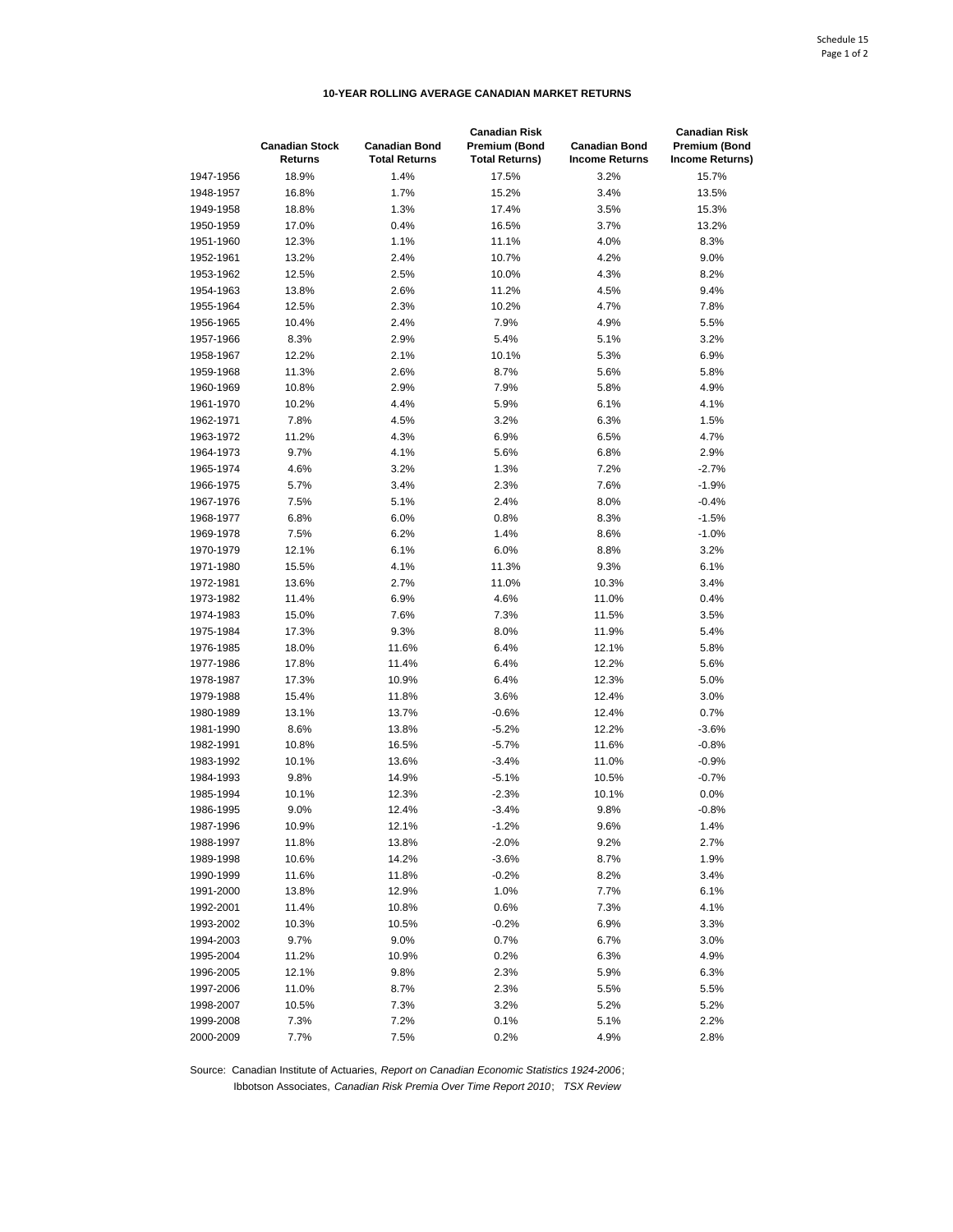## **10-YEAR ROLLING AVERAGE U.S. MARKET RETURNS**

|                        |                         |                                        | <b>US Risk Premium</b>  |                                         |                          |
|------------------------|-------------------------|----------------------------------------|-------------------------|-----------------------------------------|--------------------------|
|                        | <b>US Stock Returns</b> | <b>US Bond Total</b><br><b>Returns</b> | (Bond Total<br>Returns) | <b>US Bond Income</b><br><b>Returns</b> | (Bond Income<br>Returns) |
| 1947-1956              | 19.4%                   | 0.8%                                   | 18.5%                   | 2.5%                                    | 16.9%                    |
| 1948-1957              | 17.7%                   | 1.9%                                   | 15.9%                   | 2.7%                                    | 15.1%                    |
| 1949-1958              | 21.5%                   | 0.9%                                   | 20.6%                   | 2.7%                                    | 18.8%                    |
| 1950-1959              | 20.8%                   | 0.0%                                   | 20.8%                   | 2.9%                                    | 17.9%                    |
| 1951-1960              | 17.7%                   | 1.4%                                   | 16.3%                   | 3.1%                                    | 14.6%                    |
| 1952-1961              | 18.0%                   | 1.9%                                   | 16.1%                   | 3.3%                                    | 14.7%                    |
| 1953-1962              | 15.3%                   | 2.5%                                   | 12.8%                   | 3.4%                                    | 11.9%                    |
| 1954-1963              | 17.7%                   | 2.2%                                   | 15.4%                   | 3.5%                                    | 14.1%                    |
| 1955-1964              | 14.1%                   | 1.9%                                   | 12.2%                   | 3.7%                                    | 10.4%                    |
| 1956-1965              | 12.1%                   | 2.1%                                   | 10.1%                   | 3.8%                                    | 8.3%                     |
|                        |                         | 3.0%                                   | 7.5%                    |                                         | 6.5%                     |
| 1957-1966              | 10.5%<br>14.0%          |                                        |                         | 4.0%                                    |                          |
| 1958-1967              |                         | 1.3%<br>1.9%                           | 12.6%<br>8.8%           | 4.1%                                    | 9.9%                     |
| 1959-1968              | 10.7%<br>8.7%           | 1.6%                                   | 7.1%                    | 4.3%                                    | 6.4%<br>4.2%             |
| 1960-1969<br>1961-1970 | 9.0%                    | 1.5%                                   | 7.6%                    | 4.5%<br>4.7%                            | 4.3%                     |
|                        |                         |                                        |                         |                                         |                          |
| 1962-1971              | 7.8%                    | 2.7%                                   | 5.1%                    | 5.0%                                    | 2.8%                     |
| 1963-1972              | 10.5%                   | 2.6%                                   | 8.0%                    | 5.2%                                    | 5.4%                     |
| 1964-1973              | 6.8%                    | 2.3%                                   | 4.5%                    | 5.4%                                    | 1.4%                     |
| 1965-1974              | 2.5%                    | 2.4%                                   | 0.1%                    | 5.7%                                    | $-3.2%$                  |
| 1966-1975              | 5.0%                    | 3.3%                                   | 1.7%                    | 6.1%                                    | $-1.1%$                  |
| 1967-1976              | 8.4%                    | 4.6%                                   | 3.8%                    | 6.5%                                    | 1.9%                     |
| 1968-1977              | 5.3%                    | 5.4%                                   | $-0.2%$                 | 6.7%                                    | $-1.5%$                  |
| 1969-1978              | 4.8%                    | 5.3%                                   | $-0.5%$                 | 7.0%                                    | $-2.1%$                  |
| 1970-1979              | 7.5%                    | 5.7%                                   | 1.8%                    | 7.2%                                    | 0.3%                     |
| 1971-1980              | 10.3%                   | 4.1%                                   | 6.2%                    | 7.6%                                    | 2.8%                     |
| 1972-1981              | 8.4%                    | 3.0%                                   | 5.5%                    | 8.1%                                    | 0.3%                     |
| 1973-1982              | 8.7%                    | 6.4%                                   | 2.2%                    | 8.9%                                    | $-0.2%$                  |
| 1974-1983              | 12.4%                   | 6.6%                                   | 5.8%                    | 9.2%                                    | 3.1%                     |
| 1975-1984              | 15.7%                   | 7.7%                                   | 7.9%                    | 9.7%                                    | 6.0%                     |
| 1976-1985              | 15.2%                   | 9.9%                                   | 5.2%                    | 10.0%                                   | 5.1%                     |
| 1977-1986              | 14.6%                   | 10.7%                                  | 3.9%                    | 10.1%                                   | 4.5%                     |
| 1978-1987              | 15.9%                   | 10.5%                                  | 5.4%                    | 10.2%                                   | 5.7%                     |
| 1979-1988              | 16.9%                   | 11.6%                                  | 5.3%                    | 10.3%                                   | 6.6%                     |
| 1980-1989              | 18.2%                   | 13.5%                                  | 4.7%                    | 10.3%                                   | 7.9%                     |
| 1981-1990              | 14.6%                   | 14.5%                                  | 0.1%                    | 10.1%                                   | 4.5%                     |
| 1982-1991              | 18.2%                   | 16.3%                                  | 1.9%                    | 9.8%                                    | 8.4%                     |
| 1983-1992              | 16.8%                   | 13.0%                                  | 3.8%                    | 9.2%                                    | 7.6%                     |
| 1984-1993              | 15.5%                   | 14.8%                                  | 0.8%                    | 8.9%                                    | 6.7%                     |
| 1985-1994              | 15.1%                   | 12.5%                                  | 2.6%                    | 8.3%                                    | 6.7%                     |
| 1986-1995              | 15.6%                   | 12.5%                                  | 3.1%                    | 8.0%                                    | 7.6%                     |
| 1987-1996              | 16.0%                   | 10.0%                                  | 6.1%                    | 7.7%                                    | 8.3%                     |
| 1988-1997              | 18.9%                   | 11.8%                                  | 7.0%                    | 7.6%                                    | 11.3%                    |
| 1989-1998              | 20.0%                   | 12.2%                                  | 7.9%                    | 7.2%                                    | 12.8%                    |
| 1990-1999              | 19.0%                   | 9.5%                                   | 9.5%                    | 6.9%                                    | 12.1%                    |
| 1991-2000              | 18.4%                   | 11.0%                                  | 7.4%                    | 6.8%                                    | 11.6%                    |
| 1992-2001              | 14.1%                   | 9.4%                                   | 4.7%                    | 6.5%                                    | 7.7%                     |
| 1993-2002              | 11.2%                   | 10.4%                                  | 0.8%                    | 6.3%                                    | 4.8%                     |
| 1994-2003              | 13.0%                   | 8.7%                                   | 4.3%                    | 6.1%                                    | 7.0%                     |
| 1995-2004              | 14.0%                   | 10.4%                                  | 3.6%                    | 5.9%                                    | 8.1%                     |
| 1996-2005              | 10.7%                   | 8.0%                                   | 2.8%                    | 5.6%                                    | 5.1%                     |
| 1997-2006              | 10.0%                   | 8.2%                                   | 1.8%                    | 5.5%                                    | 4.5%                     |
| 1998-2007              | 7.2%                    | 7.6%                                   | $-0.4%$                 | 5.3%                                    | 1.9%                     |
| 1999-2008              | 0.7%                    | 8.9%                                   | $-8.2%$                 | 5.2%                                    | $-4.5%$                  |
| 2000-2009              | 1.2%                    | 8.3%                                   | $-7.1%$                 | 5.0%                                    | $-3.7%$                  |

Source: Ibbotson Associates, *Stocks, Bonds, Bills and Inflation: 2010 Yearbook* , www.federalreserve.gov, www.standardandpoors.com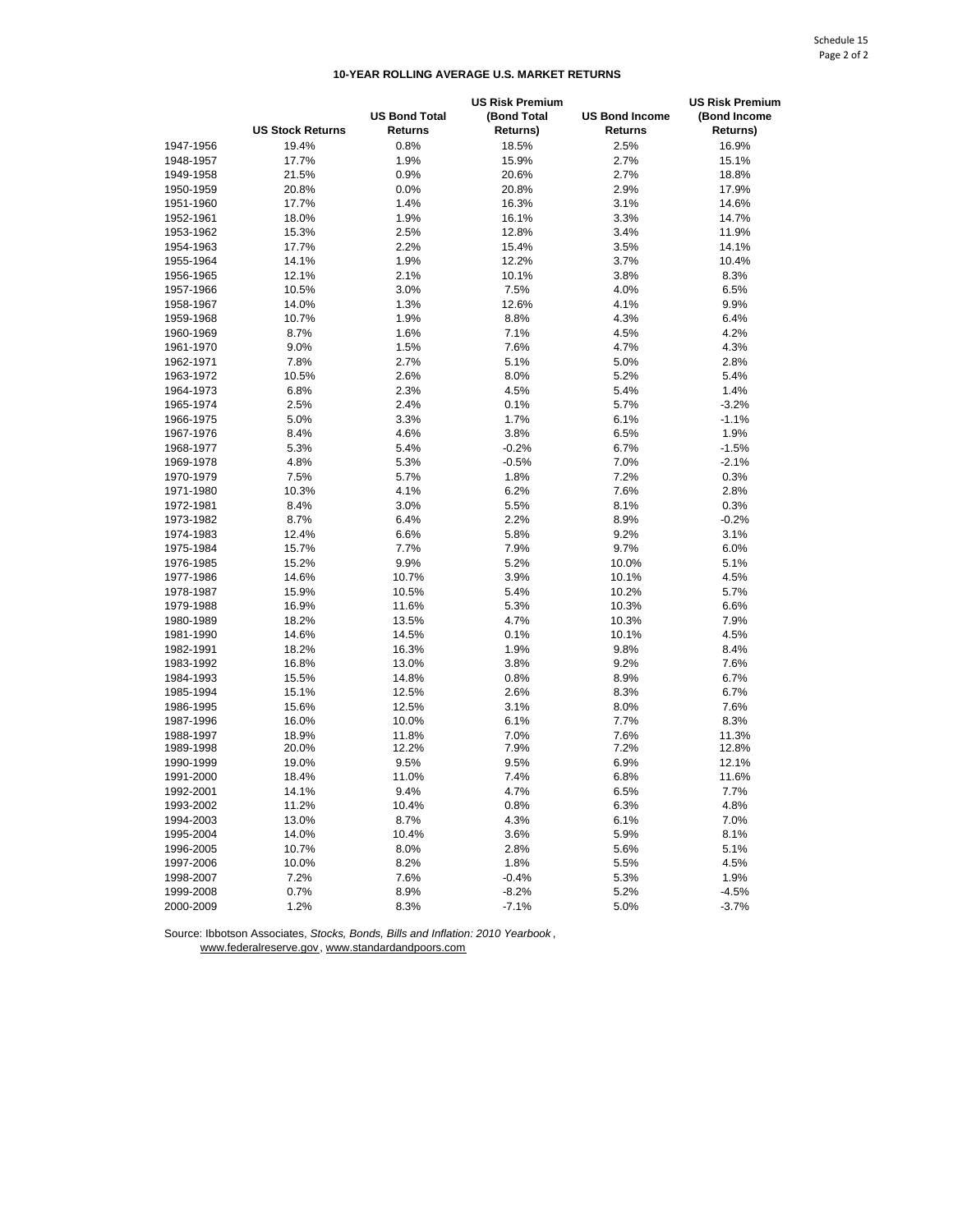#### **FIVE-YEAR STANDARD DEVIATIONS OF MARKET RETURNS FOR 10 SECTOR INDICES OF S&P/TSX COMPOSITE**

| <b>Five Year Periods Ending:</b>         | <u> 1997</u> | 1998 | <u>1999</u> | 2000  | 2001  | 2002                                 | 2003  | 2004  | 2005  | 2006  | 2007  | 2008  | 2009  | Average |
|------------------------------------------|--------------|------|-------------|-------|-------|--------------------------------------|-------|-------|-------|-------|-------|-------|-------|---------|
|                                          | (% )         | (% ) | (% )        | (% )  | (% )  | (% )                                 | (%)   | (% )  | (% )  | (% )  | (% )  | (% )  | (% )  | (% )    |
| <b>S&amp;P / TSX Composite</b>           | 3.57         | 4.68 | 4.84        | 5.40  | 5.87  | 5.83                                 | 4.97  | 4.59  | 4.04  | 3.24  | 2.86  | 4.35  | 4.88  | 4.55    |
| <b>10 Sector Indices</b>                 |              |      |             |       |       |                                      |       |       |       |       |       |       |       |         |
| <b>Consumer Discretionary</b>            | 3.69         | 4.36 | 4.62        | 4.99  | 5.38  | 5.73                                 | 5.35  | 5.00  | 4.35  | 3.69  | 3.08  | 3.84  | 4.07  | 4.47    |
| <b>Consumer Staples</b>                  | 3.57         | 4.01 | 3.70        | 4.04  | 4.17  | 4.76                                 | 4.45  | 4.37  | 4.05  | 3.88  | 2.97  | 3.24  | 3.36  | 3.89    |
| Energy                                   | 5.60         | 6.16 | 7.31        | 7.97  | 8.30  | 8.10                                 | 6.98  | 5.72  | 5.56  | 5.46  | 5.40  | 7.04  | 7.37  | 6.69    |
| Financials                               | 4.27         | 5.89 | 5.92        | 6.22  | 6.17  | 6.06                                 | 4.58  | 4.23  | 3.77  | 3.36  | 2.97  | 3.99  | 5.38  | 4.83    |
| <b>Health Care</b>                       | 6.62         | 7.73 | 8.19        | 9.38  | 9.00  | 9.39                                 | 8.93  | 8.68  | 6.98  | 6.57  | 5.45  | 4.92  | 5.38  | 7.48    |
| Industrials                              | 4.13         | 4.93 | 4.69        | 5.12  | 6.50  | 7.18                                 | 6.92  | 6.87  | 6.48  | 5.16  | 4.08  | 4.87  | 5.48  | 5.57    |
| Information Technology                   | 7.99         | 9.17 | 10.35       | 12.27 | 15.16 | 17.12                                | 16.64 | 17.09 | 15.81 | 13.36 | 10.20 | 11.82 | 11.68 | 12.98   |
| <b>Materials</b>                         | 5.87         | 6.98 | 7.22        | 7.29  | 7.40  | 7.25                                 | 5.89  | 5.65  | 5.67  | 5.88  | 5.59  | 7.96  | 8.48  | 6.70    |
| <b>Telecommunication Services</b>        | 3.66         | 5.82 | 7.37        | 7.87  | 8.46  | 8.71                                 | 7.54  | 5.74  | 4.97  | 4.64  | 4.18  | 5.08  | 5.07  | 6.09    |
| <b>Utilities</b>                         | 3.12         | 3.80 | 4.00        | 4.80  | 5.06  | 4.88                                 | 4.49  | 4.09  | 3.36  | 3.13  | 3.49  | 4.04  | 4.32  | 4.05    |
| Mean                                     | 4.85         | 5.89 | 6.34        | 7.00  | 7.56  | 7.92                                 | 7.18  | 6.75  | 6.10  | 5.51  | 4.74  | 5.68  | 6.06  | 6.27    |
| Median                                   | 4.20         | 5.85 | 6.57        | 6.76  | 6.95  | 7.21                                 | 6.41  | 5.68  | 5.27  | 4.90  | 4.13  | 4.90  | 5.38  | 5.71    |
|                                          |              |      |             |       |       | <b>Ratios of Standard Deviations</b> |       |       |       |       |       |       |       |         |
| S&P/TSX Utilities Index as a Percent of: |              |      |             |       |       |                                      |       |       |       |       |       |       |       |         |
| 10 Sector Indices (Mean)                 | 0.64         | 0.65 | 0.63        | 0.69  | 0.67  | 0.62                                 | 0.63  | 0.61  | 0.55  | 0.57  | 0.74  | 0.71  | 0.71  | 0.65    |
| 10 Sector Indices (Median)               | 0.74         | 0.65 | 0.61        | 0.71  | 0.73  | 0.68                                 | 0.70  | 0.72  | 0.64  | 0.64  | 0.85  | 0.82  | 0.80  | 0.71    |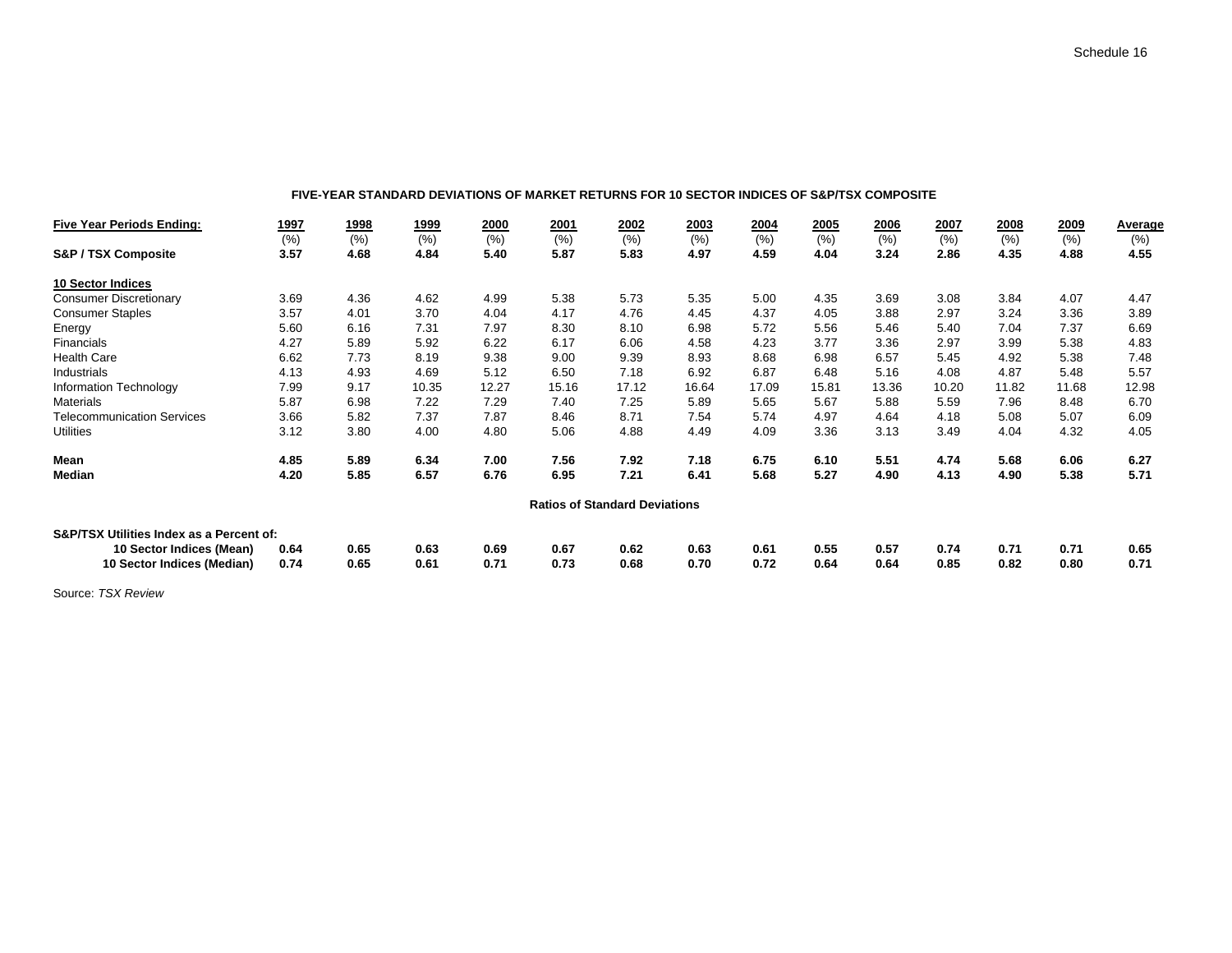|      | <b>Consumer</b>      | <b>Consumer</b> |        |                   |                    |                    | Information |                  | Telecommunication |                  |
|------|----------------------|-----------------|--------|-------------------|--------------------|--------------------|-------------|------------------|-------------------|------------------|
|      | <b>Discretionary</b> | <b>Staples</b>  | Energy | <b>Financials</b> | <b>Health Care</b> | <b>Industrials</b> | Technology  | <b>Materials</b> | <b>Services</b>   | <b>Utilities</b> |
| 1997 | 0.82                 | 0.62            | 0.97   | 0.94              | 0.60               | 0.97               | 1.57        | 1.32             | 0.64              | 0.53             |
| 1998 | 0.80                 | 0.60            | 0.85   | 1.12              | 1.01               | 0.93               | 1.41        | 1.12             | 0.92              | 0.55             |
| 1999 | 0.73                 | 0.44            | 0.90   | 1.00              | 1.00               | 0.78               | 1.55        | 1.04             | 1.11              | 0.30             |
| 2000 | 0.69                 | 0.23            | 0.66   | 0.78              | 1.09               | 0.72               | 1.78        | 0.74             | 0.92              | 0.14             |
| 2001 | 0.68                 | 0.10            | 0.49   | 0.66              | 0.98               | 0.82               | 2.13        | 0.60             | 0.94              | $-0.03$          |
| 2002 | 0.73                 | 0.08            | 0.43   | 0.66              | 0.99               | 0.86               | 2.28        | 0.57             | 0.93              | $-0.06$          |
| 2003 | 0.74                 | $-0.08$         | 0.26   | 0.38              | 0.85               | 0.91               | 2.74        | 0.43             | 0.83              | $-0.25$          |
| 2004 | 0.80                 | $-0.07$         | 0.17   | 0.39              | 0.82               | 1.05               | 2.87        | 0.41             | 0.58              | $-0.13$          |
| 2005 | 0.83                 | 0.07            | 0.48   | 0.56              | 0.72               | 1.13               | 2.68        | 0.77             | 0.74              | 0.00             |
| 2006 | 0.86                 | 0.37            | 1.03   | 0.68              | 0.85               | 1.06               | 2.07        | 1.32             | 0.52              | 0.25             |
| 2007 | 0.73                 | 0.54            | 1.44   | 0.51              | 0.54               | 0.96               | 1.12        | 1.45             | 0.62              | 0.46             |
| 2008 | 0.59                 | 0.32            | 1.43   | 0.61              | 0.48               | 0.81               | 1.43        | 1.30             | 0.55              | 0.49             |
| 2009 | 0.56                 | 0.28            | 1.35   | 0.80              | 0.41               | 0.83               | 1.22        | 1.24             | 0.47              | 0.41             |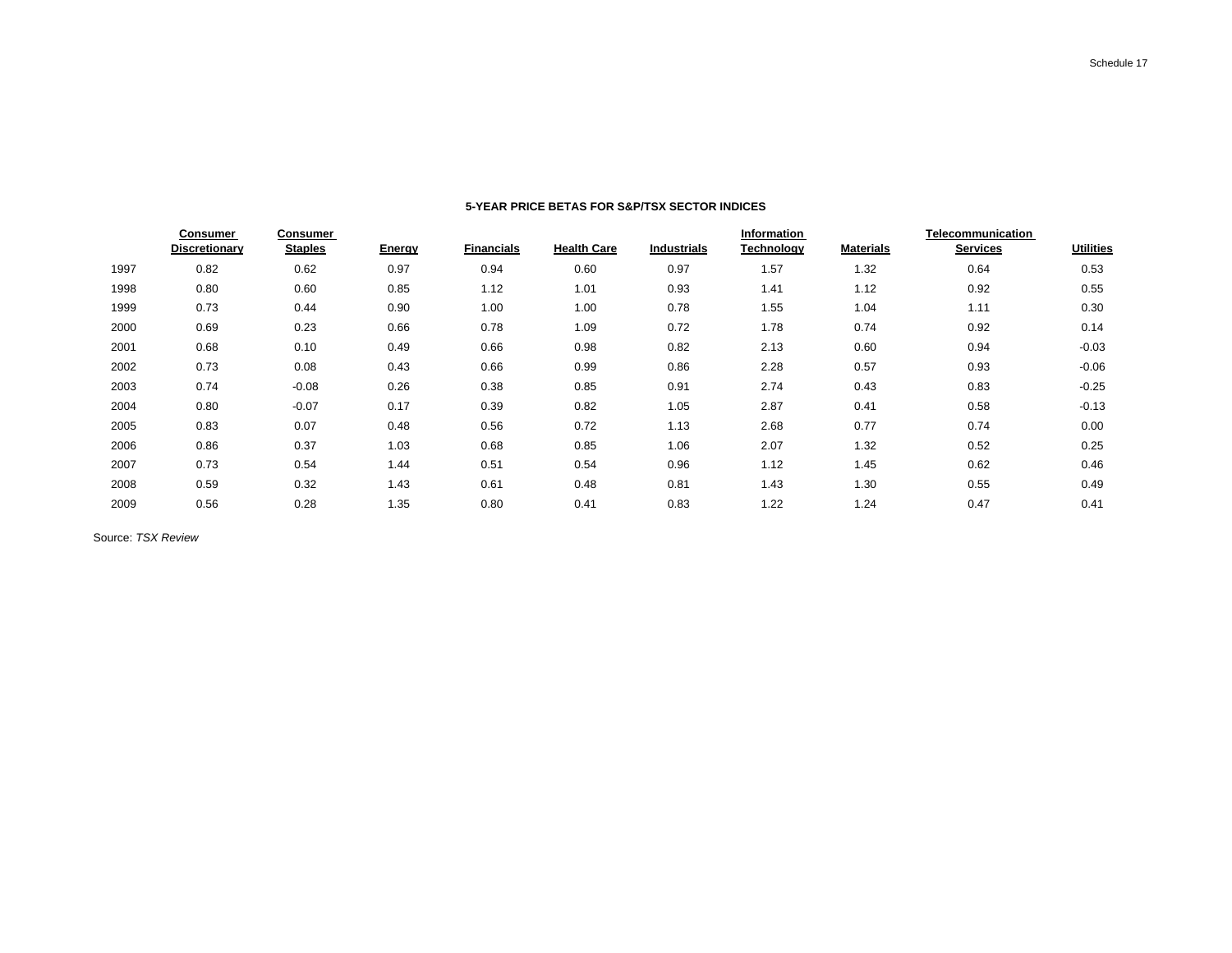## **TSE 300 SUB-INDEX COMPOUND RETURNS AND BETAS (1956-2003)**

|                                 |           | <b>Sub-Index Compound Returns</b> |       |              |        |           | <b>Sub-Index Betas</b> |          |          |              |          |           |
|---------------------------------|-----------|-----------------------------------|-------|--------------|--------|-----------|------------------------|----------|----------|--------------|----------|-----------|
|                                 | $56 - 03$ | 56-97                             | 64-73 | <u>74-83</u> | 84-93  | $94 - 03$ | $56 - 03$              | 56-97    | 64-73    | <u>74-83</u> | 84-93    | $94 - 03$ |
| Metals/Minerals                 | 7.8       | 7.6                               | 7.5   | 11.2         | 6.8    | 7.2       | 1.15                   | 1.23     | 1.14     | 1.22         | 1.37     | 0.87      |
| <b>Gold/Precious Metals</b>     | 9.5       | 10.4                              | 16.2  | 16.0         | 11.0   | $-2.7$    | 0.85                   | 0.96     | 0.36     | 1.31         | 1.24     | 0.64      |
| Oil and Gas                     | 9.5       | 8.4                               | 14.6  | 11.9         | 4.5    | 15.3      | 1.06                   | 1.20     | 1.25     | 1.40         | 0.98     | 0.52      |
| Paper/Forest Products           | 7.1       | 7.4                               | 4.8   | 11.8         | 10.3   | 2.6       | 1.02                   | 1.07     | 1.15     | 1.00         | 1.27     | 0.85      |
| <b>Consumer Products</b>        | 11.3      | 11.9                              | 10.2  | 13.8         | 11.2   | 9.6       | 0.83                   | 0.86     | 0.84     | 0.90         | 0.89     | 0.73      |
| <b>Industrial Products</b>      | 7.2       | 9.6                               | 8.3   | 10.9         | 6.0    | 1.1       | 1.17                   | 1.02     | 1.11     | 0.87         | 1.08     | 1.69      |
| Real Estate <sup>2/</sup>       | 5.3       | 5.5                               | 0.7   | 16.7         | $-2.3$ | 1.3       | 1.00                   | 1.18     | 1.21     | 1.28         | 1.06     | 0.46      |
| Transportation/Environmental    | 10.1      | 11.4                              | 12.7  | 18.4         | 3.0    | 8.8       | 0.94                   | 1.04     | 0.94     | 1.08         | 1.22     | 0.62      |
| <b>Pipelines</b>                | 11.7      | 12.1                              | 5.2   | 13.8         | 13.7   | 13.1      | 0.68                   | 0.85     | 0.80     | 0.92         | 0.76     | 0.02      |
| <b>Utilities</b>                | 11.0      | 10.7                              | 3.3   | 17.8         | 11.0   | 16.3      | 0.54                   | 0.48     | 0.50     | 0.47         | 0.40     | 0.79      |
| Communications/Media            | 13.5      | 15.0                              | 19.1  | 15.3         | 12.9   | 7.5       | 0.77                   | 0.77     | 0.96     | 0.69         | 0.95     | 0.80      |
| Merchandising                   | 10.1      | 10.7                              | 10.6  | 12.2         | 8.7    | 7.2       | 0.78                   | 0.86     | 0.93     | 0.84         | 0.83     | 0.46      |
| Finance                         | 12.4      | 12.8                              | 12.0  | 11.7         | 11.6   | 17.9      | 0.83                   | 0.85     | 0.95     | 0.71         | 0.93     | 0.77      |
| Conglomerates                   | 10.8      | 10.8                              | 12.8  | 15.2         | 9.5    | 13.9      | 0.94                   | 1.03     | 1.26     | 0.97         | 1.20     | 0.68      |
| Adjusted R Square <sup>3/</sup> |           |                                   |       |              |        |           | 47%                    | 44%      | 1%       | 1%           | 11%      | 9%        |
| Beta <sup>4</sup>               |           |                                   |       |              |        |           | $-0.088$               | $-0.082$ | $-0.020$ | $-0.008$     | $-0.056$ | $-0.053$  |

 $1/$ Annualized rate of return at which capital has compounded over time.

 $^{27}$ Data only available starting July 1961

 $3'$  Represents percentage of variation in sub-index returns explained by the sub-index betas.

 $4/$  Represents relationship between sub-index returns and sub-index betas.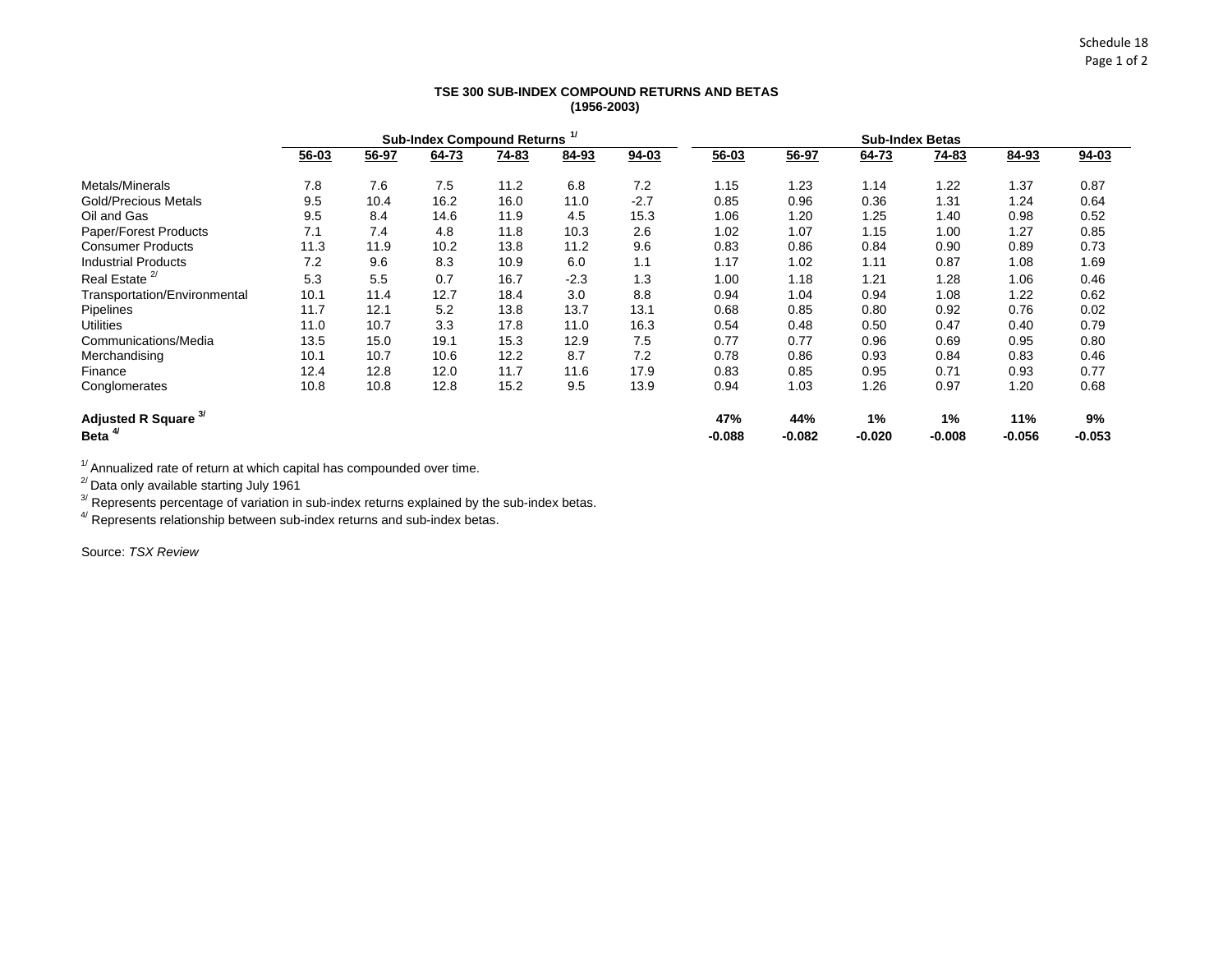# **S&P/TSX COMPOSITE SECTOR COMPOUND RETURNS AND BETAS(1988-2009)**

|                                   |       | Sector Compound Returns <sup>1/</sup> |         |          | <b>Sector Betas</b> |          |  |  |
|-----------------------------------|-------|---------------------------------------|---------|----------|---------------------|----------|--|--|
|                                   | 88-09 | 88-97                                 | 00-09   | 88-09    | 88-97               | 00-09    |  |  |
| <b>Consumer Discretionary</b>     | 6.2   | 10.2                                  | 1.8     | 0.74     | 0.90                | 0.67     |  |  |
| <b>Consumer Staples</b>           | 11.4  | 12.7                                  | 9.4     | 0.34     | 0.73                | 0.12     |  |  |
| Energy                            | 11.1  | 8.4                                   | 17.6    | 0.79     | 0.76                | 0.79     |  |  |
| <b>Financials</b>                 | 13.2  | 18.3                                  | 12.1    | 0.80     | 1.04                | 0.60     |  |  |
| <b>Health Care</b>                | 2.9   | 15.5                                  | $-8.8$  | 0.76     | 0.81                | 0.62     |  |  |
| Industrials                       | 5.9   | 8.3                                   | 5.4     | 0.94     | 1.13                | 0.93     |  |  |
| <b>Information Technology</b>     | 6.5   | 21.8                                  | $-15.7$ | 1.71     | 1.21                | 2.01     |  |  |
| <b>Materials</b>                  | 6.9   | 3.4                                   | 12.0    | 0.97     | 1.26                | 0.86     |  |  |
| <b>Telecommunication Services</b> | 12.1  | 15.4                                  | 2.4     | 0.69     | 0.58                | 0.51     |  |  |
| <b>Utilities</b>                  | 10.2  | 11.5                                  | 14.3    | 0.29     | 0.62                | 0.15     |  |  |
| Adjusted R Square <sup>2/</sup>   |       |                                       |         | 15%      | 1%                  | 40%      |  |  |
| 31<br><b>Beta</b>                 |       |                                       |         | $-0.034$ | $-0.017$            | $-0.126$ |  |  |

 $1/$  Data only available starting December 1987. Annualized rate of return at which capital has compounded over time.

<sup>2/</sup> Represents percentage of variation in sector returns explained by the sector betas.

<sup>3/</sup> Represents relationship between sector returns and sector betas.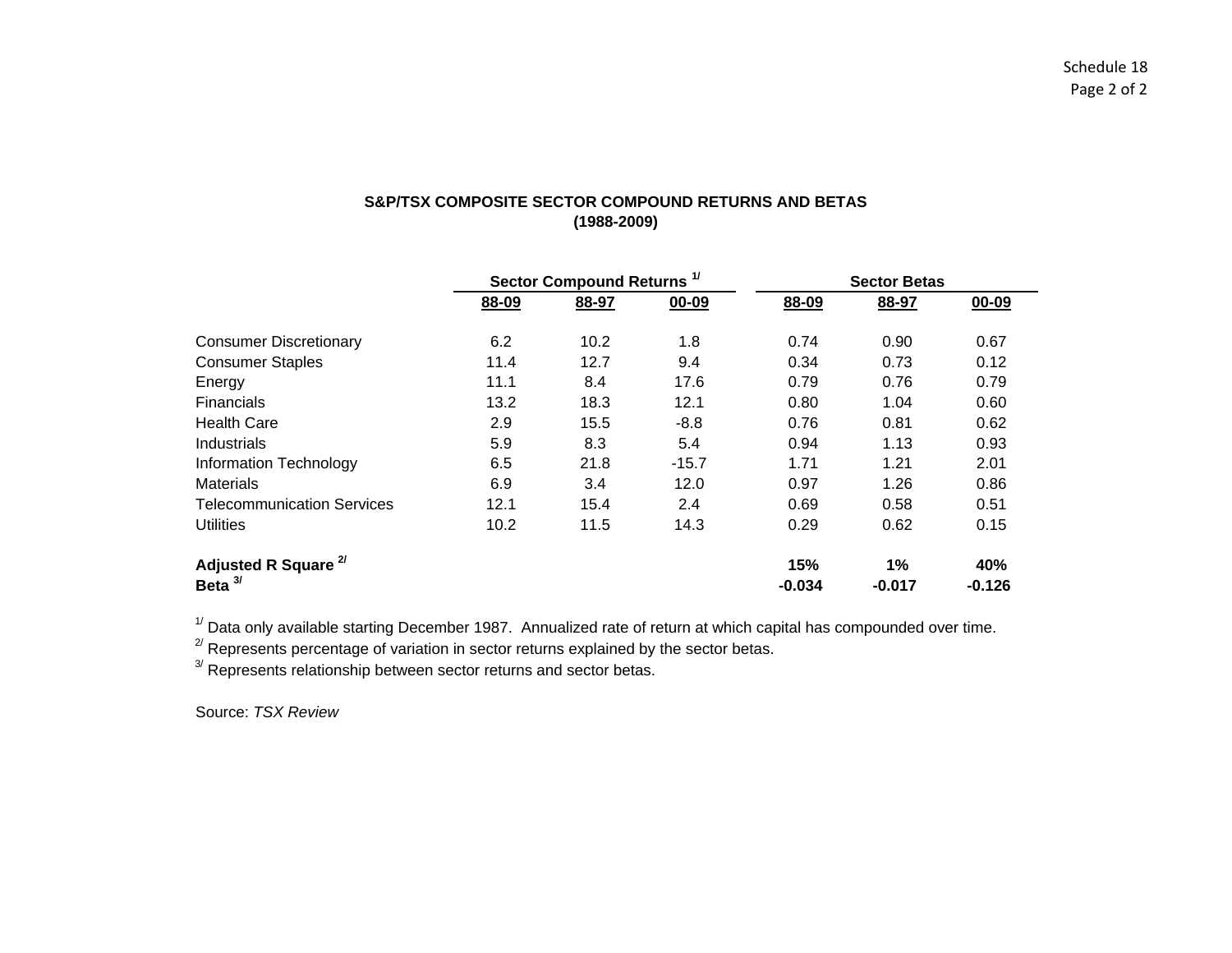#### **BETAS FOR REGULATED CANADIAN UTILITIES**

#### **"Raw" Monthly Price Betas Five Year Period Ending:**

| <b>COMPANY</b>                | 1993 | 1994 | 1995 | 1996 | 1997 | 1998 | 1999 | 2000                                              | 2001    | 2002    | 2003      | 2004      | 2005      | 2006      | 2007      | 2008      | 2009      | $2010^{37}$ |
|-------------------------------|------|------|------|------|------|------|------|---------------------------------------------------|---------|---------|-----------|-----------|-----------|-----------|-----------|-----------|-----------|-------------|
| <b>Canadian Utilities</b>     | 0.46 | 0.54 | 0.48 | 0.55 | 0.63 | 0.62 | 0.54 | 0.38                                              | 0.27    | 0.19    | 0.05      | 0.03      | 0.20      | 0.32      | 0.58      | 0.19      | 0.06      | 0.39        |
| Emera                         | na   | na   | na   | 0.52 | 0.40 | 0.55 | 0.41 | 0.27                                              | 0.20    | 0.15    | $-0.05$   | 0.01      | 0.07      | 0.12      | 0.24      | 0.17      | 0.16      | 0.39        |
| Enbridge                      | 0.35 | 0.53 | 0.46 | 0.44 | 0.43 | 0.48 | 0.26 | 0.07                                              | $-0.10$ | $-0.18$ | $-0.37$   | $-0.32$   | $-0.19$   | 0.22      | 0.54      | 0.30      | 0.30      | 0.51        |
| Fortis                        | 0.35 | 0.44 | 0.51 | 0.37 | 0.30 | 0.49 | 0.33 | 0.23                                              | 0.14    | 0.13    | $-0.06$   | 0.01      | 0.21      | 0.48      | 0.65      | 0.21      | 0.20      | 0.48        |
| <b>PNG</b>                    | 0.51 | 0.56 | 0.42 | 0.30 | 0.39 | 0.55 | 0.47 | 0.44                                              | 0.42    | 0.44    | 0.37      | 0.49      | 0.54      | 0.54      | 0.35      | 0.26      | 0.44      | 0.24        |
| Terasen Inc                   | 0.40 | 0.53 | 0.59 | 0.53 | 0.46 | 0.48 | 0.36 | 0.25                                              | 0.18    | 0.12    | 0.02      | $-0.02$   | 0.06      | na        | na        | na        | na        | na          |
| TransCanada Pipelines         | 0.40 | 0.57 | 0.56 | 0.52 | 0.36 | 0.55 | 0.21 | 0.15                                              | $-0.08$ | $-0.09$ | $-0.38$   | $-0.16$   | $-0.15$   | 0.34      | 0.52      | 0.38      | 0.39      | 0.45        |
| Mean                          | 0.41 | 0.53 | 0.50 | 0.46 | 0.42 | 0.53 | 0.37 | 0.26                                              | 0.14    | 0.11    | $-0.06$   | 0.01      | 0.11      | 0.34      | 0.48      | 0.25      | 0.26      | 0.41        |
| Median                        | 0.40 | 0.54 | 0.50 | 0.52 | 0.40 | 0.55 | 0.36 | 0.25                                              | 0.18    | 0.13    | $-0.05$   | 0.01      | 0.07      | 0.33      | 0.53      | 0.24      | 0.25      | 0.42        |
| <b>TSE Gas/Electric Index</b> | 0.42 | 0.48 | 0.52 | 0.52 | 0.46 | 0.55 | 0.38 | 0.21                                              | 0.17    | 0.14    | <b>NA</b> | <b>NA</b> | <b>NA</b> | <b>NA</b> | <b>NA</b> | <b>NA</b> | <b>NA</b> | <b>NA</b>   |
| <b>S&amp;P/TSX Utilities</b>  | 0.55 | 0.63 | 0.67 | 0.65 | 0.53 | 0.55 | 0.30 | 0.14                                              | $-0.03$ | $-0.06$ | $-0.25$   | $-0.13$   | 0.00      | 0.25      | 0.46      | 0.49      | 0.41      | 0.56        |
|                               |      |      |      |      |      |      |      | <b>Adjusted Betas</b><br>Five Year Period Ending: |         |         |           |           |           |           |           |           |           |             |
| <b>COMPANY</b>                | 1993 | 1994 | 1995 | 1996 | 1997 | 1998 | 1999 | 2000                                              | 2001    | 2002    | 2003      | 2004      | 2005      | 2006      | 2007      | 2008      | 2009      | $2010^{37}$ |

| <b>Canadian Utilities</b>     | 0.64      | 0.69      | 0.65      | 0.70 | 0.75 | 0.75 | 0.69 | 0.58 | 0.51 | 0.46 | 0.37      | 0.35      | 0.47      | 0.54      | 0.72      | 0.45      | 0.37      | 0.59      |
|-------------------------------|-----------|-----------|-----------|------|------|------|------|------|------|------|-----------|-----------|-----------|-----------|-----------|-----------|-----------|-----------|
| Emera                         | <b>NA</b> | <b>NA</b> | <b>NA</b> | 0.68 | 0.60 | 0.70 | 0.60 | 0.51 | 0.46 | 0.43 | 0.29      | 0.33      | 0.38      | 0.41      | 0.49      | 0.44      | 0.44      | 0.59      |
| Enbridge                      | 0.56      | 0.69      | 0.64      | 0.62 | 0.62 | 0.65 | 0.50 | 0.38 | 0.26 | 0.21 | 0.08      | 0.12      | 0.21      | 0.48      | 0.69      | 0.53      | 0.53      | 0.67      |
| Fortis                        | 0.57      | 0.62      | 0.67      | 0.58 | 0.53 | 0.66 | 0.55 | 0.48 | 0.42 | 0.41 | 0.29      | 0.34      | 0.47      | 0.65      | 0.77      | 0.47      | 0.46      | 0.65      |
| <b>PNG</b>                    | 0.67      | 0.71      | 0.61      | 0.53 | 0.59 | 0.70 | 0.65 | 0.63 | 0.61 | 0.63 | 0.58      | 0.66      | 0.69      | 0.69      | 0.56      | 0.50      | 0.62      | 0.49      |
| Terasen Inc                   | 0.60      | 0.69      | 0.72      | 0.69 | 0.64 | 0.65 | 0.57 | 0.50 | 0.45 | 0.41 | 0.35      | 0.32      | 0.37      | na        | na        | na        | na        | na        |
| TransCanada Pipelines         | 0.60      | 0.71      | 0.71      | 0.68 | 0.57 | 0.70 | 0.47 | 0.43 | 0.28 | 0.27 | 0.08      | 0.22      | 0.23      | 0.56      | 0.68      | 0.58      | 0.59      | 0.63      |
| Mean                          | 0.61      | 0.68      | 0.67      | 0.64 | 0.61 | 0.69 | 0.58 | 0.50 | 0.43 | 0.40 | 0.29      | 0.33      | 0.40      | 0.56      | 0.65      | 0.50      | 0.50      | 0.60      |
| Median                        | 0.60      | 0.69      | 0.66      | 0.68 | 0.60 | 0.70 | 0.57 | 0.50 | 0.45 | 0.41 | 0.29      | 0.33      | 0.38      | 0.55      | 0.68      | 0.49      | 0.50      | 0.61      |
| <b>TSE Gas/Electric Index</b> | 0.61      | 0.65      | 0.68      | 0.68 | 0.64 | 0.70 | 0.59 | 0.47 | 0.44 | 0.42 | <b>NA</b> | <b>NA</b> | <b>NA</b> | <b>NA</b> | <b>NA</b> | <b>NA</b> | <b>NA</b> | <b>NA</b> |
| <b>S&amp;P/TSX Utilities</b>  | 0.70      | 0.76      | 0.78      | 0.77 | 0.69 | 0.70 | 0.53 | 0.42 | 0.31 | 0.29 | 0.16      | 0.24      | 0.33      | 0.50      | 0.64      | 0.66      | 0.60      | 0.71      |

 $1/1$  Due to its purchase by Kinder Morgan, Terasen betas are calculated through November 2005.

 $^{27}$  Adjusted beta = "raw" beta  $*$  67% + market beta of 1.0  $*$  33%.

<sup>3/</sup> Three-year beta based on weekly data calculated through April 2010

Source: Standard and Poor's Research Insight and *TSX Review*.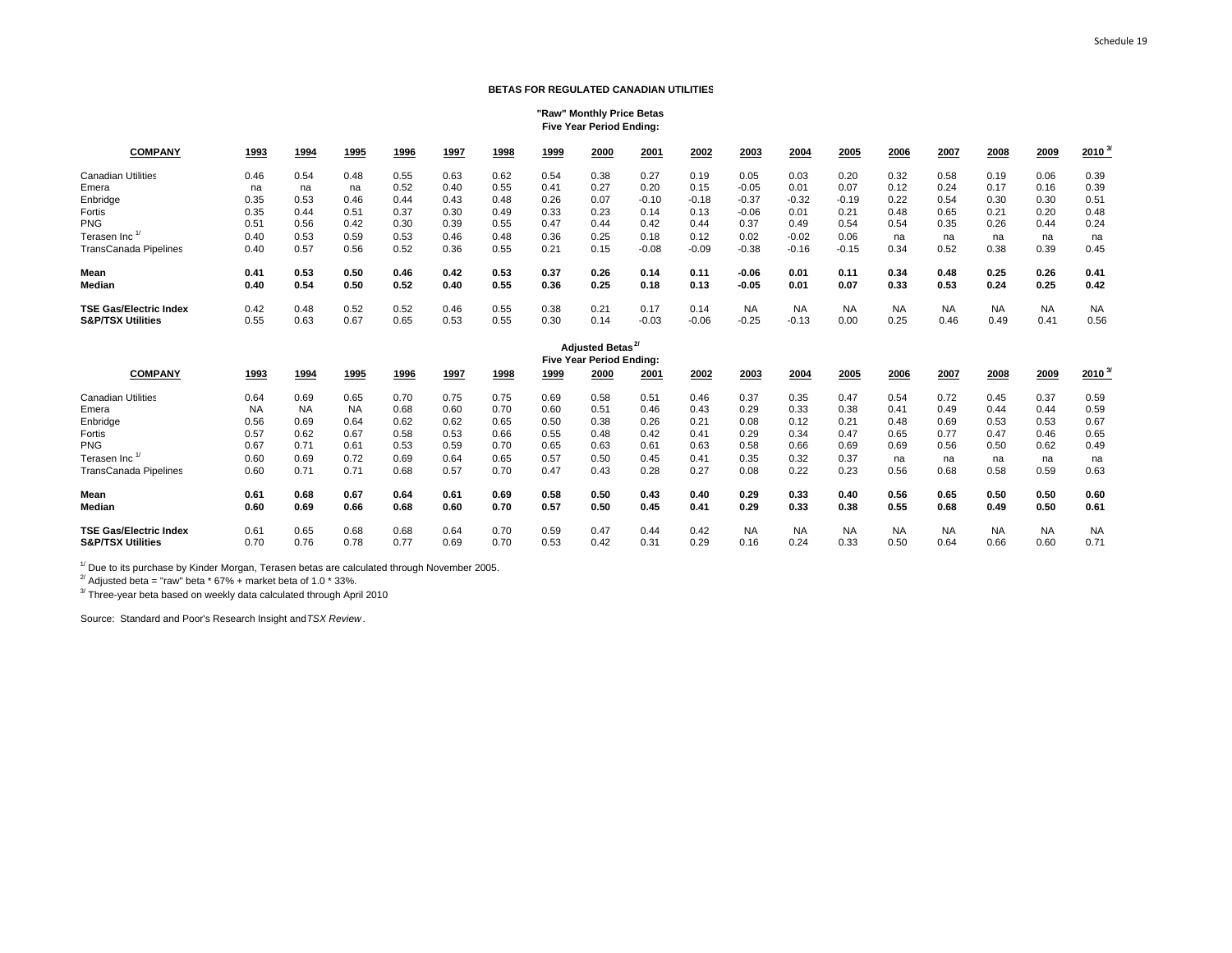# **DCF-BASED EQUITY RISK PREMIUM STUDY FOR BENCHMARK U.S. DISTRIBUTION UTILITIES (Annual Averages of Monthly Data)**

|                                                            | <b>Expected</b><br><b>Dividend</b> | <b>I/B/E/S EPS</b><br>Growth |                 | <b>Long Treasury</b> |                     | Moody's       |
|------------------------------------------------------------|------------------------------------|------------------------------|-----------------|----------------------|---------------------|---------------|
|                                                            | Yield <sup>1/</sup>                | <b>Forecast</b>              | <b>DCF Cost</b> | Yield                | <b>Risk Premium</b> | <b>Spread</b> |
|                                                            |                                    |                              |                 |                      |                     |               |
| 1995                                                       | 6.3                                | 4.2                          | 10.6            | 6.8                  | 3.7                 | 1.1           |
| 1996                                                       | 6.0                                | 4.2                          | 10.2            | 6.7                  | 3.4                 | 1.0           |
| 1997                                                       | 5.5                                | 4.4                          | 10.0            | 6.6                  | 3.4                 | 1.0           |
| 1998                                                       | 4.8                                | 4.8                          | 9.5             | 5.5                  | 4.0                 | 1.5           |
| 1999                                                       | 5.1                                | 4.8                          | 9.9             | 5.9                  | 4.0                 | 1.7           |
| 2000                                                       | 5.5                                | 5.1                          | 10.6            | 5.9                  | 4.7                 | 2.4           |
| 2001                                                       | 5.1                                | 5.6                          | 10.7            | 5.5                  | 5.2                 | 2.3           |
| 2002                                                       | 5.0                                | 5.5                          | 10.4            | 5.4                  | 5.0                 | 1.9           |
| 2003                                                       | 4.9                                | 4.9                          | 9.8             | 5.0                  | 4.8                 | 1.5           |
| 2004                                                       | 4.5                                | 4.3                          | 8.7             | 5.1                  | 3.6                 | 1.0           |
| 2005                                                       | 4.1                                | 4.4                          | 8.4             | 4.5                  | 3.9                 | 1.1           |
| 2006                                                       | 4.1                                | 4.6                          | 8.7             | 4.9                  | 3.8                 | 1.2           |
| 2007                                                       | 3.9                                | 4.8                          | 8.7             | 4.8                  | 3.9                 | 1.3           |
| 2008                                                       | 4.3                                | 5.1                          | 9.5             | 4.2                  | 5.2                 | 2.3           |
| 2009                                                       | 4.8                                | 5.4                          | 10.1            | 4.1                  | 6.1                 | 1.9           |
| Mean Values Associated With Long Treasury Yield Values of: |                                    |                              |                 |                      |                     |               |
| Under 5.0                                                  | 4.4                                | 4.8                          | 9.2             | 4.5                  | 4.7                 | 1.6           |
| 5.0-5.99                                                   | 4.9                                | 5.0                          | 9.9             | 5.5                  | 4.4                 | 1.7           |
| $6.0 - 6.99$                                               | 5.7                                | 4.4                          | 10.2            | 6.5                  | 3.7                 | $1.3$         |
| 7.0 and above                                              | 6.4                                | 4.3                          | 10.6            | 7.3                  | 3.3                 | 0.9           |
| Means:                                                     |                                    |                              |                 |                      |                     |               |
| 1995 - 2009                                                | 4.9                                | 4.8                          | 9.7             | 5.4                  | 4.3                 | 1.5           |
| 1999 - 2009                                                | 4.6                                | 4.9                          | 9.6             | 5.0                  | 4.6                 | $1.7$         |

 $1/$  Dividend Yield is adjusted for forecast I/B/E/S growth

Source: Standard & Poor's Research Insight, I/B/E/S and www.federalreserve.gov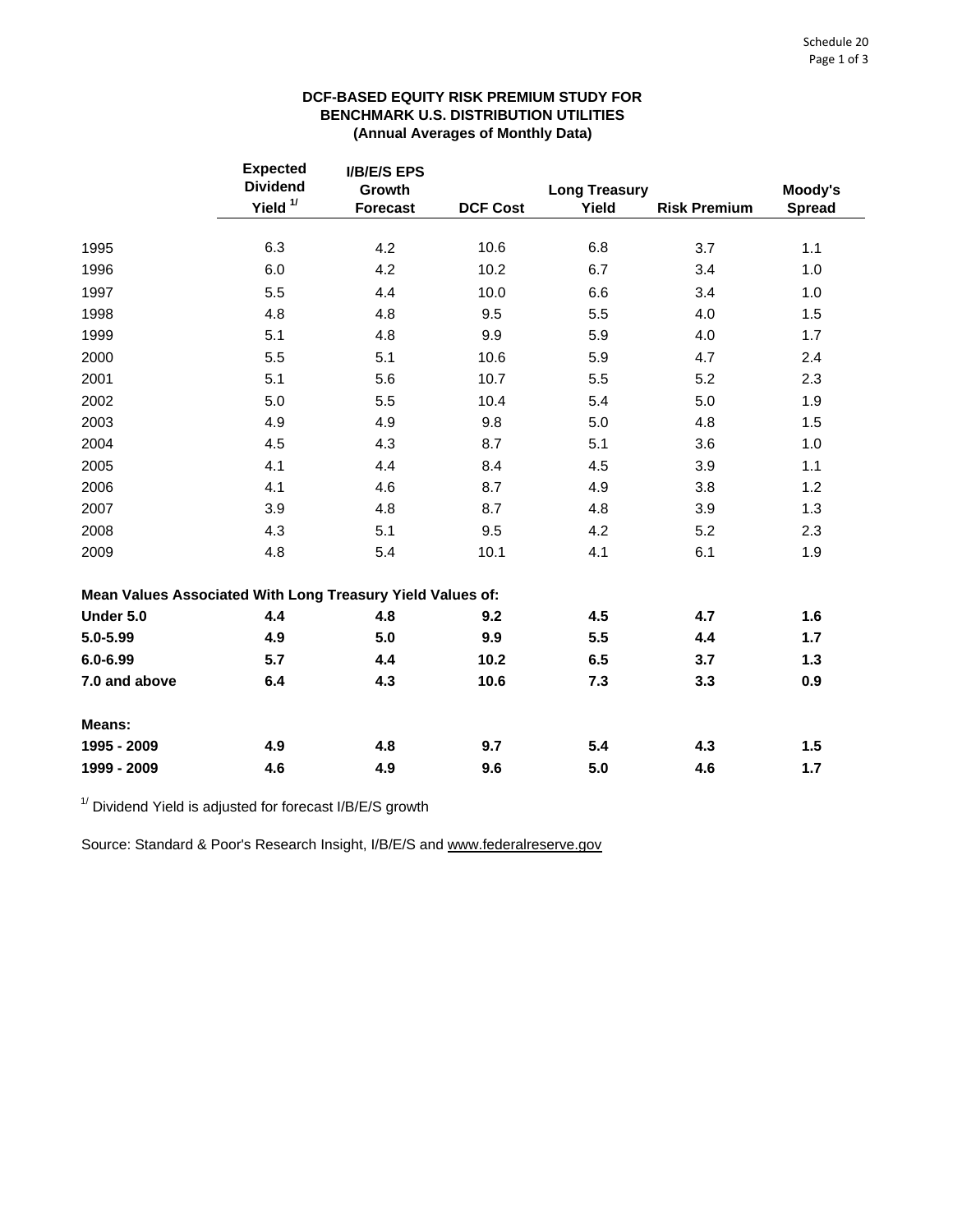### **DCF-BASED EQUITY RISK PREMIUM STUDY FOR BENCHMARK U.S. DISTRIBUTION UTILITIES**

#### **Regression Analysis Results 1995-2009**

**Equation 1:**

Equity Risk Premium = 7.30 - 0.55 (30-Year Treasury Yield)

t-statistics:

Long-term Bond Yield = -9.62  $R^2 = 34\%$ 

Equity Risk Premium at Long-Term Bond = 4.6% Yield of 5.00%

ROE at Long-Term Bond Yield of 5.00% =  $9.6\%$ 

**Equation 2:**

Equity Risk Premium = 4.75 - 0.34 (30-Year Treasury Yield) + 0.92 (Spread)

Where Spread = Spread between A-rated Utility Bond Yields and 30-year Treasury Yields

t-statistics:Long-term Bond Yield = -7.93 Utility/government bond yield spread = 13.64

# $R^2 = 68\%$

Equity Risk Premium at Long-term Bond Equity Kisk Premium at Long-term Bond<br>Yield of 5.00% and Spread of 1.45%  $= 4.4\%$ 

 $= 9.4%$ ROE at Long-Term Bond Yield of 5.00% and Spread of 1.45%

Note: t-statistics measure the statistical significance of an independent variable in explaining the dependent variable. The higher the t-value, the greater the confidence in the coefficient as a predictor.  $R^2$  is the proportion of the variability in the dependent variable that is explained by the independent variable(s).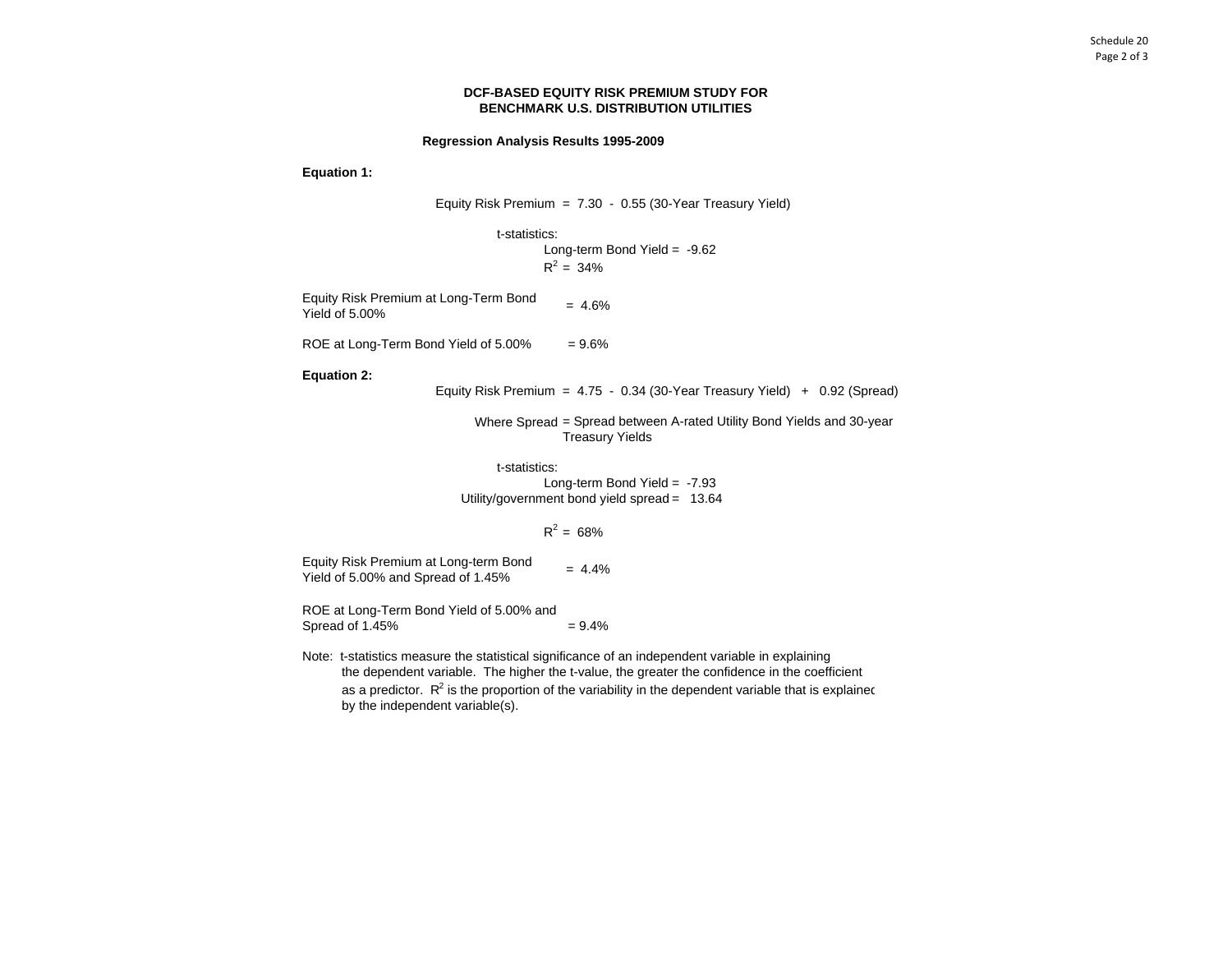# **DCF-BASED EQUITY RISK PREMIUM STUDY FOR BENCHMARK U.S. DISTRIBUTION UTILITIES**

## **Regression Analysis Results 1999-2009**

**Equation 1:**

Equity Risk Premium = 6.93 - 0.47 (30-Year Treasury Yield)

t-statistics: Long-term Bond Yield = -4.54  $R^2 = 14\%$ 

Equity Risk Premium at Long-Term Bond <sub>=</sub> 4.6%<br>Yield of 5.00% Yield of 5.00%

ROE at Long-Term Bond Yield of 5.00% = 9.6%

**Equation 2:**

Equity Risk Premium = 5.28 - 0.47 (30-Year Treasury Yield) + 0.98 (Spread)

Where Spread = Spread between A-rated Utility Bond Yields and 30-year Treasury Yields

t-statistics:Long-term Bond Yield = -6.77 Utility/government bond yield spread = 12.65

 $R^2 = 61\%$ 

 $= 9.3%$ ROE at Long-Term Bond Yield of 5.00% and Spread of 1.45% Equity Risk Premium at Long-term Bond Equity KISK Premium at Long-term bond  $= 4.3\%$ <br>Yield of 5.00% and Spread of 1.45%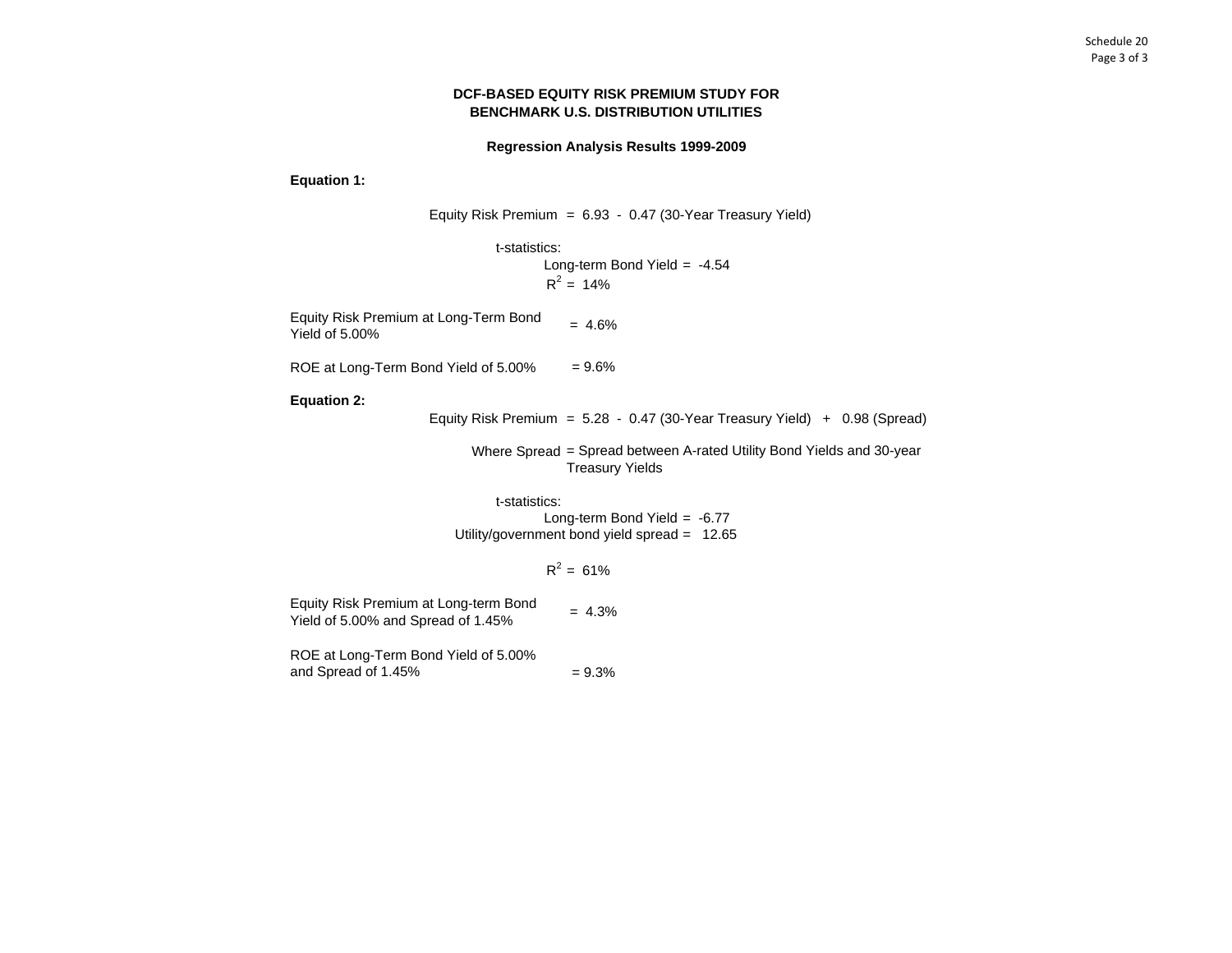| <b>HISTORIC UTILITY EQUITY RISK PREMIUMS</b><br>(Arithmetic Averages)<br>Canada<br>$(1956 - 2009)$ |                                         |                     |  |  |  |  |  |
|----------------------------------------------------------------------------------------------------|-----------------------------------------|---------------------|--|--|--|--|--|
| Utilities Index Return                                                                             | <b>Bond Total Return</b>                | <b>Risk Premium</b> |  |  |  |  |  |
| 12.1                                                                                               | 7.6                                     | 4.5                 |  |  |  |  |  |
| <b>Utilities Index Return</b>                                                                      | <b>Bond Income Return</b>               | <b>Risk Premium</b> |  |  |  |  |  |
| 12.1                                                                                               | 7.8                                     | 4.3                 |  |  |  |  |  |
|                                                                                                    | <b>United States</b><br>$(1947 - 2009)$ |                     |  |  |  |  |  |
| S&P / Moody's Gas                                                                                  |                                         |                     |  |  |  |  |  |
| Distribution Index Return                                                                          | <b>Bond Total Return</b>                | <b>Risk Premium</b> |  |  |  |  |  |
| 11.9                                                                                               | 6.2                                     | 5.7                 |  |  |  |  |  |
| S&P / Moody's Gas                                                                                  |                                         |                     |  |  |  |  |  |
| <b>Distribution Index Return</b>                                                                   | <b>Bond Income Return</b>               | <b>Risk Premium</b> |  |  |  |  |  |
| 11.9                                                                                               | 6.0                                     | 5.9                 |  |  |  |  |  |
| S&P/Moody's                                                                                        |                                         |                     |  |  |  |  |  |
| <b>Electric Index Return</b>                                                                       | <b>Bond Total Return</b>                | <b>Risk Premium</b> |  |  |  |  |  |
| 10.9                                                                                               | 6.2                                     | 4.7                 |  |  |  |  |  |
| S&P/Moody's                                                                                        |                                         |                     |  |  |  |  |  |
| <b>Electric Index Return</b>                                                                       | Bond Income Return                      | <b>Risk Premium</b> |  |  |  |  |  |
| 10.9                                                                                               | 6.0                                     | 4.9                 |  |  |  |  |  |

Notes:

The Canadian Utilities Index is based on the Gas/Electric Index of the TSE 300 (from 1956 to 1987) and on the S&P/TSX Utilities Index from 1988- 2009.

The S&P/Moody's Gas Distribution Index reflects S&P's Natural Gas Distributors Index from 1947 to 1984, when S&P eliminated its gas distribution index. The 1985-2001 data are for Moody's Gas index. The index was terminated in July 2002. The 2002-2009 returns were estimated using simple averages of the prices and dividends for the utilities that were included in Moody's Gas Index as of the end of 2001. These LDCs include AGL Resources, Keyspan Corp., Laclede Group, Northwest Natural, Peoples Energy and WGL Holdings.

The S&P/Moody's Electric Index reflects S&P's Electric Index from 1947 to 1998 and Moody's Electric Index from 1999 to 2001. The 2002 to 2009 data were estimated using simple average of the prices and dividends for the utilities included in Moody's Electric Index as of the end of 2001. These utilities include American Electric Power, Centerpoint Energy, CH Energy, Cinergy, Consolidated Edison, Constellation, Dominion Resources, DPL, DTE Energy, Duke Energy, Energy East, Exelon, FirstEnergy, IDACORP, Nisource, OGE Energy, Pepco Holdings, PPL, Progress Energy, Public Service Enterprise Grp., Southern Co., Teco and Xcel Energy.

Source: Ibbotson Associates, *Stocks, Bonds, Bills and Inflation: 2010 Yearbook* ; Ibbotson Associates, *Canadian Risk Premia Over Time Report 2010* ; Canadian Institute of Actuaries *Report on Canadian Economic Statistics 1924-2006* ; www.standardandpoors.com , *TSX Review* Mergent Corporate News Reports, www.federalreserve.com , S&P Research Insight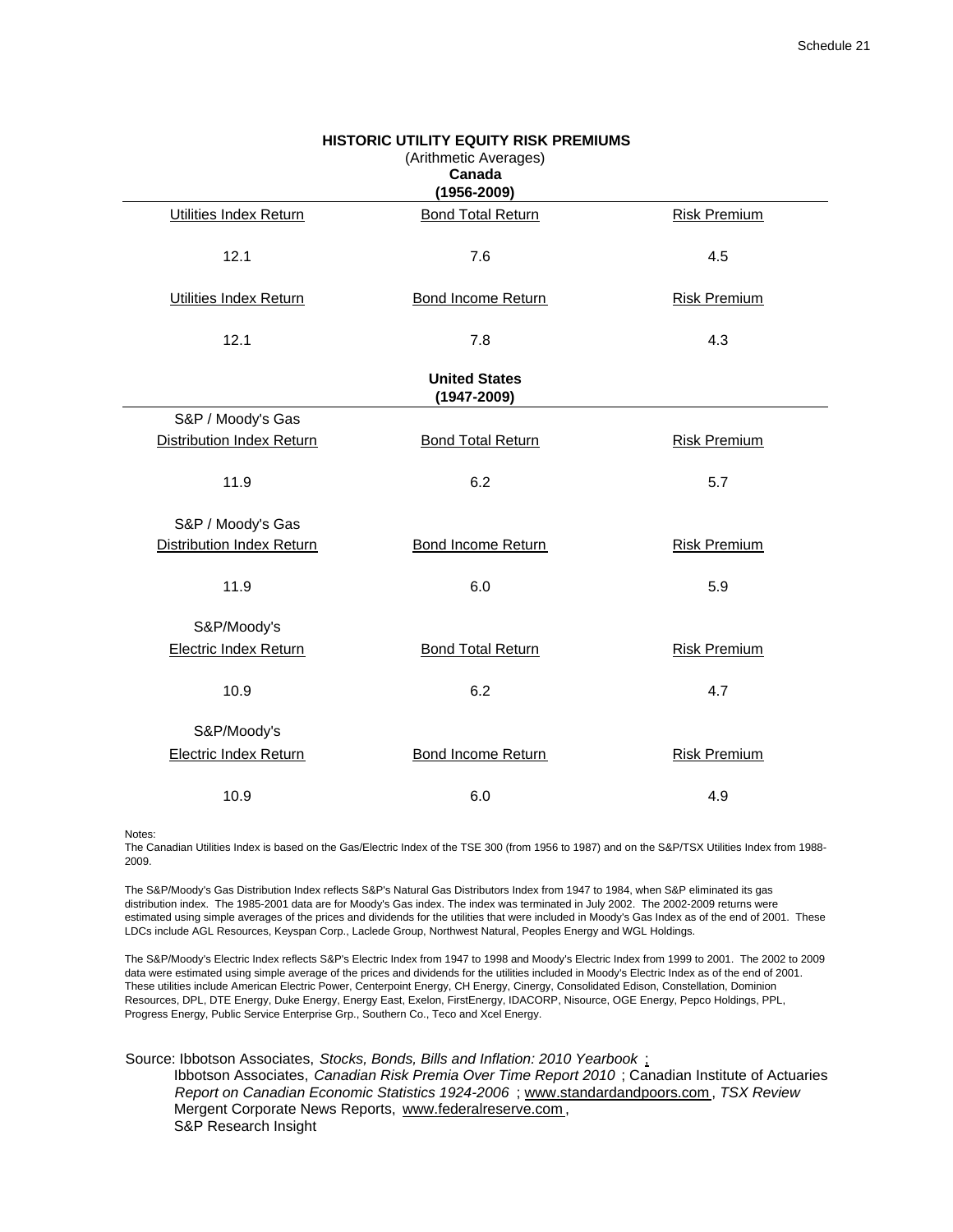# **10-YEAR ROLLING AVERAGE RETURNS FOR CANADIAN UTILITIES AND GOVERNMENT BONDS**

|                   | <b>S&amp;P/TSX Utilities</b><br>Returns | <b>Canadian Bond</b><br><b>Total Returns</b> | <b>Canadian Risk</b><br><b>Premium (Bond</b><br><b>Total Returns)</b> | <b>Canadian Bond</b><br><b>Income Returns</b> | <b>Canadian Risk</b><br>Premium (Bond<br>Income Returns) |
|-------------------|-----------------------------------------|----------------------------------------------|-----------------------------------------------------------------------|-----------------------------------------------|----------------------------------------------------------|
| 1956-1965         | 14.3%                                   | 2.4%                                         | 11.9%                                                                 | 4.9%                                          | 9.4%                                                     |
| 1957-1966         | 10.1%                                   | 2.9%                                         | 7.1%                                                                  | 5.1%                                          | 5.0%                                                     |
| 1958-1967         | 11.3%                                   | 2.1%                                         | 9.2%                                                                  | 5.3%                                          | 6.0%                                                     |
| 1959-1968         | 10.8%                                   | 2.6%                                         | 8.2%                                                                  | 5.6%                                          | 5.2%                                                     |
| 1960-1969         | 7.9%                                    | 2.9%                                         | 5.0%                                                                  | 5.8%                                          | 2.1%                                                     |
| 1961-1970         | 7.2%                                    | 4.4%                                         | 2.8%                                                                  | 6.1%                                          | 1.0%                                                     |
| 1962-1971         | 6.9%                                    | 4.5%                                         | 2.4%                                                                  | 6.3%                                          | 0.6%                                                     |
| 1963-1972         | 9.2%                                    | 4.3%                                         | 4.9%                                                                  | 6.5%                                          | 2.7%                                                     |
| 1964-1973         | 6.9%                                    | 4.1%                                         | 2.8%                                                                  | 6.8%                                          | 0.1%                                                     |
| 1965-1974         | 6.1%                                    | 3.2%                                         | 2.8%                                                                  | 7.2%                                          | $-1.1%$                                                  |
| 1966-1975         | 4.7%                                    | 3.4%                                         | 1.3%                                                                  | 7.6%                                          | $-2.9%$                                                  |
| 1967-1976         | 9.3%                                    | 5.1%                                         | 4.1%                                                                  | 8.0%                                          | 1.3%                                                     |
| 1968-1977         | 9.6%                                    | 6.0%                                         | 3.6%                                                                  | 8.3%                                          | 1.3%                                                     |
| 1969-1978         | 9.2%                                    | 6.2%                                         | 3.1%                                                                  | 8.6%                                          | 0.7%                                                     |
| 1970-1979         | 13.6%                                   | 6.1%                                         | 7.5%                                                                  | 8.8%                                          | 4.8%                                                     |
| 1971-1980         | 13.8%                                   | 4.1%                                         | 9.7%                                                                  | 9.3%                                          | 4.5%                                                     |
| 1972-1981         | 12.2%                                   | 2.7%                                         | 9.5%                                                                  | 10.3%                                         | 1.9%                                                     |
| 1973-1982         | 15.4%                                   | 6.9%                                         | 8.5%                                                                  | 11.0%                                         | 4.3%                                                     |
| 1974-1983         | 17.2%                                   | 7.6%                                         | 9.6%                                                                  | 11.5%                                         | 5.7%                                                     |
| 1975-1984         |                                         | 9.3%                                         | 10.2%                                                                 | 11.9%                                         | 7.6%                                                     |
|                   | 19.5%                                   | 11.6%                                        |                                                                       | 12.1%                                         |                                                          |
| 1976-1985         | 19.7%                                   |                                              | 8.1%                                                                  |                                               | 7.5%<br>5.2%                                             |
| 1977-1986         | 17.3%                                   | 11.4%                                        | 5.9%                                                                  | 12.2%                                         |                                                          |
| 1978-1987         | 15.9%                                   | 10.9%                                        | 5.1%                                                                  | 12.3%                                         | 3.6%                                                     |
| 1979-1988         | 15.4%                                   | 11.8%                                        | 3.7%                                                                  | 12.4%                                         | 3.0%                                                     |
| 1980-1989         | 12.8%                                   | 13.7%                                        | $-0.9%$                                                               | 12.4%                                         | 0.4%                                                     |
| 1981-1990         | 11.1%                                   | 13.8%                                        | $-2.7%$                                                               | 12.2%                                         | $-1.1%$                                                  |
| 1982-1991         | 12.1%                                   | 16.5%                                        | $-4.5%$                                                               | 11.6%                                         | 0.5%                                                     |
| 1983-1992         | 8.9%                                    | 13.6%                                        | $-4.7%$                                                               | 11.0%                                         | $-2.1%$                                                  |
| 1984-1993         | 10.4%                                   | 14.9%                                        | $-4.5%$                                                               | 10.5%                                         | $-0.1%$                                                  |
| 1985-1994         | 9.2%                                    | 12.3%                                        | $-3.1%$                                                               | 10.1%                                         | $-0.9%$                                                  |
| 1986-1995         | 7.2%                                    | 12.4%                                        | $-5.2%$                                                               | 9.8%                                          | $-2.6%$                                                  |
| 1987-1996         | 8.8%                                    | 12.1%                                        | $-3.3%$                                                               | 9.6%                                          | $-0.7%$                                                  |
| 1988-1997         | 12.0%                                   | 13.8%                                        | $-1.8%$                                                               | 9.2%                                          | 2.8%                                                     |
| 1989-1998         | 11.2%                                   | 14.2%                                        | $-2.9%$                                                               | 8.7%                                          | 2.5%                                                     |
| 1990-1999         | 8.2%                                    | 11.8%                                        | $-3.6%$                                                               | 8.2%                                          | 0.0%                                                     |
| 1991-2000         | 12.8%                                   | 12.9%                                        | $-0.1%$                                                               | 7.7%                                          | 5.1%                                                     |
| 1992-2001         | 13.7%                                   | 10.8%                                        | 2.9%                                                                  | 7.3%                                          | 6.4%                                                     |
| 1993-2002         | 13.7%                                   | 10.5%                                        | 3.1%                                                                  | 6.9%                                          | 6.7%                                                     |
| 1994-2003         | 14.0%                                   | 9.0%                                         | 5.0%                                                                  | 6.7%                                          | 7.3%                                                     |
| 1995-2004         | 14.2%                                   | 10.9%                                        | 3.3%                                                                  | 6.3%                                          | 8.0%                                                     |
| 1996-2005         | 17.7%                                   | 9.8%                                         | 7.9%                                                                  | 5.9%                                          | 11.9%                                                    |
| 1997-2006         | 16.0%                                   | 8.7%                                         | 7.3%                                                                  | 5.5%                                          | 10.5%                                                    |
| 1998-2007         | 13.5%                                   | 7.3%                                         | 6.2%                                                                  | 5.2%                                          | 8.3%                                                     |
| 1999-2008         | 11.1%                                   | 7.2%                                         | 3.9%                                                                  | 5.1%                                          | 6.0%                                                     |
| 2000-2009         | 15.7%                                   | 7.5%                                         | 8.2%                                                                  | 4.9%                                          | 10.8%                                                    |
| 1956-2009         |                                         |                                              |                                                                       |                                               |                                                          |
| Average<br>Median | 12.1%<br>11.0%                          | 7.6%<br>5.9%                                 | 4.5%<br>5.0%                                                          | 7.8%<br>7.3%                                  | 4.3%<br>3.6%                                             |

Source: Ibbotson Associates, *Canadian Risk Premia Over Time Report 2010* ; Canadian Institute of Actuaries, *Report on Canadian Economic Statistics 1924-2006* ; *TSX Review*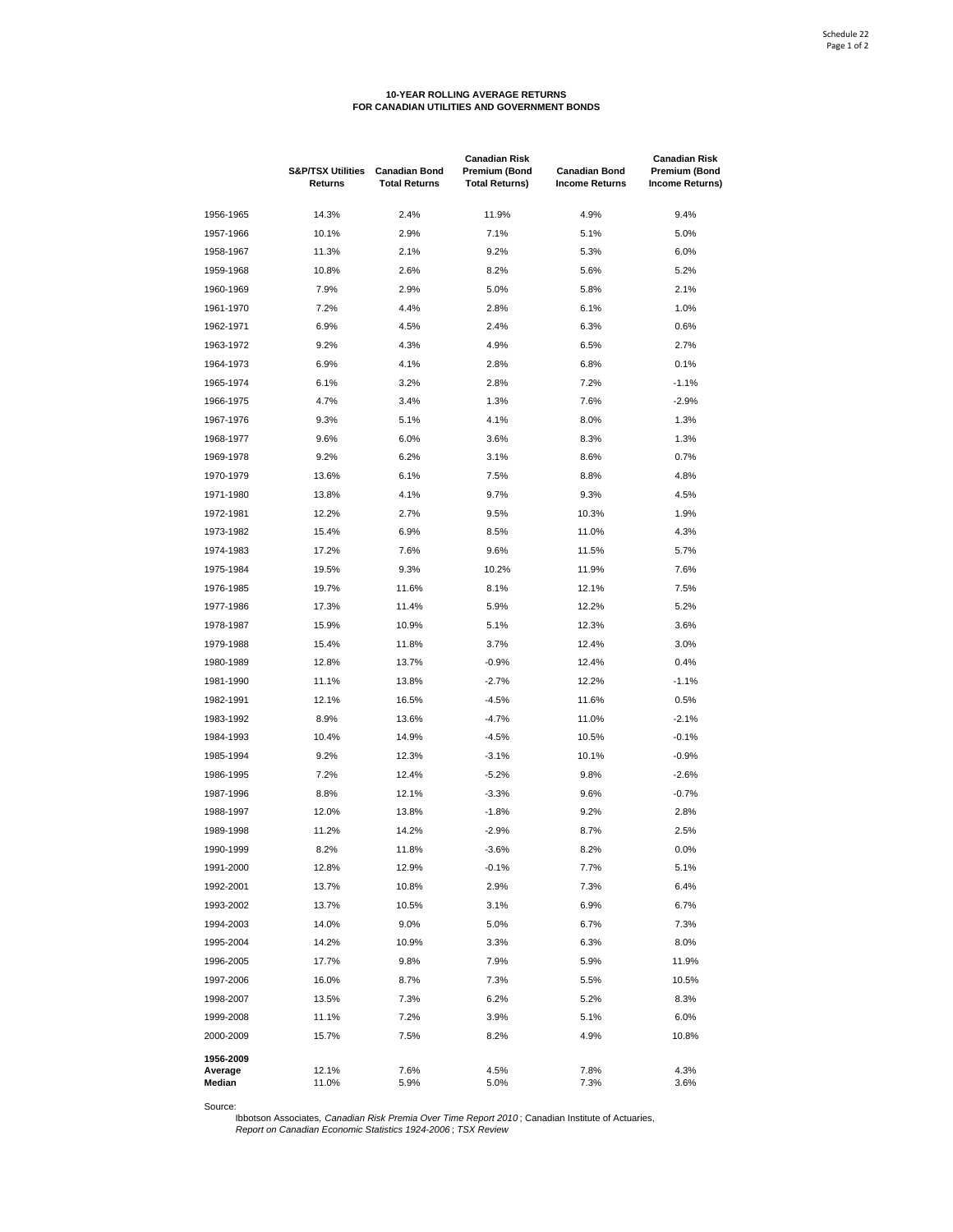# **10-YEAR ROLLING AVERAGE RETURNS FOR U.S. UTILITIES AND GOVERNMENT BONDS**

|                      | S&P/Moody's Gas<br><b>Distributors</b> | S&P/Moody's             | <b>US Bond Total</b> | <b>US Gas Risk</b><br>Premium (Bond | <b>US Electric Risk</b><br><b>Premium (Bond</b> | <b>US Bond Income</b> | US Gas Risk<br><b>Premium (Bond</b> | <b>US Electric Risk</b><br>Premium (Bond |
|----------------------|----------------------------------------|-------------------------|----------------------|-------------------------------------|-------------------------------------------------|-----------------------|-------------------------------------|------------------------------------------|
|                      | Returns                                | <b>Electric Returns</b> | Returns              | <b>Total Returns)</b>               | <b>Total Returns)</b>                           | Returns               | <b>Income Returns)</b>              | <b>Income Returns)</b>                   |
| 1947-1956            | 12.4%                                  | 10.4%                   | 0.8%                 | 11.5%                               | 9.5%                                            | 2.5%                  | 9.8%                                | 7.8%                                     |
| 1948-1957            | 12.6%                                  | 12.6%                   | 1.9%                 | 10.8%                               | 10.8%                                           | 2.7%                  | 10.0%                               | 10.0%                                    |
| 1949-1958            | 15.7%                                  | 16.3%                   | 0.9%                 | 14.8%                               | 15.4%                                           | 2.7%                  | 12.9%                               | 13.6%                                    |
| 1950-1959            | 12.6%                                  | 14.3%                   | 0.0%                 | 12.6%                               | 14.3%                                           | 2.9%                  | 9.7%                                | 11.4%                                    |
| 1951-1960            | 14.6%                                  | 16.0%                   | 1.4%                 | 13.2%                               | 14.6%                                           | 3.1%                  | 11.5%                               | 12.9%                                    |
| 1952-1961            | 15.9%                                  | 17.2%                   | 1.9%                 | 14.0%                               | 15.3%                                           | 3.3%                  | 12.6%                               | 13.9%                                    |
| 1953-1962            | 14.3%                                  | 15.4%                   | 2.5%                 | 11.9%                               | 12.9%                                           | 3.4%                  | 10.9%                               | 11.9%                                    |
| 1954-1963            | 15.0%                                  | 15.5%                   | 2.2%                 | 12.8%                               | 13.2%                                           | 3.5%                  | 11.5%                               | 12.0%                                    |
| 1955-1964            | 13.5%                                  | 14.7%                   | 1.9%                 | 11.6%                               | 12.8%                                           | 3.7%                  | 9.8%                                | 11.0%                                    |
| 1956-1965            | 12.4%                                  | 13.7%                   | 2.1%                 | 10.4%                               | 11.7%                                           | 3.8%                  | 8.6%                                | 9.9%                                     |
| 1957-1966            | 9.9%                                   | 13.0%                   | 3.0%                 | 6.9%                                | 10.0%                                           | 4.0%                  | 6.0%                                | 9.1%                                     |
| 1958-1967            | 10.8%                                  | 11.7%                   | 1.3%                 | 9.5%                                | 10.4%                                           | 4.1%                  | 6.7%                                | 7.6%                                     |
| 1959-1968            | 8.6%                                   | 8.7%                    | 1.9%                 | 6.7%                                | 6.8%                                            | 4.3%                  | 4.3%                                | 4.5%                                     |
| 1960-1969            | 6.9%                                   | 6.9%                    | 1.6%                 | 5.2%                                | 5.3%                                            | 4.5%                  | 2.4%                                | 2.4%                                     |
| 1961-1970            | 7.9%                                   | 6.0%                    | 1.5%                 | 6.4%                                | 4.6%                                            | 4.7%                  | 3.2%                                | 1.3%                                     |
| 1962-1971            | 4.7%                                   | 3.3%                    | 2.7%                 | 2.1%                                | 0.7%                                            | 5.0%                  | $-0.3%$                             | $-1.6%$                                  |
| 1963-1972            | 6.5%                                   | 3.6%                    | 2.6%                 | 4.0%                                | 1.0%                                            | 5.2%                  | 1.4%                                | $-1.6%$                                  |
| 1964-1973            | 3.8%                                   | 0.7%                    | 2.3%                 | 1.4%                                | $-1.6%$                                         | 5.4%                  | $-1.7%$                             | $-4.7%$                                  |
| 1965-1974            | 2.7%                                   | $-3.4%$                 | 2.4%                 | 0.3%                                | $-5.8%$                                         | 5.7%                  | $-3.0%$                             | $-9.1%$                                  |
| 1966-1975            | 5.1%                                   | 1.4%                    | 3.3%                 | 1.9%                                | $-1.9%$                                         | 6.1%                  | $-1.0%$                             | $-4.8%$                                  |
| 1967-1976            | 11.4%                                  | 4.1%                    | 4.6%                 | 6.8%                                | $-0.4%$                                         | 6.5%                  | 4.9%                                | $-2.3%$                                  |
| 1968-1977            | 11.4%                                  | 5.3%                    | 5.4%                 | 6.0%                                | $-0.1%$                                         | 6.7%                  | 4.7%                                | $-1.4%$                                  |
| 1969-1978            | 9.4%                                   | 4.1%                    | 5.3%                 | 4.1%                                | $-1.2%$                                         | 7.0%                  | 2.4%                                | $-2.9%$                                  |
| 1970-1979            | 14.6%                                  | 5.5%                    | 5.7%                 | 8.9%                                | $-0.2%$                                         | 7.2%                  | 7.4%                                | $-1.8%$                                  |
| 1971-1980            | 14.7%                                  | 4.9%                    | 4.1%                 | 10.6%                               | 0.8%                                            | 7.6%                  | 7.1%                                | $-2.7%$                                  |
| 1972-1981            | 13.6%                                  | 6.7%                    | 3.0%                 | 10.6%                               | 3.8%                                            | 8.1%                  | 5.5%                                | $-1.4%$                                  |
| 1973-1982            | 12.0%                                  | 9.9%                    | 6.4%                 | 5.6%                                | 3.4%                                            | 8.9%                  | 3.2%                                | 1.0%                                     |
| 1974-1983            | 17.1%                                  | 13.1%                   | 6.6%                 | 10.5%                               | 6.5%                                            | 9.2%                  | 7.9%                                | 3.8%                                     |
| 1975-1984            | 18.7%                                  | 18.1%                   | 7.7%                 | 11.0%                               | 10.4%                                           | 9.7%                  | 9.0%                                | 8.4%                                     |
| 1976-1985            | 18.2%                                  | 15.6%                   | 9.9%                 | 8.3%                                | 5.7%                                            | 10.0%                 | 8.2%                                | 5.6%                                     |
| 1977-1986            | 15.9%                                  | 16.0%                   | 10.7%                | 5.3%                                | 5.4%                                            | 10.1%                 | 5.8%                                | 5.9%                                     |
| 1978-1987            | 14.0%                                  | 14.4%                   | 10.5%                | 3.6%                                | 3.9%                                            | 10.2%                 | 3.8%                                | 4.2%                                     |
| 1979-1988            | 16.4%                                  | 16.5%                   | 11.6%                | 4.8%                                | 4.9%                                            | 10.3%                 | 6.1%                                | 6.2%                                     |
| 1980-1989            | 17.1%                                  | 19.8%                   | 13.5%                | 3.6%                                | 6.3%                                            | 10.3%                 | 6.8%                                | 9.4%                                     |
| 1981-1990            | 13.9%                                  | 19.3%                   | 14.5%                | $-0.6%$                             | 4.8%                                            | 10.1%                 | 3.8%                                | 9.2%                                     |
| 1982-1991            | 17.0%                                  | 20.3%                   | 16.3%                | 0.7%                                | 4.0%                                            | 9.8%                  | 7.2%                                | 10.5%                                    |
| 1983-1992            | 19.0%                                  | 17.3%                   | 13.0%                | 5.9%                                | 4.3%                                            | 9.2%                  | 9.8%                                | 8.2%                                     |
| 1984-1993            | 17.2%                                  | 17.3%                   | 14.8%                | 2.5%                                | 2.5%                                            | 8.9%                  | 8.4%                                | 8.4%                                     |
| 1985-1994            | 14.2%                                  | 13.5%                   | 12.5%                | 1.8%                                | 1.0%                                            | 8.3%                  | 5.9%                                | 5.1%                                     |
| 1986-1995            | 15.3%                                  | 14.0%                   | 12.5%                | 2.8%                                | 1.5%                                            | 8.0%                  | 7.3%                                | 6.1%                                     |
| 1987-1996            | 13.9%                                  | 11.2%                   | 10.0%                | 3.9%                                | 1.2%                                            | 7.7%                  | 6.2%                                | 3.5%                                     |
| 1988-1997            | 16.8%                                  | 14.6%                   | 11.8%                | 5.0%                                | 2.8%                                            | 7.6%                  | 9.3%                                | 7.0%                                     |
| 1989-1998            | 14.5%                                  | 15.2%                   | 12.2%                | 2.3%                                | 3.0%                                            | 7.2%                  | 7.2%                                | 8.0%                                     |
| 1990-1999            | 10.0%                                  | 10.2%                   | 9.5%                 | 0.5%                                | 0.7%                                            | 6.9%                  | 3.1%                                | 3.2%                                     |
| 1991-2000            | 12.7%                                  | 15.8%                   | 11.0%                | 1.7%                                | 4.8%                                            | 6.8%                  | 5.9%                                | 9.1%                                     |
| 1992-2001            | 11.0%                                  | 12.3%                   | 9.4%                 | 1.6%                                | 2.9%                                            | 6.5%                  | 4.6%                                | 5.8%                                     |
| 1993-2002            | 9.8%                                   | 10.6%                   | 10.4%                | $-0.6%$                             | 0.2%                                            | 6.3%                  | 3.5%                                | 4.3%                                     |
| 1994-2003            | 10.1%                                  | 11.1%                   | 8.7%                 | 1.3%                                | 2.4%                                            | 6.1%                  | 4.0%                                | 5.1%                                     |
| 1995-2004            | 12.8%                                  | 14.0%                   | 10.4%                | 2.4%                                | 3.7%                                            | 5.9%                  | 6.8%                                | 8.1%                                     |
| 1996-2005            | 9.6%                                   | 11.7%                   | 8.0%                 | 1.6%                                | 3.7%                                            | 5.6%                  | 3.9%                                | 6.0%                                     |
| 1997-2006            | 10.7%                                  | 13.6%                   | 8.2%                 | 2.5%                                | 5.4%                                            | 5.5%                  | 5.2%                                | 8.1%                                     |
| 1998-2007            | 8.8%                                   | 12.3%                   | 7.6%                 | 1.2%                                | 4.7%                                            | 5.3%                  | 3.5%                                | 7.0%                                     |
| 1999-2008            | 9.6%                                   | 7.3%                    | 8.9%                 | 0.8%                                | $-1.6%$                                         | 5.2%                  | 4.5%                                | 2.1%                                     |
| 2000-2009            | 9.8%                                   | 10.4%                   | 8.3%                 | 1.5%                                | 2.1%                                            | 5.0%                  | 4.8%                                | 5.4%                                     |
|                      |                                        |                         |                      |                                     |                                                 |                       |                                     |                                          |
| 1956-2009<br>Average | 11.8%                                  | 10.8%                   | 7.0%                 | 4.8%                                | 3.8%                                            | 6.5%                  | 5.3%                                | 4.3%                                     |
| Median               | 12.0%                                  | 10.3%                   | 5.0%                 | 7.0%                                | 5.3%                                            | 6.3%                  | 5.7%                                | 4.0%                                     |

Source: Ibbotson Associates, *Stocks, Bonds, Bills and Inflation: 2010 Yearbook*;<br>www.standardandpoors.com, Mergent Corporate News Reports,<br><u>www.federalreserve.com</u>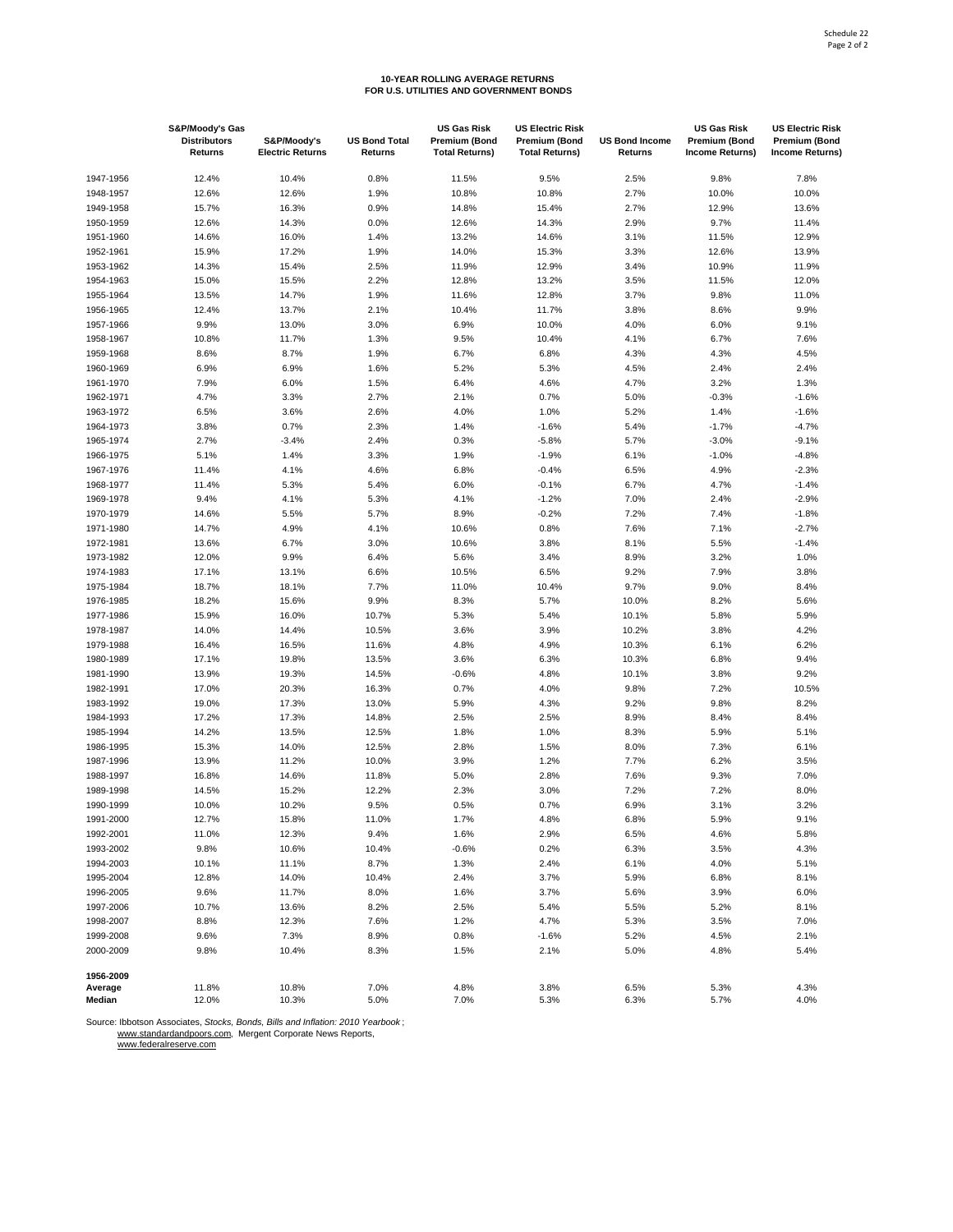# **MARKET VALUE CAPITAL STRUCTURES FOR SAMPLE OF CANADIAN UTILITIES**

|                           | <b>Debt and Preferred Shares</b><br>at Par in Millions (December<br>2009) | <b>Common Share Price Average</b><br><b>High/Low Monthly Close</b><br>1/1/2010-5/25/2010 | <b>Common Shares Outstanding</b><br>in Millions<br>(December 2009) | <b>Total Market</b><br><b>Capitalization</b> | <b>Market Value</b><br>Common<br><b>Equity Ratio</b> |
|---------------------------|---------------------------------------------------------------------------|------------------------------------------------------------------------------------------|--------------------------------------------------------------------|----------------------------------------------|------------------------------------------------------|
| <b>Canadian Utilities</b> | 3.890                                                                     | 44.83                                                                                    | 126                                                                | 5.633                                        | 59.1%                                                |
| Emera Inc.                | 2.865                                                                     | 24.08                                                                                    | 113                                                                | 2.709                                        | 48.6%                                                |
| Enbridge Inc.             | 12.815                                                                    | 48.13                                                                                    | 376                                                                | 18.073                                       | 58.5%                                                |
| Fortis Inc.               | 6,582                                                                     | 27.85                                                                                    | 171                                                                | 4.753                                        | 41.9%                                                |
| Transcanada Corp.         | 18.351                                                                    | 35.68                                                                                    | 684                                                                | 24,395                                       | 57.1%                                                |
| <b>Mean</b>               |                                                                           |                                                                                          |                                                                    | 11.113                                       | 53.1%                                                |
| <b>Median</b>             |                                                                           |                                                                                          |                                                                    | 5,633                                        | 57.1%                                                |

# **MARKET VALUE CAPITAL STRUCTURES FOR BENCHMARK SAMPLE OF U.S. DISTRIBUTION UTILITIES**

|                             | <b>Debt and Preferred Shares</b><br>at Par in Millions \$<br>(December 2009) | <b>Common Share Price Average</b><br><b>High/Low Monthly Close</b><br>1/1/2010-5/25/2010 | <b>Common Shares Outstanding</b><br>in Millions<br>(December 2009) | <b>Total Market</b><br><b>Capitalization in</b><br><b>Millions \$</b> | <b>Market Value</b><br><b>Common</b><br><b>Equity Ratio</b> |
|-----------------------------|------------------------------------------------------------------------------|------------------------------------------------------------------------------------------|--------------------------------------------------------------------|-----------------------------------------------------------------------|-------------------------------------------------------------|
| <b>AGL Resources</b>        | 2.576                                                                        | 37.18                                                                                    | 78                                                                 | 2,881                                                                 | 52.8%                                                       |
| <b>Consolidated Edison</b>  | 10.798                                                                       | 44.17                                                                                    | 281                                                                | 12,418                                                                | 53.5%                                                       |
| New Jersey Resources        | 666                                                                          | 36.82                                                                                    | 42                                                                 | 1,531                                                                 | 69.7%                                                       |
| Nicor Inc.                  | 992                                                                          | 41.82                                                                                    | 45                                                                 | 1,892                                                                 | 65.6%                                                       |
| Northwest Nat. Gas          | 704                                                                          | 45.32                                                                                    | 27                                                                 | 1,202                                                                 | 63.1%                                                       |
| <b>NSTAR</b>                | 3,034                                                                        | 35.28                                                                                    | 107                                                                | 3,769                                                                 | 55.4%                                                       |
| <b>Piedmont Natural Gas</b> | 1,099                                                                        | 26.49                                                                                    | 73                                                                 | 1.941                                                                 | 63.9%                                                       |
| South Jersey Inds.          | 545                                                                          | 41.19                                                                                    | 30                                                                 | 1,227                                                                 | 69.3%                                                       |
| WGL Holdings Inc.           | 900                                                                          | 33.85                                                                                    | 50                                                                 | 1,697                                                                 | 65.3%                                                       |
| <b>Mean</b>                 |                                                                              |                                                                                          |                                                                    | 3,173                                                                 | 62.1%                                                       |
| Median                      |                                                                              |                                                                                          |                                                                    | 1,892                                                                 | 63.9%                                                       |

Source: Annual Reports to Shareholders, Standard & Poor's Research Insight, www.yahoo.com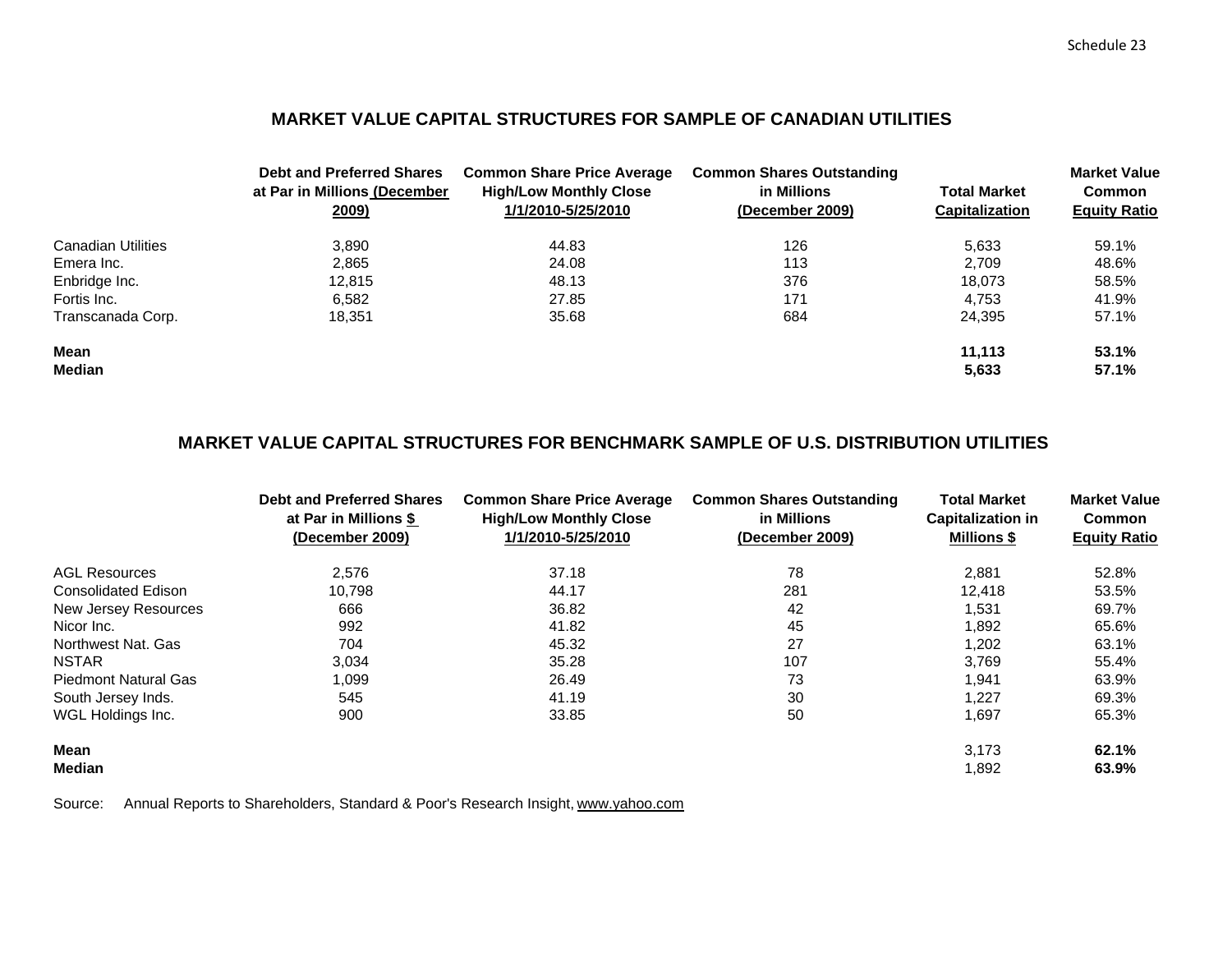## **QUANTIFICATION OF IMPACT ON EQUITY RETURN REQUIREMENT FOR DIFFERENCE BETWEEN MARKET VALUE AND BOOK VALUE CAPITAL STRUCTURES: CANADIAN UTILITIES**

**Formula for After-Tax Weighted Average Cost of Capital:**

 $WACC_{AT}$  = (Debt Cost)(1-tax rate)(Debt Ratio) + (Equity Cost)(Equity Ratio)

**APPROACH 1:**

The after-tax weighted average cost of capital (WACC<sub>AT</sub>) is invariant to changes in the capital structure. The cost of equity increases as leverage (debt ratio) increases, but the

 $WACC_{AT(LL)}$  = WACC<sub>AT(ML)</sub> Where  $LL =$  less levered (lower debt ratio) ML = more levered (higher debt ratio)

## **ASSUMPTIONS:**

| Debt Cost          |     | Market Cost of Long Term Debt for A rated utility |
|--------------------|-----|---------------------------------------------------|
|                    |     | 6.45%                                             |
| <b>Equity Cost</b> |     | <b>CAPM Cost of Equity</b>                        |
|                    |     | 9.60%                                             |
| Tax Rate           |     | 27.9%                                             |
| <b>CEQ Ratio</b>   | (1) | 57.0%                                             |
| Debt Ratio         | (1) | 43.0%                                             |
| CEQ Ratio          | (2) | 40.0%                                             |
| Debt Ratio         | (2) | 60.0%                                             |
|                    |     |                                                   |

## **STEPS:**

| 1. | Estimate $WACC_{AT}$ for the less levered sample                         |     | (common equity ratio of 57.0%)<br>$(6.45\%)(1-.279)(43.0\%) + (9.60\%)(57.0\%)$ |                                                                   |       |  |  |  |  |
|----|--------------------------------------------------------------------------|-----|---------------------------------------------------------------------------------|-------------------------------------------------------------------|-------|--|--|--|--|
|    | WACC <sub>AT</sub>                                                       | =   |                                                                                 |                                                                   |       |  |  |  |  |
|    |                                                                          |     | 7.47%                                                                           |                                                                   |       |  |  |  |  |
| 2. | Estimate Cost of Equity for sample at 40.0% common equity ratio with     |     |                                                                                 | WACC $_{\text{AT}}$ unchanged at                                  | 7.47% |  |  |  |  |
|    | WACC <sub>AT</sub>                                                       | $=$ |                                                                                 | (Debt Cost)(1-tax rate)(Debt Ratio) + (Equity Cost)(Equity Ratio) |       |  |  |  |  |
|    | $7.47\% =$                                                               |     | $(6.45\%)$ (1-.279)(60.0%) + (X)(40.0%)                                         |                                                                   |       |  |  |  |  |
|    | Cost of Equity at 40.0% Equity Ratio $=$                                 |     | 11.70%                                                                          |                                                                   |       |  |  |  |  |
| 3. | Difference between Equity Return at 57.0% and 40.0% common equity ratios |     |                                                                                 |                                                                   |       |  |  |  |  |
|    | $11.70\% - 9.60\% =$                                                     |     | 2.10% (210 basis points)                                                        |                                                                   |       |  |  |  |  |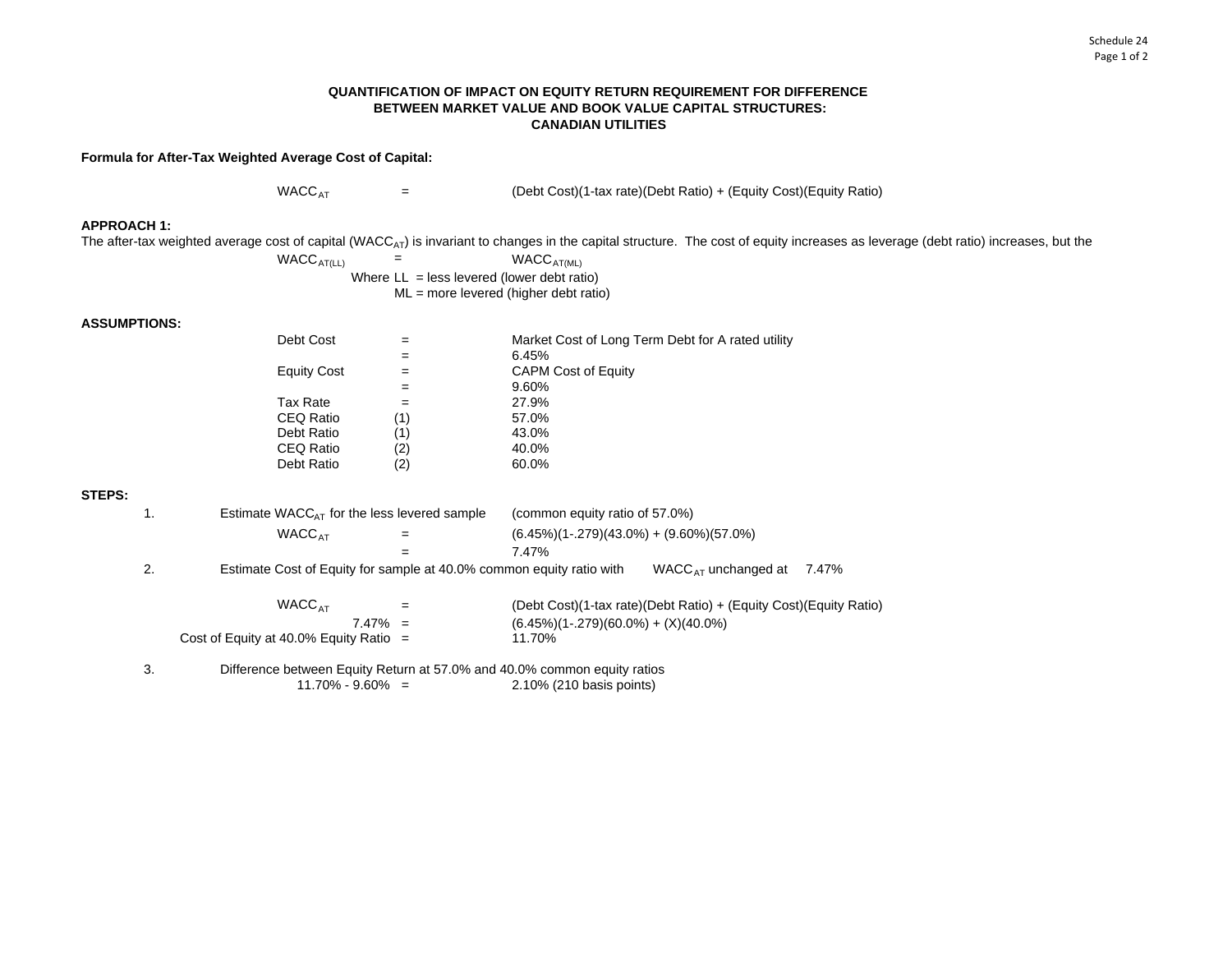#### **APPROACH 2:**

|                     | After-Tax Cost of Capital Falls as Debt Ratio Increases; Cost of Equity Increases                     |                        |                          |              |                                                                                               |
|---------------------|-------------------------------------------------------------------------------------------------------|------------------------|--------------------------|--------------|-----------------------------------------------------------------------------------------------|
|                     | WACC <sub>AT(LL)</sub>                                                                                | $=$                    | $WACCAT(ML)$ x           |              | $(1-tD_{LL})$                                                                                 |
|                     |                                                                                                       |                        |                          |              | $(1-tDM1)$                                                                                    |
|                     |                                                                                                       |                        |                          |              |                                                                                               |
|                     |                                                                                                       | Where LL, ML as before |                          |              |                                                                                               |
|                     |                                                                                                       | $t = tax$ rate         |                          |              |                                                                                               |
|                     |                                                                                                       | $D =$ debt ratio       |                          |              |                                                                                               |
| <b>ASSUMPTIONS:</b> |                                                                                                       |                        |                          |              |                                                                                               |
|                     | Debt Cost                                                                                             | $=$                    |                          |              | Market Cost of Long Term Debt for A rated utility                                             |
|                     |                                                                                                       | $=$                    | 6.45%                    |              |                                                                                               |
|                     | <b>Equity Cost</b>                                                                                    | $=$                    | Cost of Equity<br>9.60%  |              |                                                                                               |
|                     | <b>Tax Rate</b>                                                                                       | $=$                    | 27.9%                    |              |                                                                                               |
|                     | CEQ Ratio                                                                                             | $=$<br>(1)             | 57.0%                    |              |                                                                                               |
|                     |                                                                                                       |                        |                          |              |                                                                                               |
|                     | Debt Ratio<br>CEQ Ratio                                                                               | (1)<br>(2)             | 43.0%<br>40.0%           |              |                                                                                               |
|                     | Debt Ratio                                                                                            | (2)                    | 60.0%                    |              |                                                                                               |
| STEPS:              |                                                                                                       |                        |                          |              |                                                                                               |
|                     |                                                                                                       |                        |                          |              |                                                                                               |
|                     | 1. Estimate WACC <sub>AT</sub> for less levered sample (common equity ratio of 57.0%)                 |                        |                          |              |                                                                                               |
|                     | <b>WACC<sub>AT</sub></b>                                                                              | $=$                    |                          |              | $(6.45\%)$ $(1-.279)(43.0\%) + (9.60\%)$ $(57.0\%)$                                           |
|                     |                                                                                                       | $=$                    | 7.47%                    |              |                                                                                               |
|                     | 2. Estimate WACC <sub>AT</sub> for more levered firm (common equity ratio of 40.0%)                   |                        |                          |              |                                                                                               |
|                     | $WACC_{AT(ML)} = WACC_{AT(LL)}$ x (1-t x Debt Ratio <sub>ML</sub> )/(1-t x Debt Ratio <sub>LL</sub> ) |                        |                          |              |                                                                                               |
|                     |                                                                                                       |                        |                          |              |                                                                                               |
|                     | WACC <sub>AT(ML)</sub>                                                                                | $=$                    | 7.47%                    | $\mathsf{x}$ | $(1-.279 \times 60.0\%)$                                                                      |
|                     |                                                                                                       |                        |                          |              | $(1-.279 \times 43.0\%)$                                                                      |
|                     |                                                                                                       |                        |                          |              |                                                                                               |
|                     | WACC <sub>AT(ML)</sub>                                                                                | $=$                    | 7.07%                    |              |                                                                                               |
|                     |                                                                                                       |                        |                          |              |                                                                                               |
|                     | 3. Estimate Cost of Equity at new WACC <sub>AT</sub> for more levered firm:                           |                        |                          |              |                                                                                               |
|                     |                                                                                                       |                        |                          |              | $WACC_{AT(ML)} = (Debt Cost)(1-tax rate)(Debt Ratio_{ML}) + (Equity Cost)(Equity Ratio_{ML})$ |
|                     | $7.07\% =$                                                                                            |                        |                          |              | $(6.45\%)$ (1-.279)(60.0%) + (X)(40.0%)                                                       |
|                     | Cost of Equity at 40.0% Equity Ratio =                                                                |                        | 10.70%                   |              |                                                                                               |
|                     | 4. Difference between Equity Return at 57.0% and 40.0% common equity ratios:<br>$10.70\% - 9.60\% =$  |                        | 1.10% (110 basis points) |              |                                                                                               |
|                     |                                                                                                       |                        |                          |              |                                                                                               |
|                     | ESTIMATE OF IMPACT OF CHANGE IN CAPITAL STRUCTURE ON COST OF EQUITY                                   |                        |                          |              |                                                                                               |
|                     | 110-210 Basis Points (Midpoint of 160)                                                                |                        |                          |              |                                                                                               |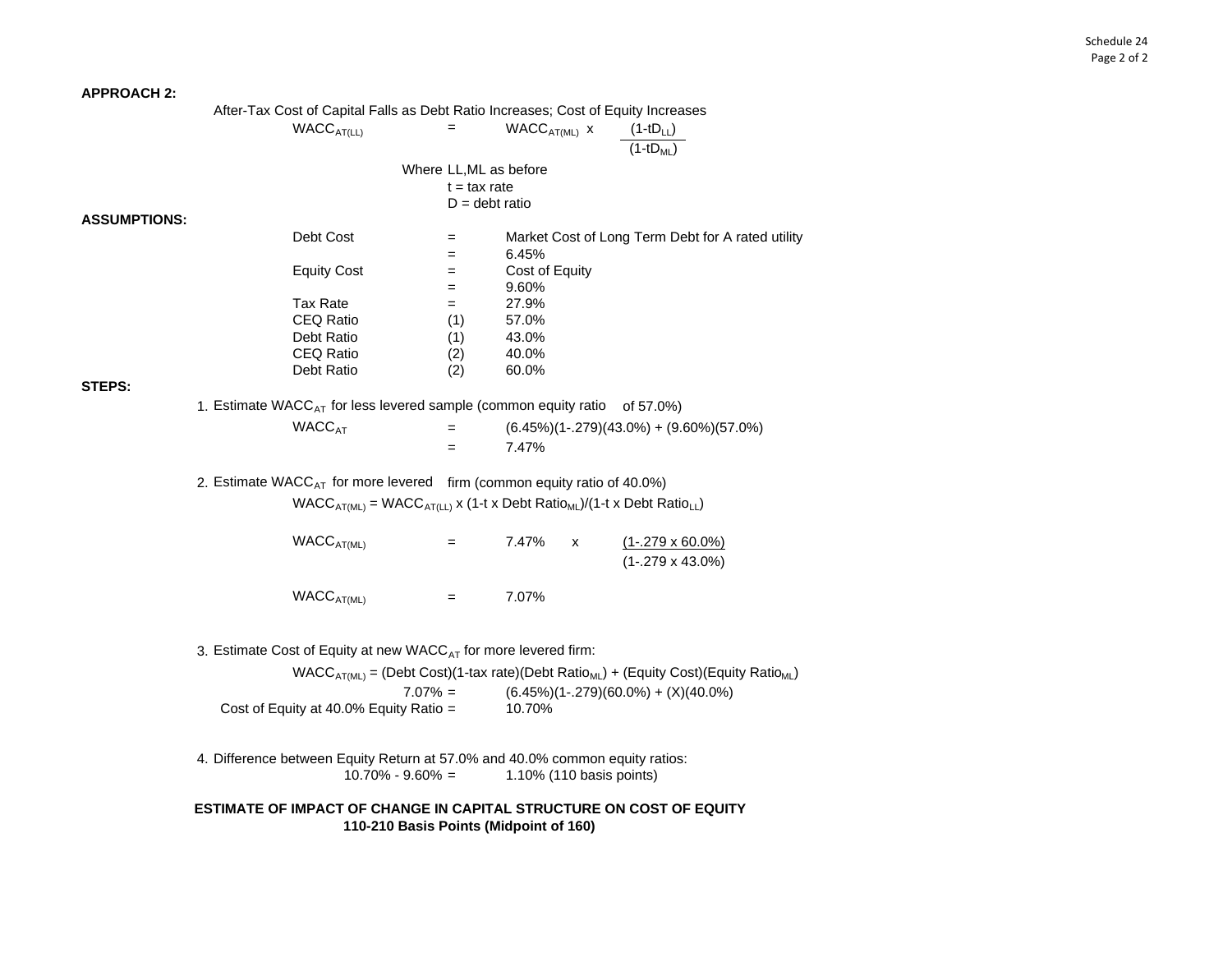## **QUANTIFICATION OF IMPACT ON EQUITY RETURN REQUIREMENT FOR DIFFERENCE BETWEEN MARKET VALUE AND BOOK VALUE CAPITAL STRUCTURES:BENCHMARK SAMPLE OF U.S. DISTRIBUTION UTILITIES**

**Formula for After-Tax Weighted Average Cost of Capital:**

 $WACC_{AT}$  = (Debt Cost)(1-tax rate)(Debt Ratio) + (Equity Cost)(Equity Ratio)

## **APPROACH 1:**

The after-tax weighted average cost of capital (WACC<sub>AT</sub>) is invariant to changes in the capital structure. The cost of equity increases as leverage (debt ratio) increases, but the

 $WACC_{AT(LL)}$  = WACC<sub>AT(ML)</sub> Where  $LL =$  less levered (lower debt ratio) ML = more levered (higher debt ratio)

## **ASSUMPTIONS:**

| Debt Cost   |     | Market Cost of Long Term Debt for A rated utility                      |
|-------------|-----|------------------------------------------------------------------------|
|             | =   | 6.45%                                                                  |
| Equity Cost | =   | Midpoint of DCF-Based Risk Premium and DCF Cost of Equity Test Results |
|             |     | 9.55%                                                                  |
| Tax Rate    |     | 27.9%                                                                  |
| CEQ Ratio   | (1) | 64.0%                                                                  |
| Debt Ratio  | (1) | 36.0%                                                                  |
| CEQ Ratio   | (2) | 49.0%                                                                  |
| Debt Ratio  | (2) | 51.0%                                                                  |
|             |     |                                                                        |

# **STEPS:**

| 1. | Estimate WACC $_{AT}$ for the less levered sample                         |            | (common equity ratio of 64.0%)                  |                                                                   |  |  |  |  |
|----|---------------------------------------------------------------------------|------------|-------------------------------------------------|-------------------------------------------------------------------|--|--|--|--|
|    | <b>WACC<sub>AT</sub></b>                                                  | $=$        | $(6.45\%)$ (1-.279)(36.0%) + $(9.55\%)$ (64.0%) |                                                                   |  |  |  |  |
|    |                                                                           | =          | 7.79%                                           |                                                                   |  |  |  |  |
| 2. | Estimate Cost of Equity for sample at 49.0% common equity ratio with      |            |                                                 | WACC <sub>AT</sub> unchanged at 7.79%                             |  |  |  |  |
|    | WACC <sub>AT</sub>                                                        | $=$        |                                                 | (Debt Cost)(1-tax rate)(Debt Ratio) + (Equity Cost)(Equity Ratio) |  |  |  |  |
|    |                                                                           | $7.79\% =$ | $(6.45\%)$ (1-.279)(51.0%) + (X)(49.0%)         |                                                                   |  |  |  |  |
|    | Cost of Equity at 49.0% Equity Ratio $=$                                  |            | 11.05%                                          |                                                                   |  |  |  |  |
| 3. | Difference between Equity Return at 64.0% and 49.0% common equity ratios: |            |                                                 |                                                                   |  |  |  |  |
|    | $11.05\% - 09.55\% =$                                                     |            | 1.50% (150 basis points)                        |                                                                   |  |  |  |  |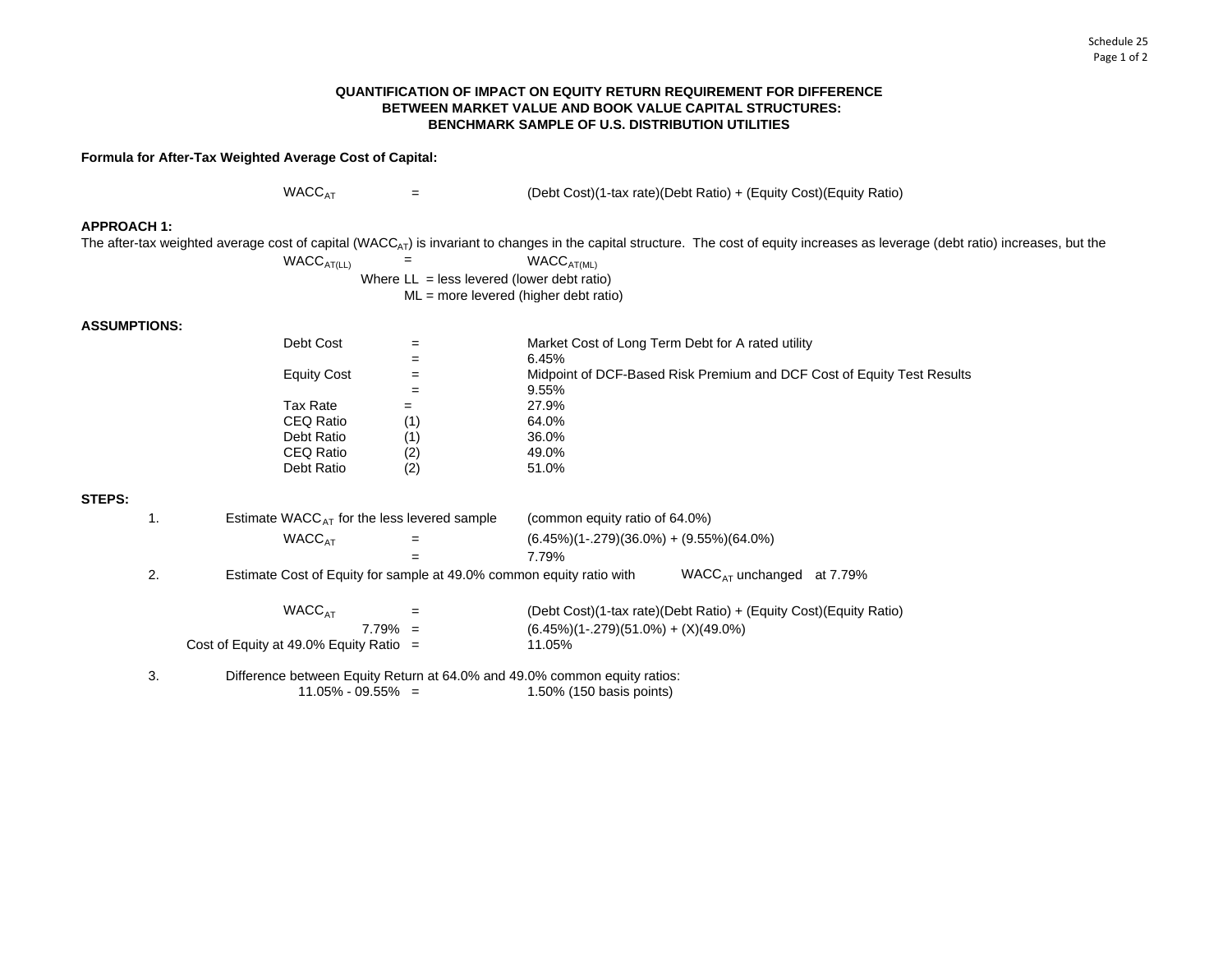#### **APPROACH 2:**

|                     | After-Tax Cost of Capital Falls as Debt Ratio Increases; Cost of Equity Increases             |                                                                                                       |                |                         |                                                                     |  |  |  |  |
|---------------------|-----------------------------------------------------------------------------------------------|-------------------------------------------------------------------------------------------------------|----------------|-------------------------|---------------------------------------------------------------------|--|--|--|--|
|                     |                                                                                               | WACC <sub>AT(LL)</sub>                                                                                | $=$            | $WACCAT(ML)$ x          | $(1-tD_{LL})$                                                       |  |  |  |  |
|                     |                                                                                               |                                                                                                       |                |                         | $\overline{(1-tD_{ML})}$                                            |  |  |  |  |
|                     |                                                                                               |                                                                                                       |                |                         |                                                                     |  |  |  |  |
|                     | Where LL, ML as before                                                                        |                                                                                                       |                |                         |                                                                     |  |  |  |  |
|                     |                                                                                               |                                                                                                       | $t = tax$ rate |                         |                                                                     |  |  |  |  |
|                     |                                                                                               |                                                                                                       |                | $D =$ debt ratio        |                                                                     |  |  |  |  |
| <b>ASSUMPTIONS:</b> |                                                                                               |                                                                                                       |                |                         |                                                                     |  |  |  |  |
|                     |                                                                                               | Debt Cost                                                                                             | $=$            |                         | Market Cost of Long Term Debt for A rated utility                   |  |  |  |  |
|                     |                                                                                               |                                                                                                       | $=$            | 6.45%                   |                                                                     |  |  |  |  |
|                     |                                                                                               | <b>Equity Cost</b>                                                                                    | $=$            | Cost of Equity          |                                                                     |  |  |  |  |
|                     |                                                                                               |                                                                                                       | $=$            | 9.55%                   |                                                                     |  |  |  |  |
|                     |                                                                                               | <b>Tax Rate</b>                                                                                       | $=$            | 27.9%                   |                                                                     |  |  |  |  |
|                     |                                                                                               | CEQ Ratio                                                                                             | (1)            | 64.0%                   |                                                                     |  |  |  |  |
|                     |                                                                                               | Debt Ratio                                                                                            | (1)            | 36.0%                   |                                                                     |  |  |  |  |
|                     |                                                                                               | CEQ Ratio                                                                                             | (2)            | 49.0%                   |                                                                     |  |  |  |  |
|                     |                                                                                               | Debt Ratio                                                                                            | (2)            | 51.0%                   |                                                                     |  |  |  |  |
| STEPS:              |                                                                                               |                                                                                                       |                |                         |                                                                     |  |  |  |  |
|                     |                                                                                               | 1. Estimate WACC <sub>AT</sub> for less levered sample (common equity ratio of 64.0%)                 |                |                         |                                                                     |  |  |  |  |
|                     |                                                                                               | <b>WACC<sub>AT</sub></b>                                                                              | $\quad =$      |                         | $(6.45\%)(1-.279)(36.0\%) + (9.55\%)(64.0\%)$                       |  |  |  |  |
|                     |                                                                                               |                                                                                                       | $=$            | 7.79%                   |                                                                     |  |  |  |  |
|                     |                                                                                               |                                                                                                       |                |                         |                                                                     |  |  |  |  |
|                     |                                                                                               | 2. Estimate WACC <sub>AT</sub> for more levered firm (common equity ratio of 49.0%)                   |                |                         |                                                                     |  |  |  |  |
|                     |                                                                                               | $WACC_{AT(ML)} = WACC_{AT(LL)}$ x (1-t x Debt Ratio <sub>ML</sub> )/(1-t x Debt Ratio <sub>LL</sub> ) |                |                         |                                                                     |  |  |  |  |
|                     |                                                                                               |                                                                                                       |                |                         |                                                                     |  |  |  |  |
|                     |                                                                                               | WACC <sub>AT(ML)</sub>                                                                                | $=$            | 7.79%<br>X              | $(1-.279 \times 51.0\%)$                                            |  |  |  |  |
|                     |                                                                                               |                                                                                                       |                |                         | $(1-.279 \times 36.0\%)$                                            |  |  |  |  |
|                     |                                                                                               |                                                                                                       |                |                         |                                                                     |  |  |  |  |
|                     |                                                                                               | WACC <sub>AT(ML)</sub>                                                                                | $=$            | 7.42%                   |                                                                     |  |  |  |  |
|                     |                                                                                               |                                                                                                       |                |                         |                                                                     |  |  |  |  |
|                     |                                                                                               | 3. Estimate Cost of Equity at new WACC <sub>AT</sub> for more levered firm:                           |                |                         |                                                                     |  |  |  |  |
|                     | $WACC_{AT(ML)} = (Debt Cost)(1-tax rate)(Debt Ratio_{ML}) + (Equity Cost)(Equity Ratio_{ML})$ |                                                                                                       |                |                         |                                                                     |  |  |  |  |
|                     | $7.42\% =$<br>$(6.45\%)$ (1-.279)(51.0%) + (X)(49.0%)                                         |                                                                                                       |                |                         |                                                                     |  |  |  |  |
|                     |                                                                                               | Cost of Equity at 49.0% Equity Ratio =                                                                |                | 10.31%                  |                                                                     |  |  |  |  |
|                     |                                                                                               |                                                                                                       |                |                         |                                                                     |  |  |  |  |
|                     | 4. Difference between Equity Return at 64.0% and 49.0% common equity ratios:                  |                                                                                                       |                |                         |                                                                     |  |  |  |  |
|                     |                                                                                               | $10.31\% - 9.55\% =$                                                                                  |                | 0.76% (76 basis points) |                                                                     |  |  |  |  |
|                     |                                                                                               |                                                                                                       |                |                         | ESTIMATE OF IMPACT OF CHANGE IN CAPITAL STRUCTURE ON COST OF EQUITY |  |  |  |  |
|                     |                                                                                               |                                                                                                       |                |                         |                                                                     |  |  |  |  |

**Approximately 75 to 150 basis points (Midpoint of 112.5)**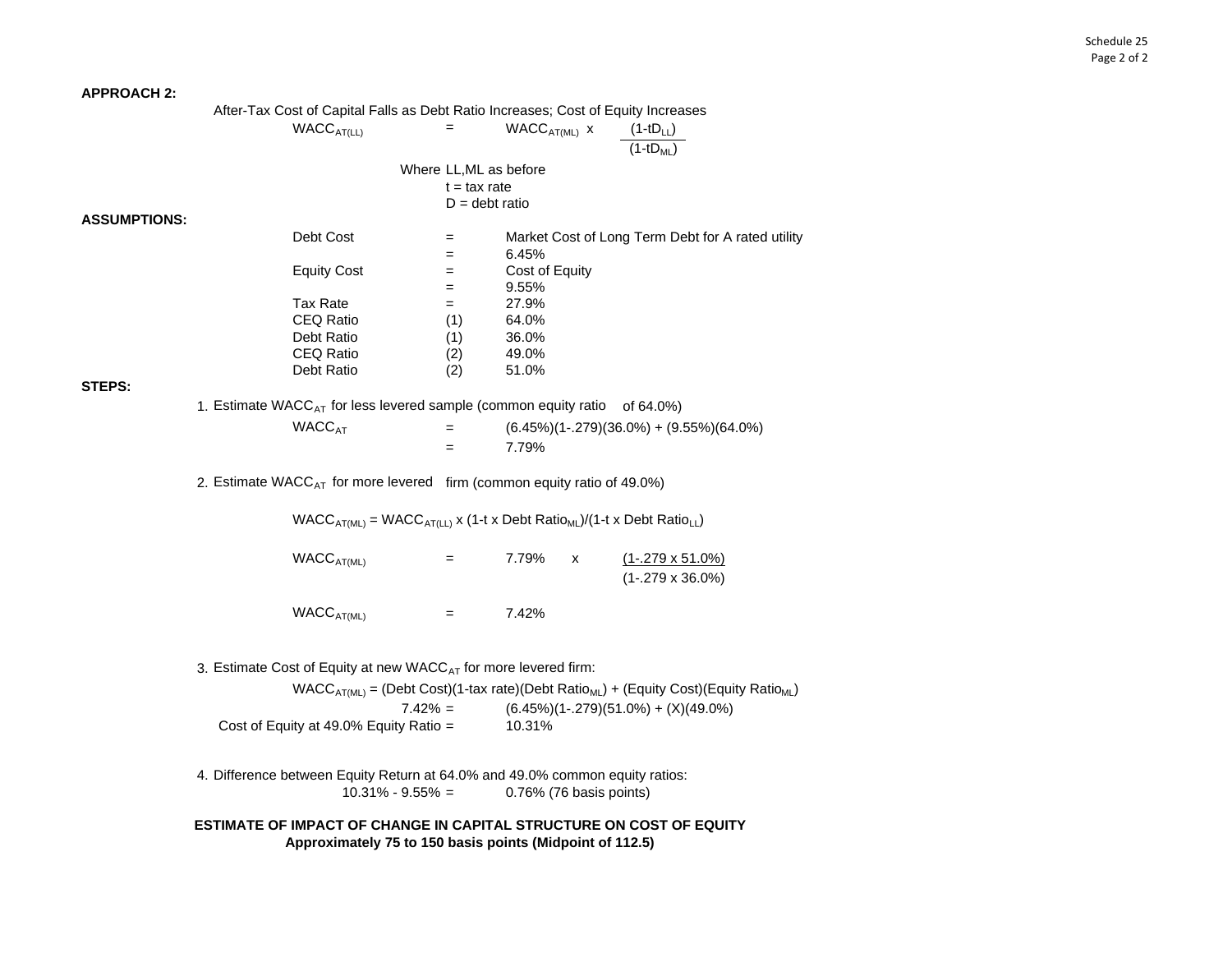# **INDIVIDUAL COMPANY RISK DATA FOR SAMPLE OF HIGHER RISK U.S. GAS DISTRIBUTION UTILITIES**

|                              |                | <b>Value Line</b>                                 |                                                 |                                               |                           | S & P <sup>2</sup>                              |                                            | Moody's $^{2/}$          |                    |
|------------------------------|----------------|---------------------------------------------------|-------------------------------------------------|-----------------------------------------------|---------------------------|-------------------------------------------------|--------------------------------------------|--------------------------|--------------------|
|                              | <b>Safety</b>  | <b>Common</b><br><b>Equity Ratio</b><br>2013-2015 | On Average<br><b>Common Equity</b><br>2013-2015 | <b>Payout</b><br><b>Forecast</b><br>2013-2015 | 2010<br>Q1<br><b>Beta</b> | <b>Calculated</b><br>Weekly Betas <sup>1/</sup> | <b>Business</b><br><b>Risk Profile</b>     | <b>Debt</b><br>Rating    | <b>Debt Rating</b> |
| Energen Corp.                | $\overline{2}$ | 75.0%                                             | 8.9%                                            | 16.5%                                         | 1.15                      | 1.17                                            | Satisfactory                               | <b>BBB</b>               | Baa3               |
| EQT                          | 3              | 57.4%                                             | 13.0%                                           | 33.9%                                         | 1.15                      | 1.18                                            | Satisfactory                               | <b>BBB</b>               | Baa1               |
| National Fuel Gas Co.        | $\overline{2}$ | 66.7%                                             | 13.8%                                           | 40.0%                                         | 0.95                      | 0.91                                            | Satisfactory                               | <b>BBB</b>               | Baa1               |
| <b>ONEOK</b>                 | 3              | 38.9%                                             | 12.8%                                           | 54.7%                                         | 0.95                      | 1.05                                            | Satisfactory                               | <b>BBB</b>               | Baa2               |
| Questar Corp                 | 3              | 60.0%                                             | 16.8%                                           | 16.0%                                         | 1.20                      | 1.39                                            | Satisfactory                               | BBB+                     | A <sub>3</sub>     |
| <b>Mean</b><br><b>Median</b> | 3<br>3         | 59.6%<br>60.0%                                    | 13.1%<br>13.0%                                  | 32.2%<br>33.9%                                | 1.08<br>1.15              | 1.14<br>1.17                                    | <b>Satisfactory</b><br><b>Satisfactory</b> | <b>BBB</b><br><b>BBB</b> | Baa1<br>Baa1       |

1/ "Raw" betas calculated using weekly data against the NYSE Composite (260 weeks ending April 26, 2010).

2/ Rating information for Questar Corp. reflects ratings and business profile category for Questar Gas.

Source: Standard and Poor's Research Insight, *Value Line* (March 2010), <u>www.Moodys.com, www.yahoo.com</u>,

Standard and Poor's, *Issuer Rankin g: Midstream Energy, Stron gest To Weakest* (A pril 10, 2010) and

Standard and Poor's, *Issuer Rankin g: U.S. Natural Gas Distributors And Inte grated Gas Companies, Stron gest To Weakest* (Ma y 5, 2010).